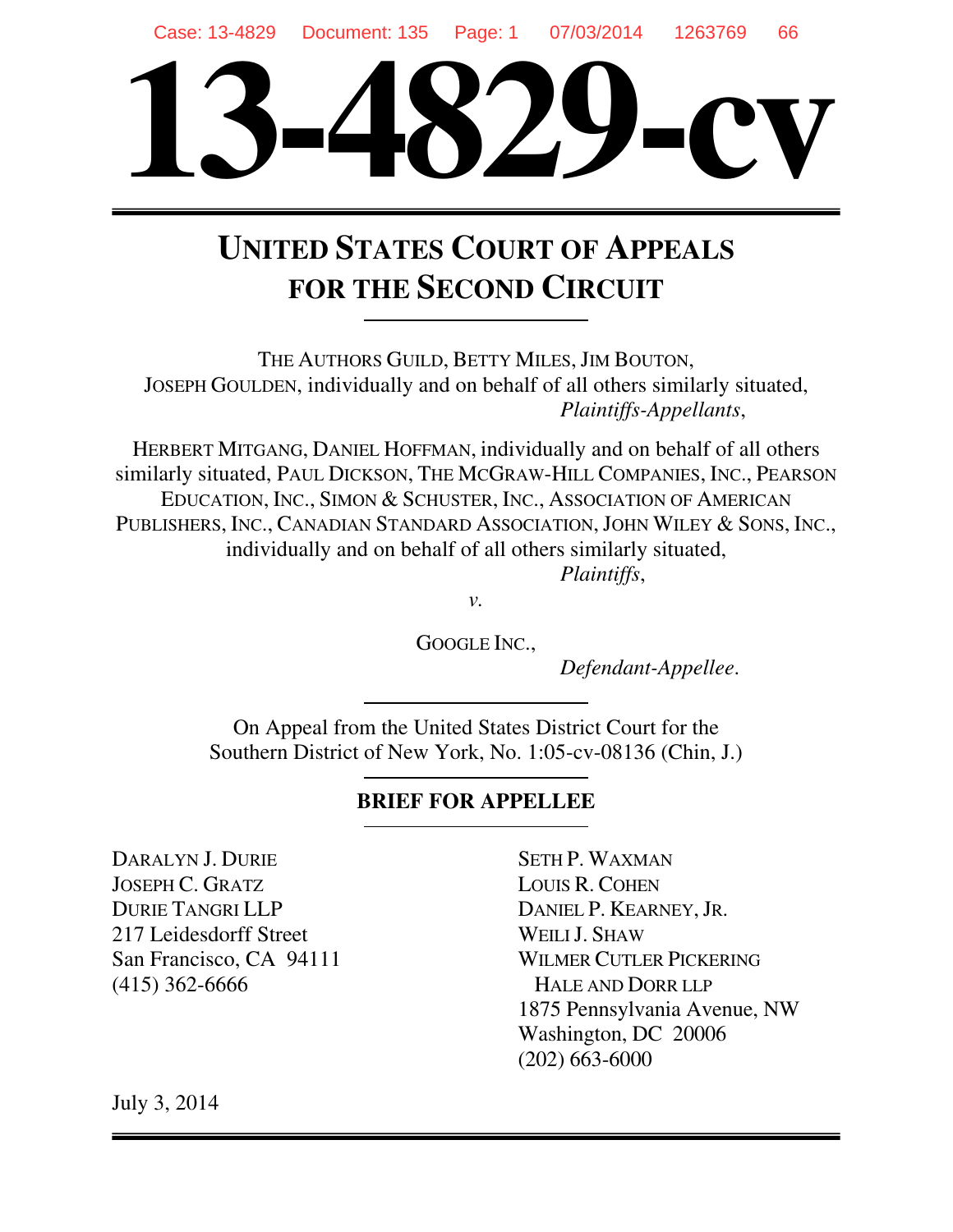# **RULE 26.1 DISCLOSURE STATEMENT**

Appellee Google Inc., by its undersigned attorneys, hereby states, pursuant to rule 26.1 of the Federal Rules of Appellate Procedure, that it has no parent corporation and that there is no publicly held corporation that owns 10% or more of its stock.

Dated: July 3, 2014 /s/ Seth P. Waxman SETH P. WAXMAN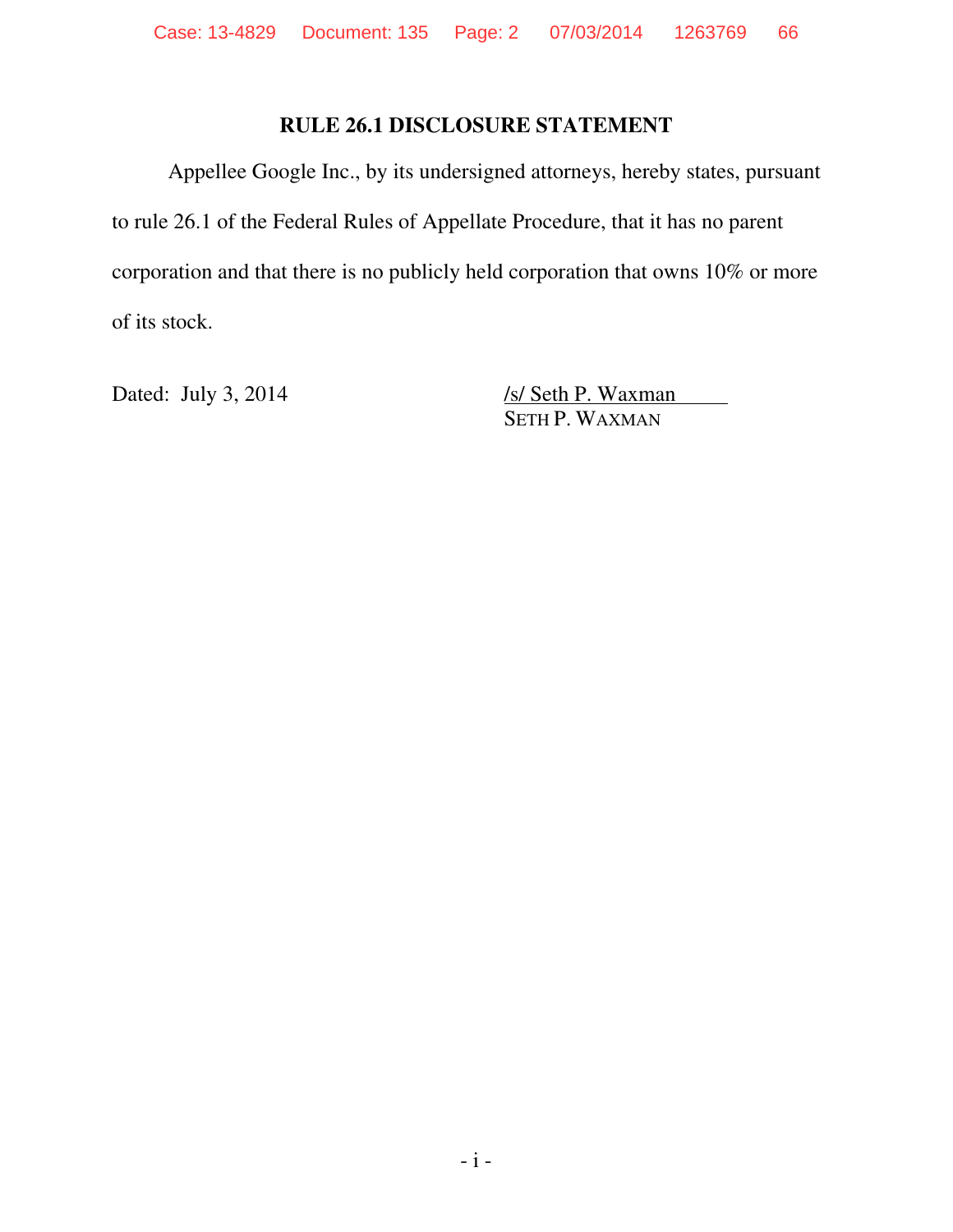# **TABLE OF CONTENTS**

|    |           |    | Page                                                   |  |
|----|-----------|----|--------------------------------------------------------|--|
|    |           |    |                                                        |  |
|    |           |    |                                                        |  |
|    |           |    |                                                        |  |
|    | A.        |    |                                                        |  |
|    |           | 1. |                                                        |  |
|    |           | 2. |                                                        |  |
|    |           | 3. |                                                        |  |
|    | <b>B.</b> |    |                                                        |  |
|    | $C$ .     |    |                                                        |  |
|    | D.        |    |                                                        |  |
|    | Ε.        |    |                                                        |  |
|    | F.        |    |                                                        |  |
|    |           |    |                                                        |  |
|    |           |    |                                                        |  |
| Ι. |           |    |                                                        |  |
|    |           |    |                                                        |  |
|    |           | 1. | Snippet display serves Google Books'                   |  |
|    |           | 2. | The fact that Google is a commercial entity does       |  |
|    | <b>B.</b> |    | Nature Of The Works At Issue: All Of Plaintiffs' Books |  |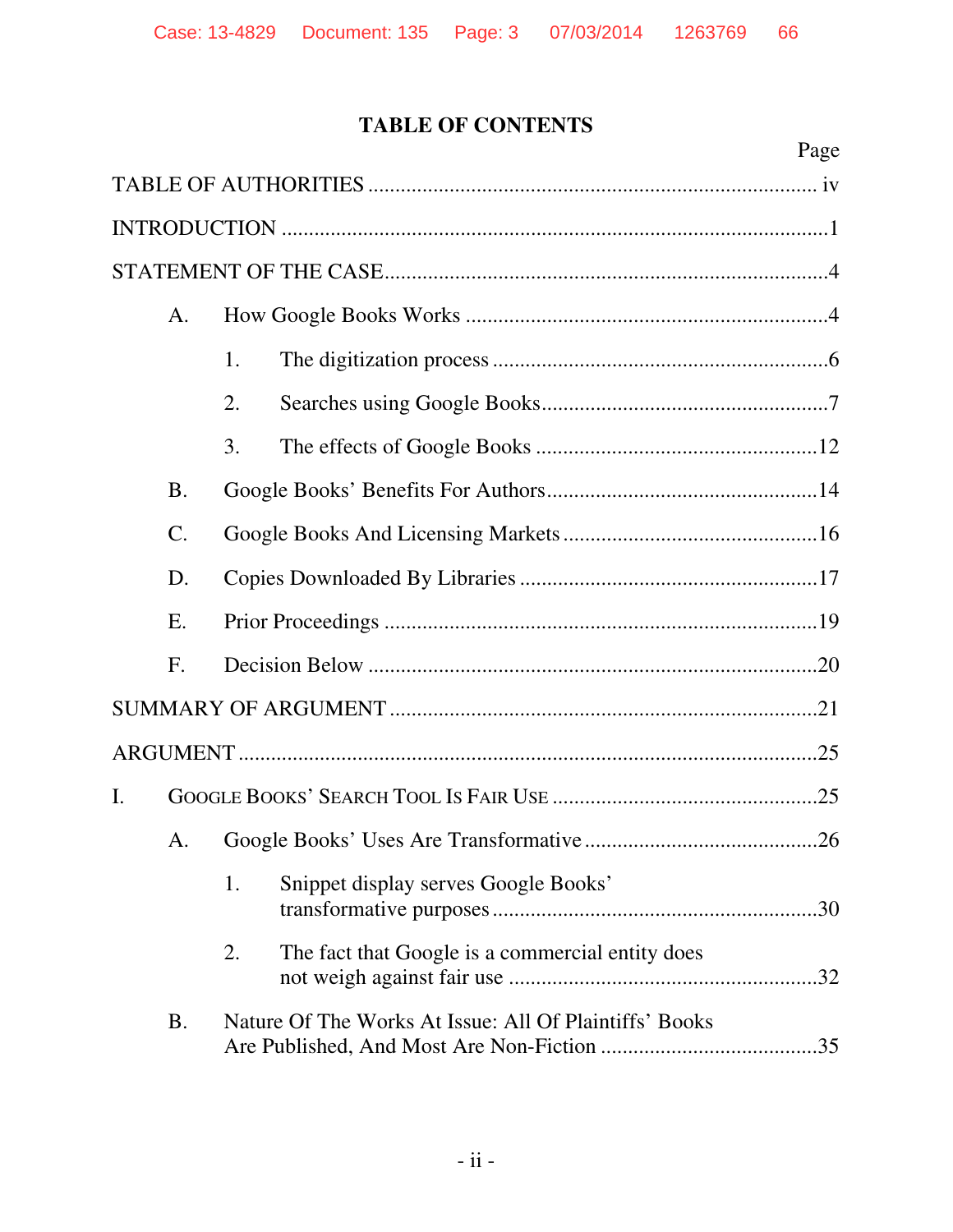|    | $\mathbf{C}$ . |    | The Amount And Substantiality Of The Portions Of<br>Plaintiffs' Works Used By Google Are Appropriate To |     |
|----|----------------|----|---------------------------------------------------------------------------------------------------------|-----|
|    |                |    |                                                                                                         |     |
|    | D.             |    | Google's Uses Have No Adverse Effect On The Market                                                      |     |
|    |                | 1. | Google Books causes no harm to the market for                                                           |     |
|    |                | 2. |                                                                                                         |     |
|    |                | 3. | Google Books provides immense public benefits 52                                                        |     |
| Π. |                |    | PLAINTIFFS' DISTRIBUTION CLAIM FAILS BECAUSE THERE IS NO                                                |     |
|    | A.             |    |                                                                                                         |     |
|    | Β.             |    | Google Books Does Not Distribute Scans "To The                                                          |     |
|    |                |    |                                                                                                         | .58 |
|    |                |    |                                                                                                         |     |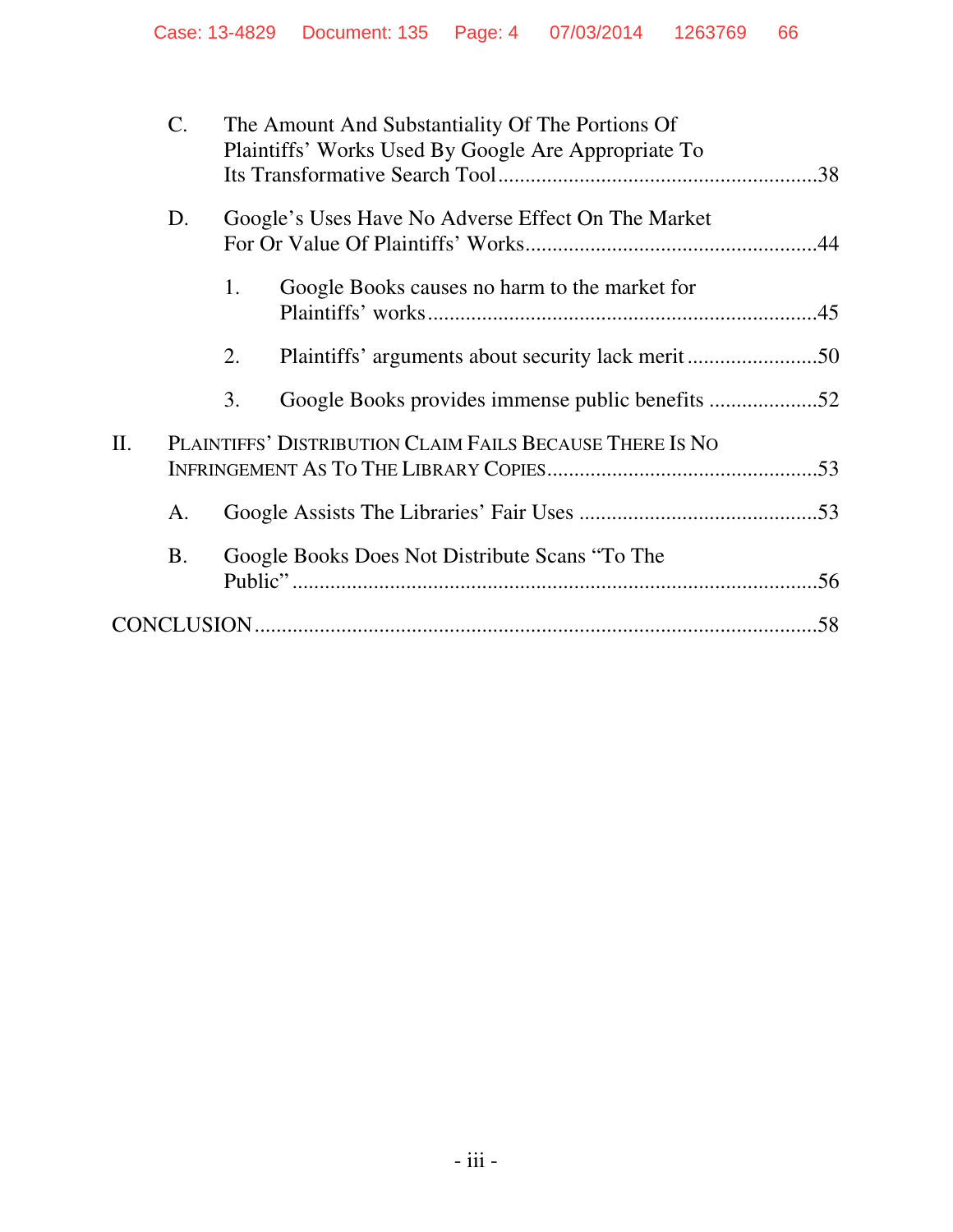# **TABLE OF AUTHORITIES**

# **CASES**

Page(s)

| A.V. ex rel. Vanderhye v. iParadigms, LLC, 562 F.3d 630 (4th Cir.       |
|-------------------------------------------------------------------------|
| American Broadcasting Cos. v. Aereo, Inc., No. 13-461, 2014 WL          |
| American Geophysical Union v. Texaco Inc., 60 F.3d 913 (2d Cir.         |
|                                                                         |
| Authors Guild, Inc. v. Google Inc., 770 F. Supp. 2d 666 (S.D.N.Y.       |
| Authors Guild, Inc. v. HathiTrust, No. 12-4547, 2014 WL 2576342         |
| Bill Graham Archives v. Dorling Kindersley Ltd., 448 F.3d 605           |
|                                                                         |
|                                                                         |
|                                                                         |
| Castle Rock Entertainment, Inc. v. Carol Publishing Group, Inc.,        |
| Clapper v. Amnesty International USA, 133 S. Ct. 1138 (2013)51, 52      |
|                                                                         |
| Harper & Row Publishers, Inc. v. Nation Enterprises, 471 U.S. 539       |
| Infinity Broadcasting Corp. v. Kirkwood, 150 F.3d 104 (2d Cir. 1995) 55 |
|                                                                         |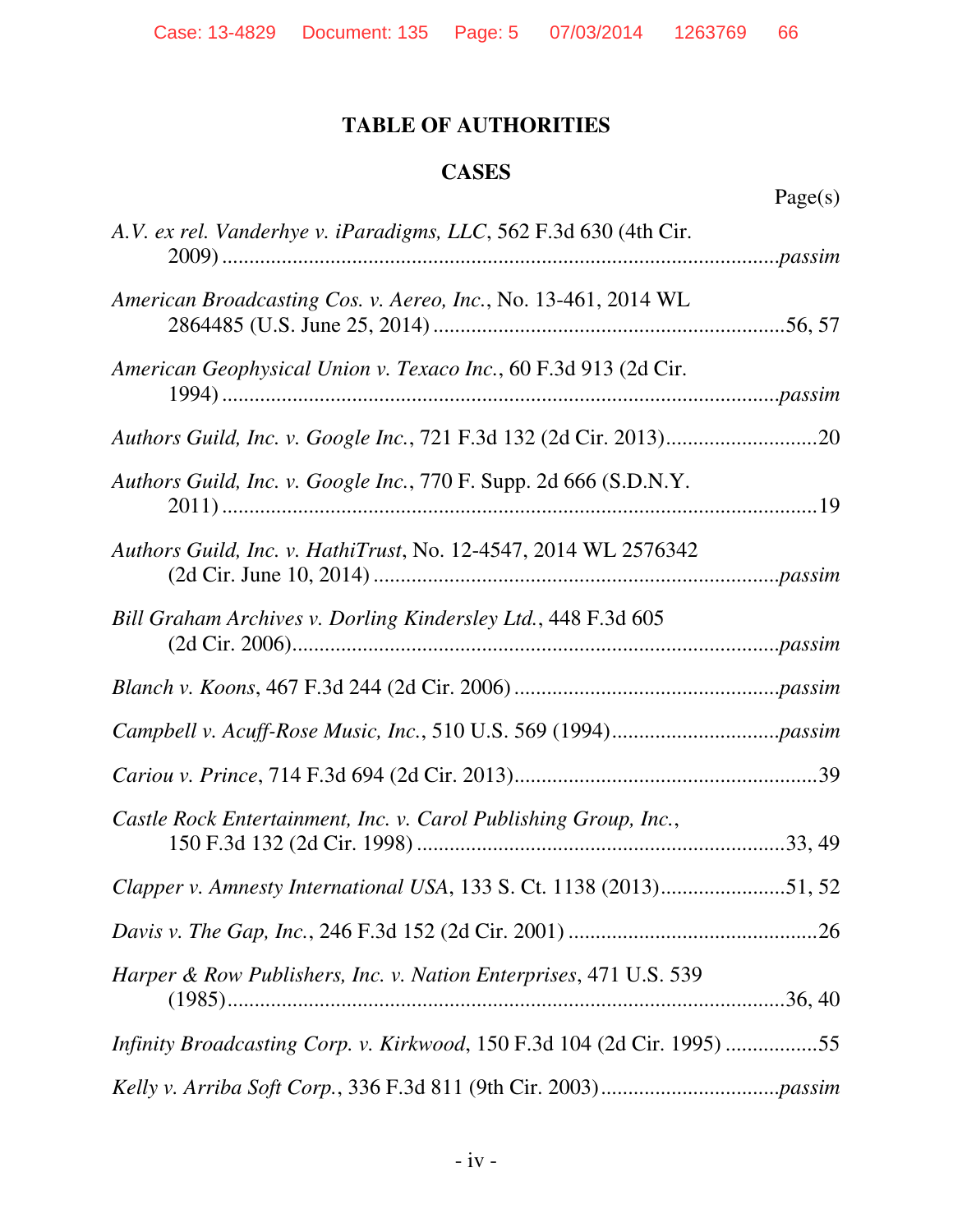| Maxtone-Graham v. Burtchaell, 803 F.2d 1253 (2d Cir. 1986)34               |
|----------------------------------------------------------------------------|
| Perfect 10, Inc. v. Amazon.com, Inc., 508 F.3d 1146 (9th Cir. 2007)passim  |
| Princeton University Press v. Michigan Document Services, Inc.,            |
|                                                                            |
| Sony Computer Entertainment, Inc. v. Connectix Corp., 203 F.3d 596         |
| Sony Corp. of America v. Universal City Studios, Inc., 464 U.S. 417<br>.50 |
|                                                                            |
| Swatch Group Management Services Ltd. v. Bloomberg L.P., No. 12-           |
|                                                                            |
|                                                                            |
| UMG Recordings, Inc. v. MP3.com, Inc., 92 F. Supp. 2d 349                  |
| Video Pipeline, Inc. v. Buena Vista Home Entertainment, Inc.,              |

# **DOCKETED CASES**

| American Broadcasting Cos. v. Aereo, Inc., No. 13-461, Transcript of |  |
|----------------------------------------------------------------------|--|
|                                                                      |  |

# **STATUTES**

| $\perp$ S. |
|------------|
|            |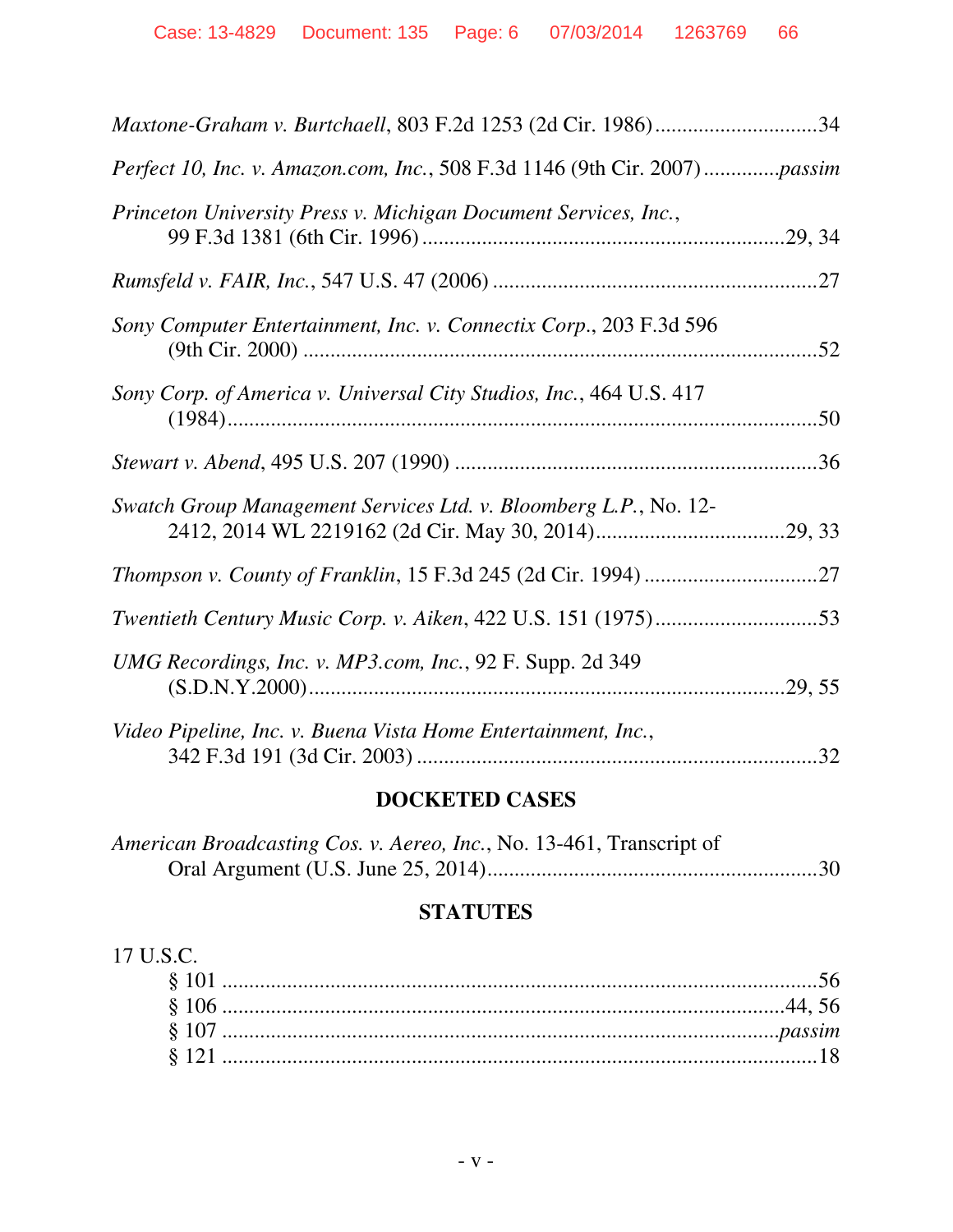# **OTHER AUTHORITIES**

| Egnal, Marc, Evolution of the Novel in the United States: The            |  |
|--------------------------------------------------------------------------|--|
| Statistical Evidence, 37 Soc. Sci. Hist. 231 (2013) (JA1357-             |  |
|                                                                          |  |
| Leval, Pierre N., Nimmer Lecture: Fair Use Rescued, 44 UCLA L.           |  |
|                                                                          |  |
| Leval, Pierre N., Toward a Fair Use Standard, 103 Harv. L. Rev.          |  |
|                                                                          |  |
| Rampell, Catherine, <i>The 'New Normal' Is Actually Pretty Old</i> , New |  |
| York Times Economix Blog (Jan. 11, 2011), http://economix                |  |
| .blogs.nytimes.com/2011/01/11/the-new-normal-is-actually-                |  |
|                                                                          |  |
|                                                                          |  |

# **RULES**

|--|--|--|--|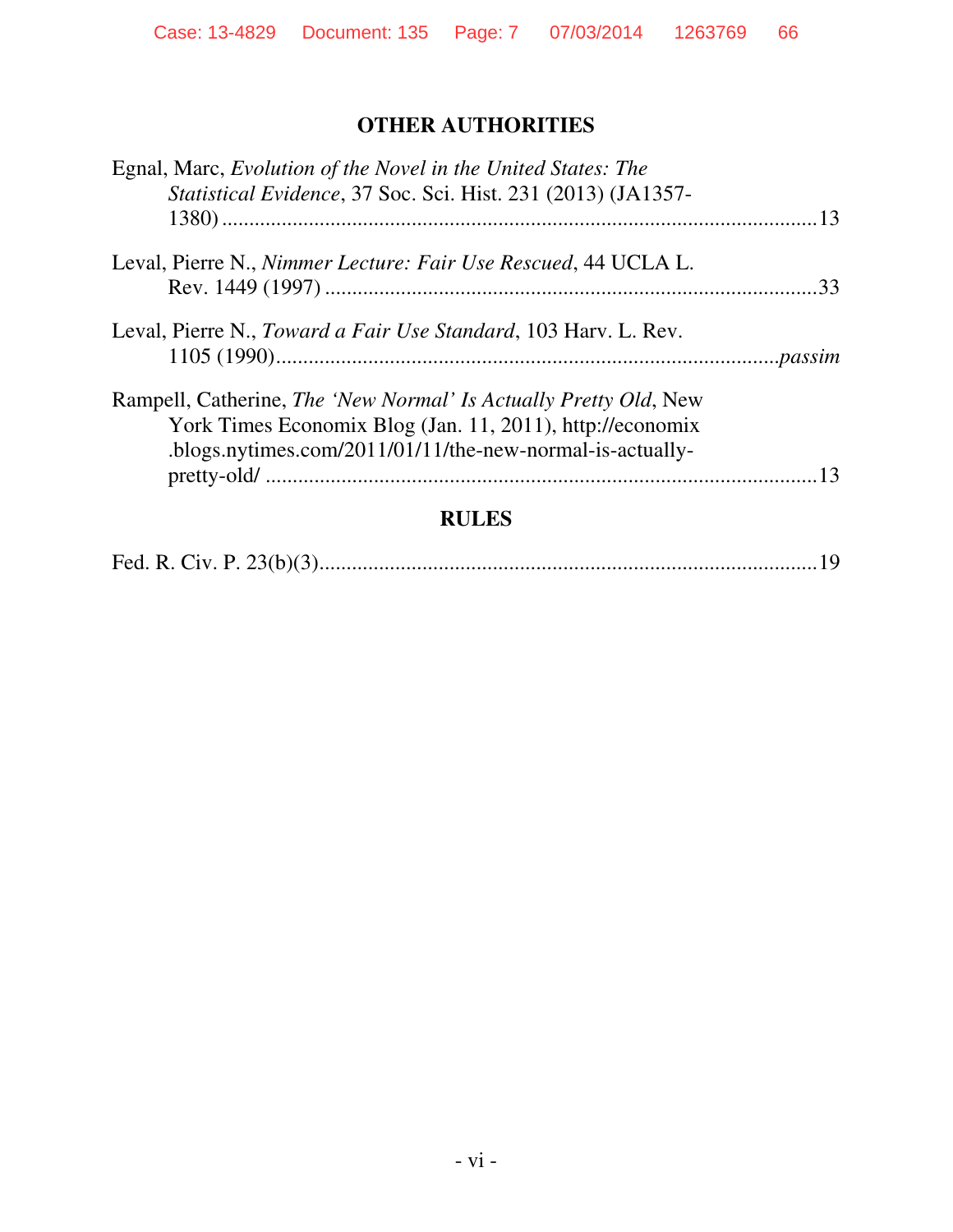#### **INTRODUCTION**

Google Books gives readers and scholars a dramatically new way to find books located in major research libraries: full text searches using queries the users themselves formulate. Google Books thus enables users to identify, determine the relevance of, and locate books they might never have found using old-fashioned card or electronic catalogs.

Google Books does not replace or supersede printed (or electronic or audio) books. To read any substantial portion of a book, the reader must obtain it elsewhere, such as by buying it from a store or borrowing it from a library. What Google Books does is enable users to find the books they want to read; in doing so, as the district court observed, it "enhances the sales of books to the benefit of copyright holders." SPA25.

Google Books serves not only individuals—anyone connected to the Internet can now conduct research that used to be simply impossible—but also the advancement of human knowledge. It enables users to draw new connections among books and topic areas that might not have been possible before. And it has already been midwife to new fields of scholarly research—for example, work based on analysis of the historical usage of ideas, words, and phrases.

Plaintiffs argue that fair use doctrine does not allow any of this, because the search tool was made possible by Google's full-text digital scans of about twenty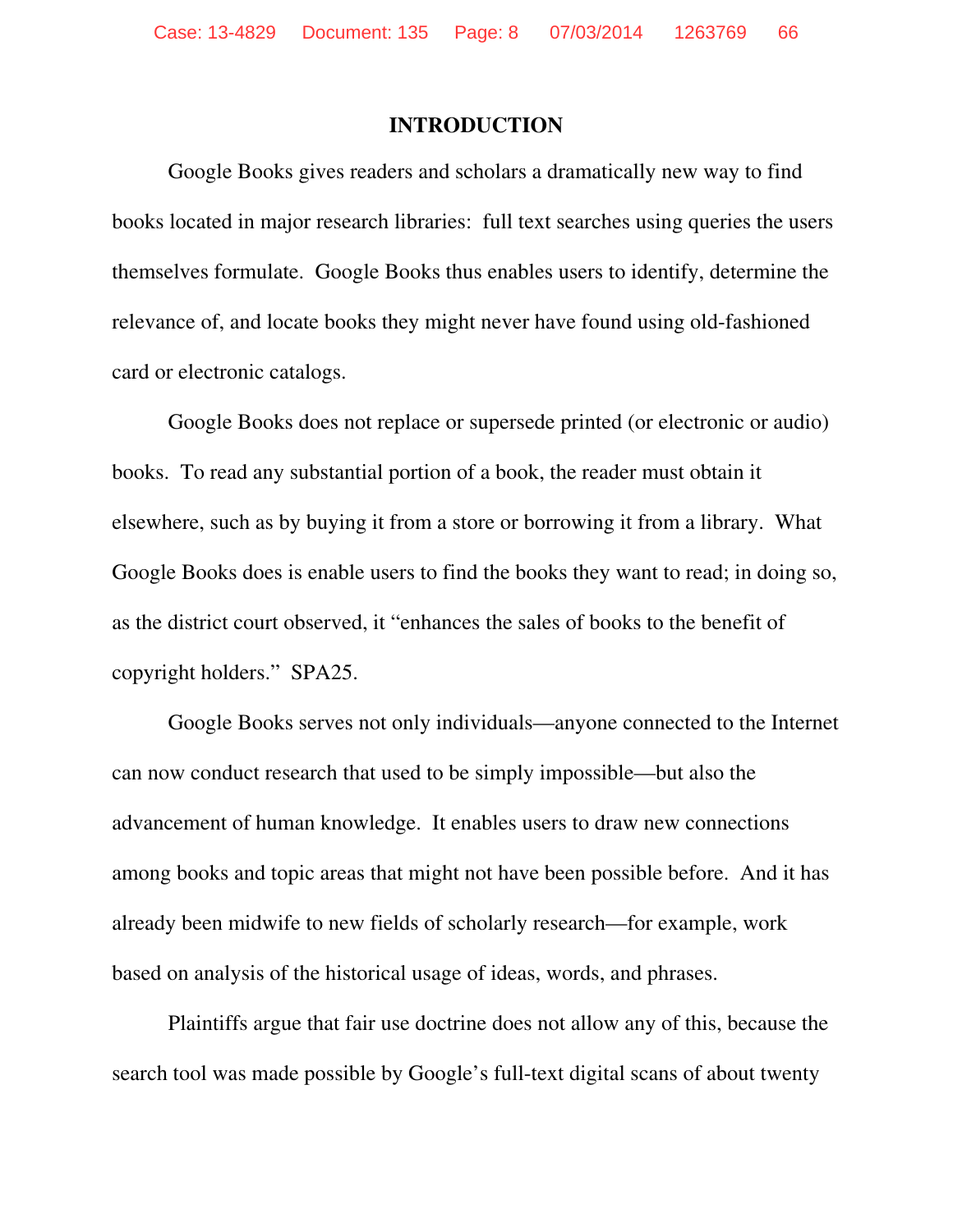million books, some of which are still protected by copyrights. They urge the Court to focus solely on the "mechanical conversion" (Br. 32) of paper book to digital scan, without regard to the purpose and function of Google's book search tool. Plaintiffs contend that search engines may properly search for digital content in materials already available online, "there to be located and accessed" (Br. 39), but that it is unlawful to create digital scans that make it vastly easier to discover printed or electronic books, which were published to be read but may be virtually undiscoverable on library shelves. And Plaintiffs claim that Google Books harms their works simply by including them in a search tool, even though the search tool enables their books to be found and does not serve as a substitute for their books.

All of those arguments are unavailing. As this Court's decision in *Authors Guild, Inc. v. HathiTrust*, No. 12-4547, 2014 WL 2576342 (2d Cir. June 10, 2014), makes clear, a search tool like Google Books is a fair use principally because it is a "quintessentially transformative use" that "does not 'supersede[] the objects [or purposes] of the original creation.'" *Id.* at \*7 (quoting *Campbell v. Acuff-Rose Music, Inc.*, 510 U.S. 569, 579 (1994)) (alterations in original). The district court properly applied the statutory fair use factors to Google Books' uses, *see* 17 U.S.C. § 107, and likewise concluded that they are fair use. It found the uses at issue highly "transformative" because they do not "supersede" books but "add[] something new," a greatly improved way of finding them. *Campbell*, 510 U.S. at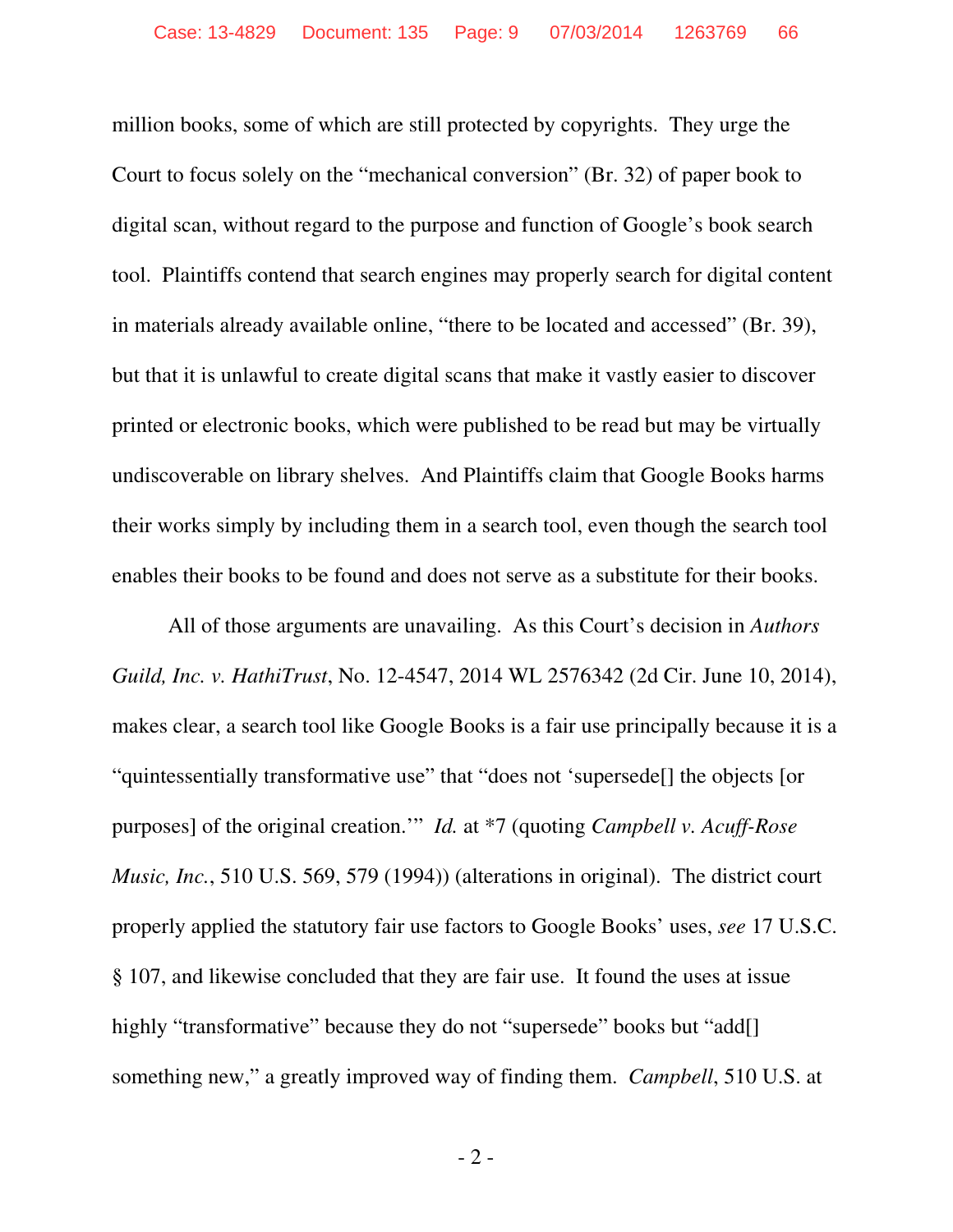579; *see* SPA20-21. The full-text scans are "used as raw material, transformed in the creation of new information," *i.e.*, a search tool that gives readers a new way to discover books of interest to them. *Blanch v. Koons*, 467 F.3d 244, 251 (2d Cir. 2006) (internal quotation marks omitted).

As to harm, there is no serious argument that Google Books "serves as a substitute for the original work." *HathiTrust*, 2014 WL 2576342, at \*9. A user's search queries will identify every book mentioning a particular topic or using a particular phrase. A further inquiry about a book will produce up to three short "snippets" (each approximately one-eighth of a page)—to allow the user to understand the context in which a search term appears. Like a paper index, bibliography, or card catalog—but far more helpfully—Google Books enables users to find books of interest but does not substitute for obtaining them elsewhere and reading them.

Plaintiffs in fact concede the obvious value of a full-text search tool. The heart of their position is that if the Google Books search tool were enjoined, *someone else* would create a similar tool and pay royalties to copyright owners. But this aspiration is unsupported by evidence, factually implausible, and legally irrelevant. There is no reason to believe any creator of a search tool would pay authors for the "privilege" of helping readers find their published books or that authors would refuse inclusion unless paid; on the contrary, as the Authors Guild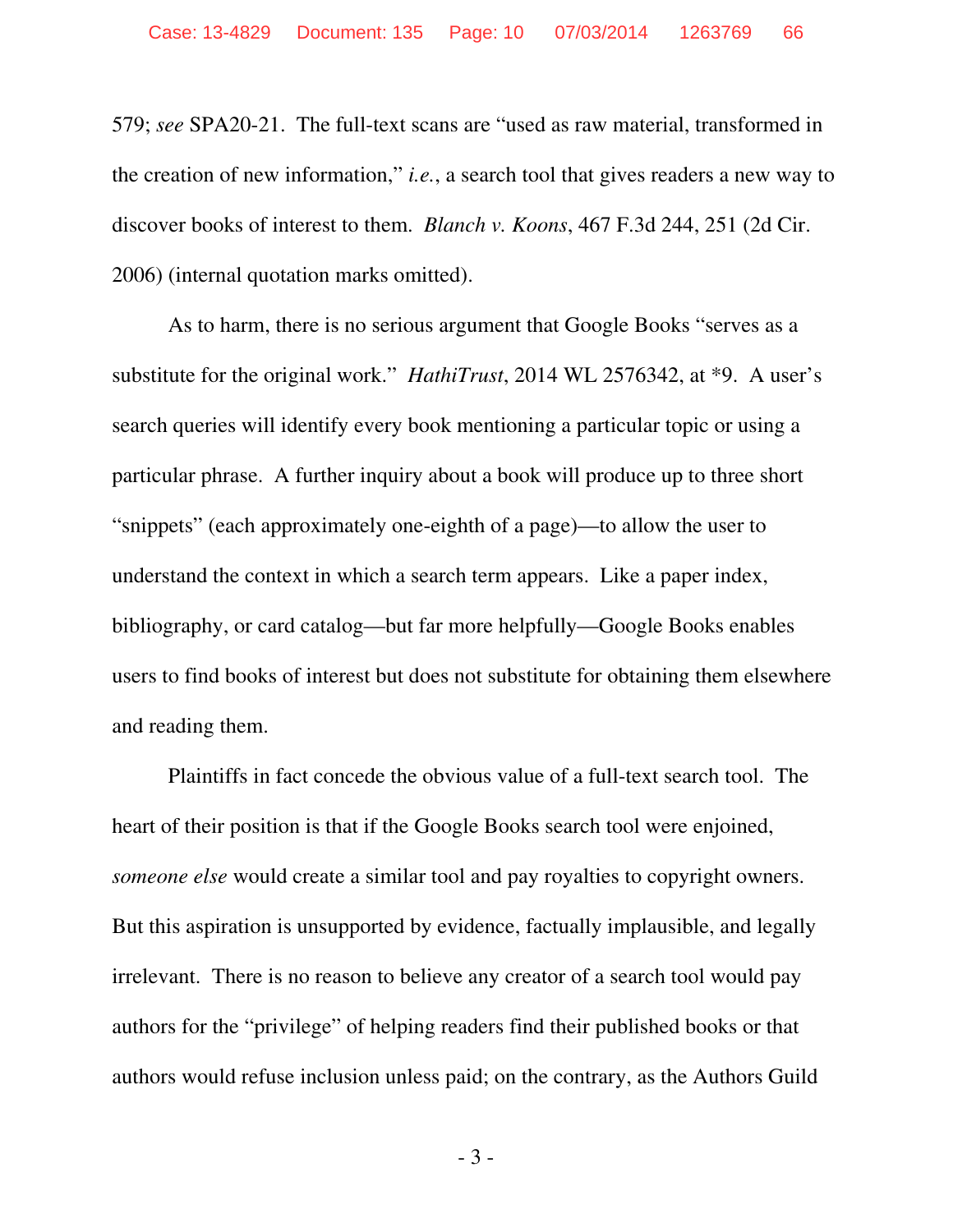has acknowledged, authors benefit from search tools that help readers find their books. *See* SPA25. In any event, as a legal matter, "any economic 'harm' caused by [a] transformative use[] does not count" in the fair use analysis, *HathiTrust*, 2014 WL 2576342, at \*9, because a copyright holder cannot preempt a fair use by creating, let alone by merely imagining, a competitor in that use.

#### **STATEMENT OF THE CASE**

#### **A. How Google Books Works**

Digital technology and the Internet now enable users to find an enormous range of previously hard-to-access information. A large portion of humanity's knowledge, however, lies on the printed pages of books that need to be discovered and located before they can be read. Many of these books are found in major research libraries.

Before Google Books, finding relevant books within these massive collections was—even for persons with access—laborious, time-consuming, inexact and, frequently, impossible. JA223, ¶ 3. Researchers and other persons looking for books on a particular topic had to rely on card or electronic catalogs. JA414-415, ¶¶ 40-41. But a catalog, even an electronic one, generally contains only a small amount of bibliographic information about each book, including about four subject headings assigned by the librarian that catalogued the book. JA415, ¶ 42. Whether a relevant book turned up in a user's "subject" search depended on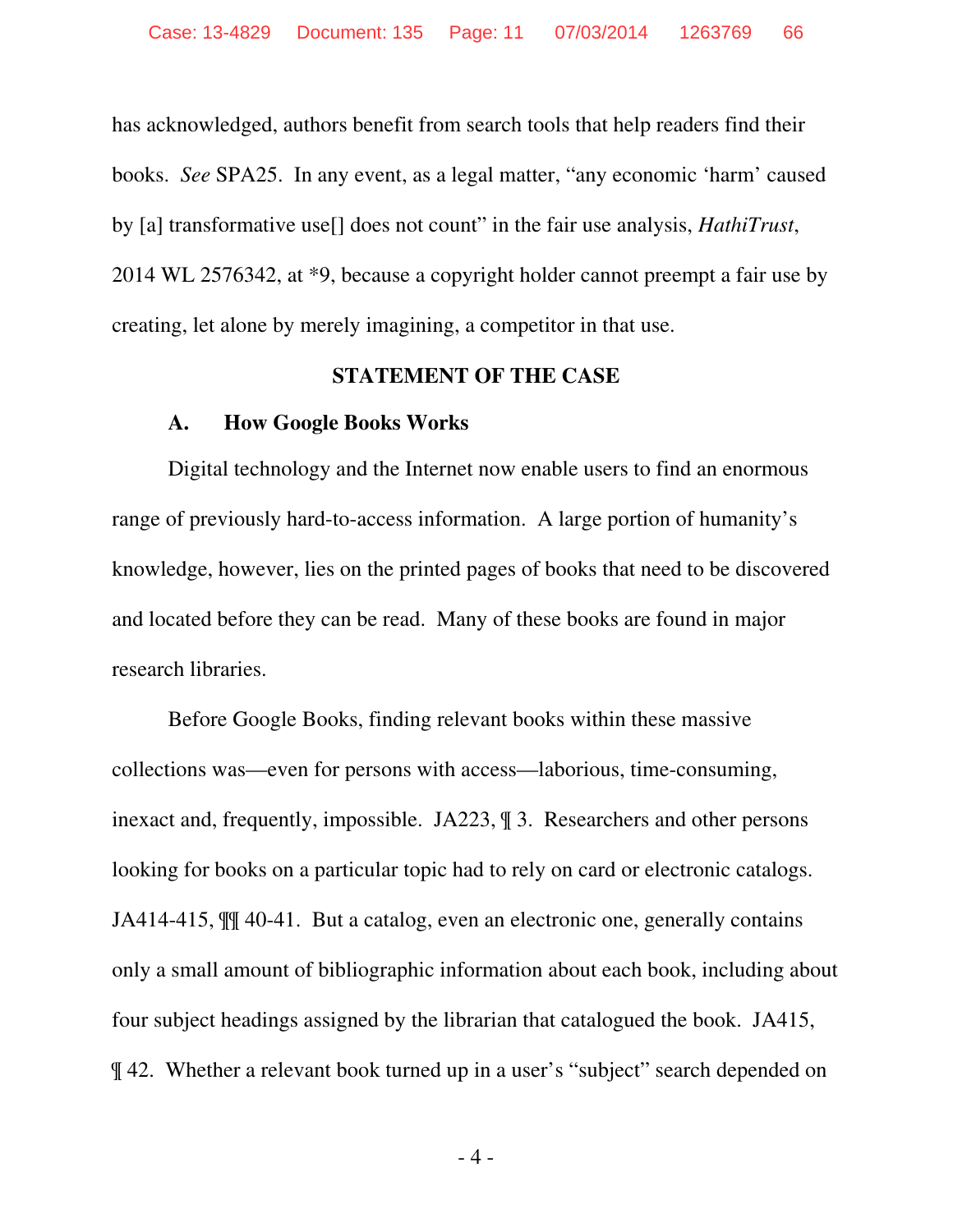whether the assigned subject headings happened to include the user's search terms. *Id.* And if a reader succeeded in locating a book with a relevant subject heading, she often had to locate the physical book, travel to or borrow from a perhaps distant library, and examine the book—even to determine its actual relevance to her interests. JA415, ¶ 43.

Google Books dramatically improves this process. Readers can now search the full texts of the collections of several major research libraries, using search terms the readers themselves select rather than the subject fields a librarian has selected. Suppose, for example, a reader is interested in the role of Archimedes in the history of the calculus. Searching card catalogs for books with either "Archimedes" or "calculus" in the title or the listed subject fields would obviously return many thousands of items; searching for both terms in the title or subject fields might return some items of interest but would surely miss many, because the cataloger did not have the same interests as the reader. A text search, designed by the reader, will find passages that would have been effectively impossible to find before. The "snippet" feature would then give the reader a bit of context so that he can decide whether to pursue the book itself. This method is far more comprehensive, efficient, and precise than those previously available; it allows discovery of information that would have been effectively impossible to discover before. JA415-416, ¶ 44.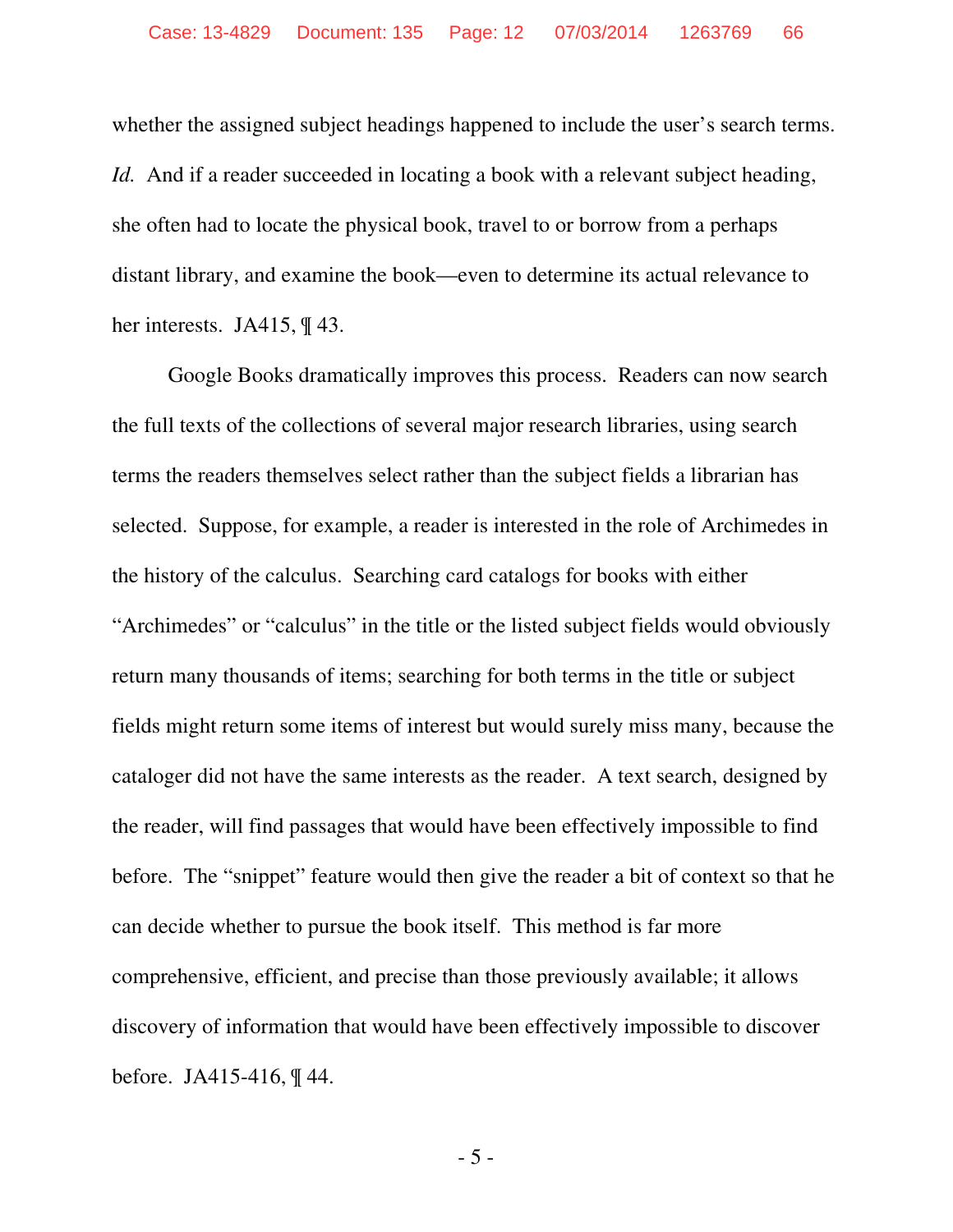### **1. The digitization process**

Creating a full-text digital search tool necessarily started with scanning the full texts of physical books. Beginning in 2004, pursuant to agreements with the University of Michigan, the University of California, and other institutions with major research libraries, Google began making full text digital scans of the books in their libraries. JA223,  $\P 5<sup>1</sup>$  The agreements specified that, after scanning the books, Google would return the physical books and provide a mechanism for each library to create its own digital copies of the books scanned from its own collections. JA223-224, ¶ 5. The agreements also provided that the libraries "agree[d] to abide by the copyright laws with respect to the copies they make." SPA6; JA223-224,  $\mathbb{I}$  5.<sup>2</sup>

Under the agreements, Google, over time, took the libraries' books to Google scan centers, scanned them, used optical character recognition (OCR) on page images to extract the text and convert it to machine-readable form, and created an index of the entire text of each work. JA224, ¶ 6; JA396. That index

 $\overline{a}$ 1 Other participating research libraries include those at Harvard University, Stanford University, Oxford University, the University of California, Columbia University, Princeton University, Ghent University, and Keio University, as well as the Austrian National Library and the New York Public Library. JA208, ¶ 11.

<sup>2</sup> The activities described in this paragraph were known as the "Library Project." Google Books also contains a separate program, now known as the "Partner Program," that involves the display of extensive excerpts from books with the authorization of their publishers. That program is not at issue here. *See infra* p. 14.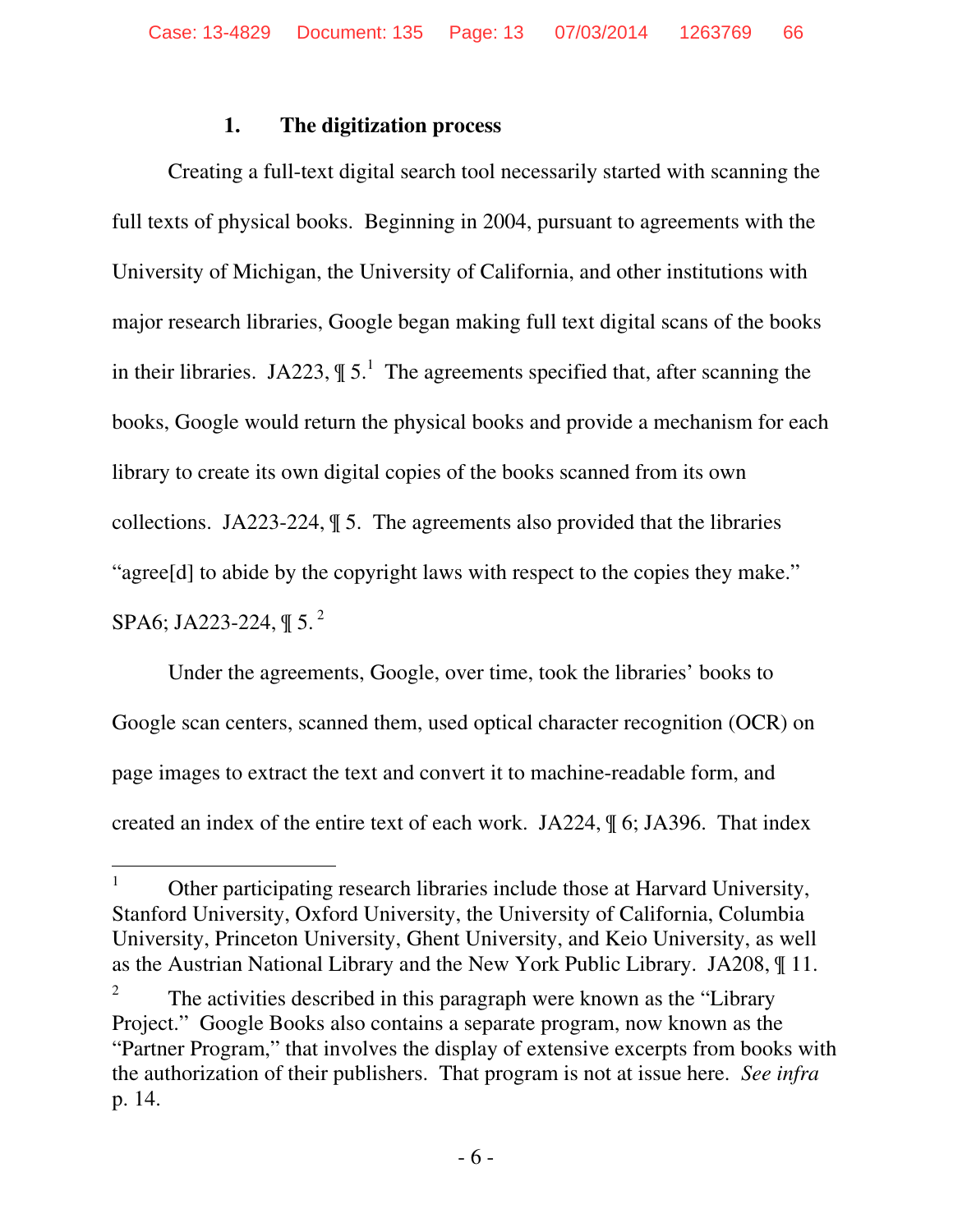links words or phrases appearing in each book with the locations in each book where the word or phrase is found. JA224,  $\parallel$  6.

All of the files involved in this process are securely stored on servers that are not accessible from the public Internet and are protected by the same security systems that protect Google's own confidential information. JA393, ¶ 3. Google retains the original scanned images of book pages because as image-processing, character-recognition, and indexing technology improve, Google's systems use the original images to derive more accurate text and create a more complete and efficient index of the book's contents. CA378-379, 381.

Google Books has scanned more than 20 million books, including both copyrighted works and works in the public domain. JA403. These include almost every type of book: biographies, treatises, memoirs, textbooks, novels, reference works, books of poetry, instruction manuals, children's books, etc. JA396, ¶ 4. The composition of the corpus is heavily weighted, however, towards the types of books that one might expect to find in the major research libraries whose collections make up the corpus. The vast majority of the works in these libraries are non-fiction, SPA22, and most are out of print, JA396, ¶ 4.

#### **2. Searches using Google Books**

When a user enters a search term on the Google Books website, Google uses its index to return a list of books in which the term appears. JA224, ¶ 8. As an

- 7 -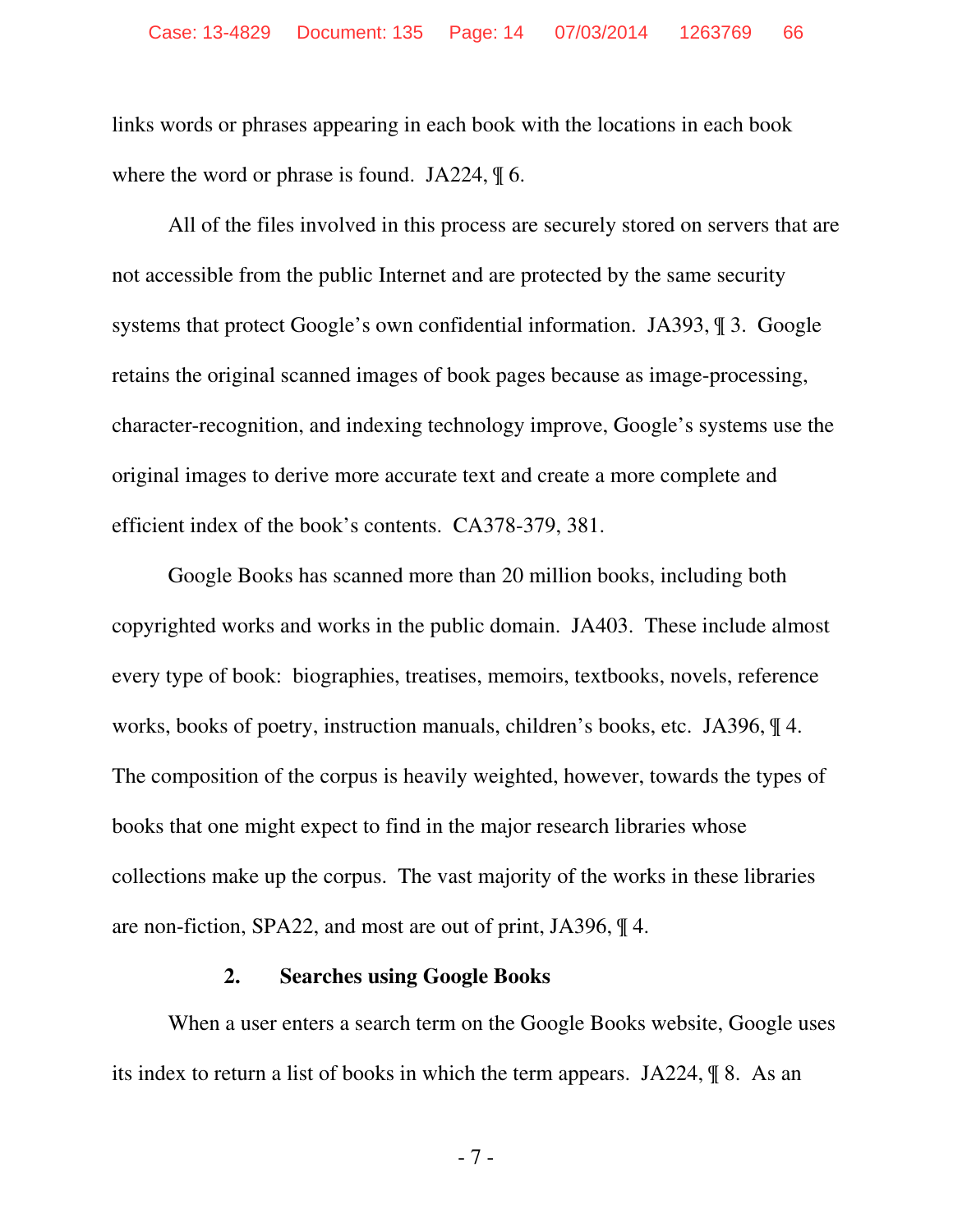example, the following are search results for the query "Steve Hovley" (a baseball

player):



# JA242.

After entering this query, a user can click a particular search result to see the "About the Book" page for the relevant book. *Id.* "About the Book" pages include links to buy the book online and to find the book in a nearby library where that is possible. JA225, ¶ 9. These pages do not contain advertising (other than bookseller information), and Google receives no payment in connection with the "buy the book" links. *Id.*; JA588, ¶ 3. Below is the first part of the "About the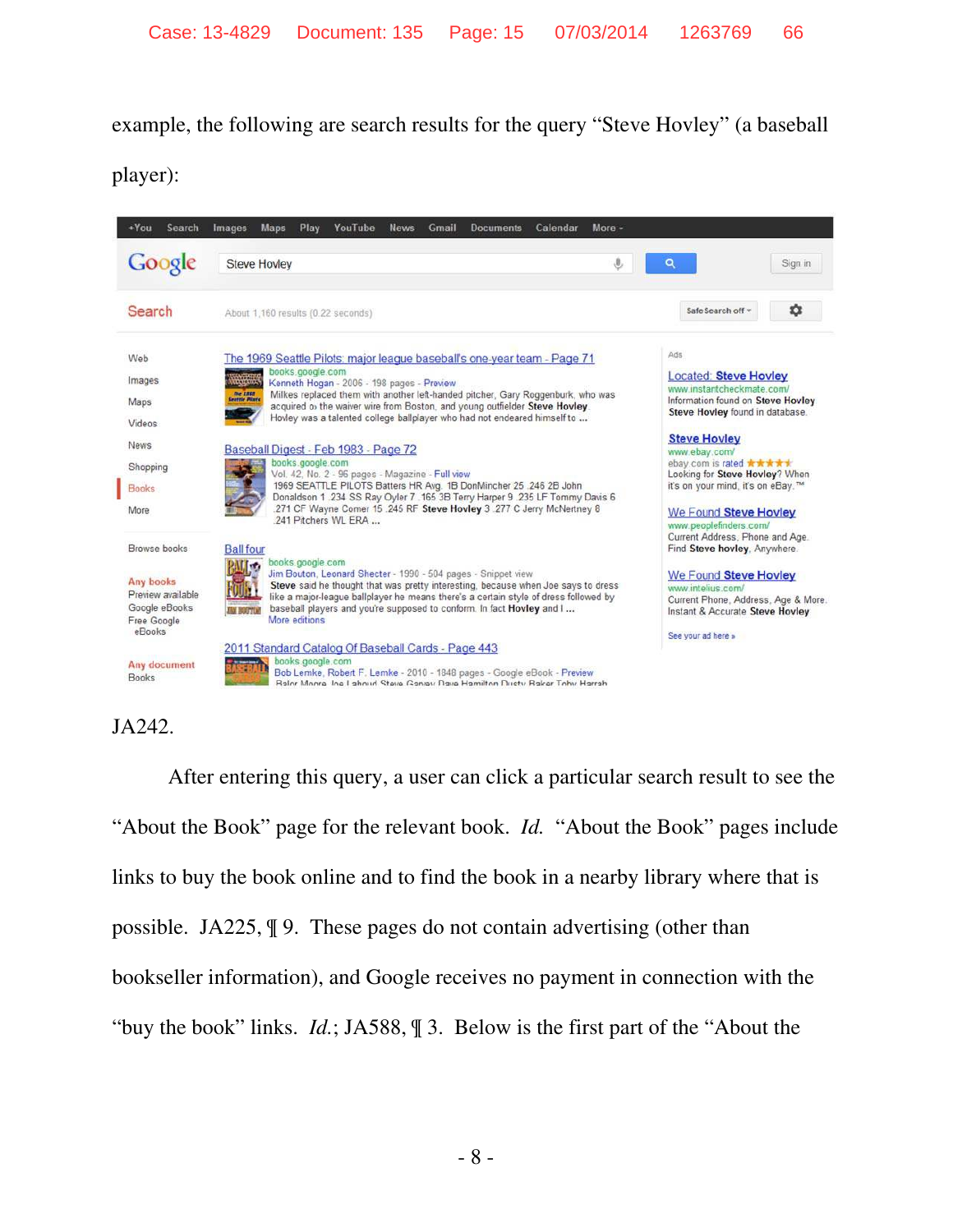Book" page displayed when one clicks on *Ball Four* in the search results page

pictured above:



### JA244.

For many works, the "About the Book" page will also include "snippets" of text from the book. JA225, ¶ 10. Each "snippet" is about one-eighth of a page in length and is intended to provide context showing how the user's search term appears in the book, enabling the user to determine whether the book is likely to contain information of interest. *Id.*; JA208, ¶ 10; JA213, ¶ 25; SPA20. The next part of the "About the Book" page for *Ball Four*, shown below, reveals that there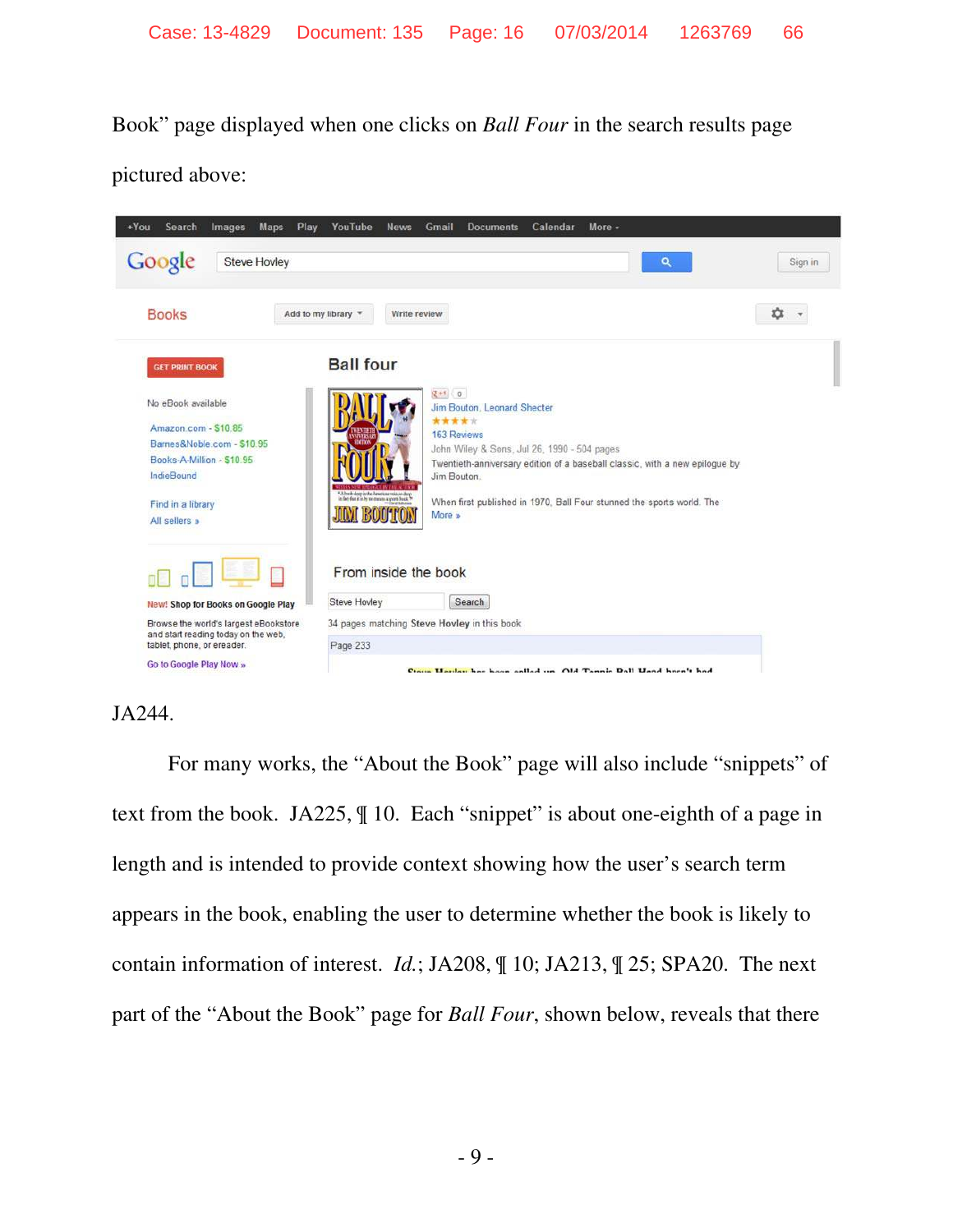are 34 references to Hovley in the book, but only three of those 34 references are

shown to the user, as shown below:

| Steve Hovley | Search                                                                                                                                                                                                                                                                                                                 |
|--------------|------------------------------------------------------------------------------------------------------------------------------------------------------------------------------------------------------------------------------------------------------------------------------------------------------------------------|
|              | 34 pages matching Steve Hovley in this book                                                                                                                                                                                                                                                                            |
| Page 233     |                                                                                                                                                                                                                                                                                                                        |
|              | Steve Hovley has been called up. Old Tennis Ball Head hasn't had<br>a haircut since he left. Which means Joe Schultz had four comments to<br>him the very first day.<br>"Where's your barber?"<br>"Don't you need a haircut?"                                                                                          |
| Page 237     |                                                                                                                                                                                                                                                                                                                        |
|              | wen, I mink it looks norsesmt, marty ratun says.<br>Moments later, perhaps feeling bad about his comment, or perhaps<br>wishing to stick the needle in further, Pattin approaches Hovley and<br>says, "I don't care how long you wear your hair, Hovley. You can wear<br>it down to your ass as far as I'm concerned." |
| Page 288     |                                                                                                                                                                                                                                                                                                                        |
|              | At the start of this trip Joe Schultz called in Steve Hovley and<br>said, "I want you to start dressing like a major-league ballplayer."<br>Joe only said that because Steve wears Levi's to the park sometimes                                                                                                        |

Where's the rest of this book?

What neonle are saving - Write a review



Google Books restricts the display of snippets in several ways to ensure that users cannot read or copy any significant amount of a book. JA393, ¶ 4. No more than three snippets are displayed in response to a given query, even if the same search term appears many other times in the book. *Id*. Google always displays the same snippets in response to a particular search, no matter how many times the search is run. *Id.* Only the first responsive snippet on any given page is displayed,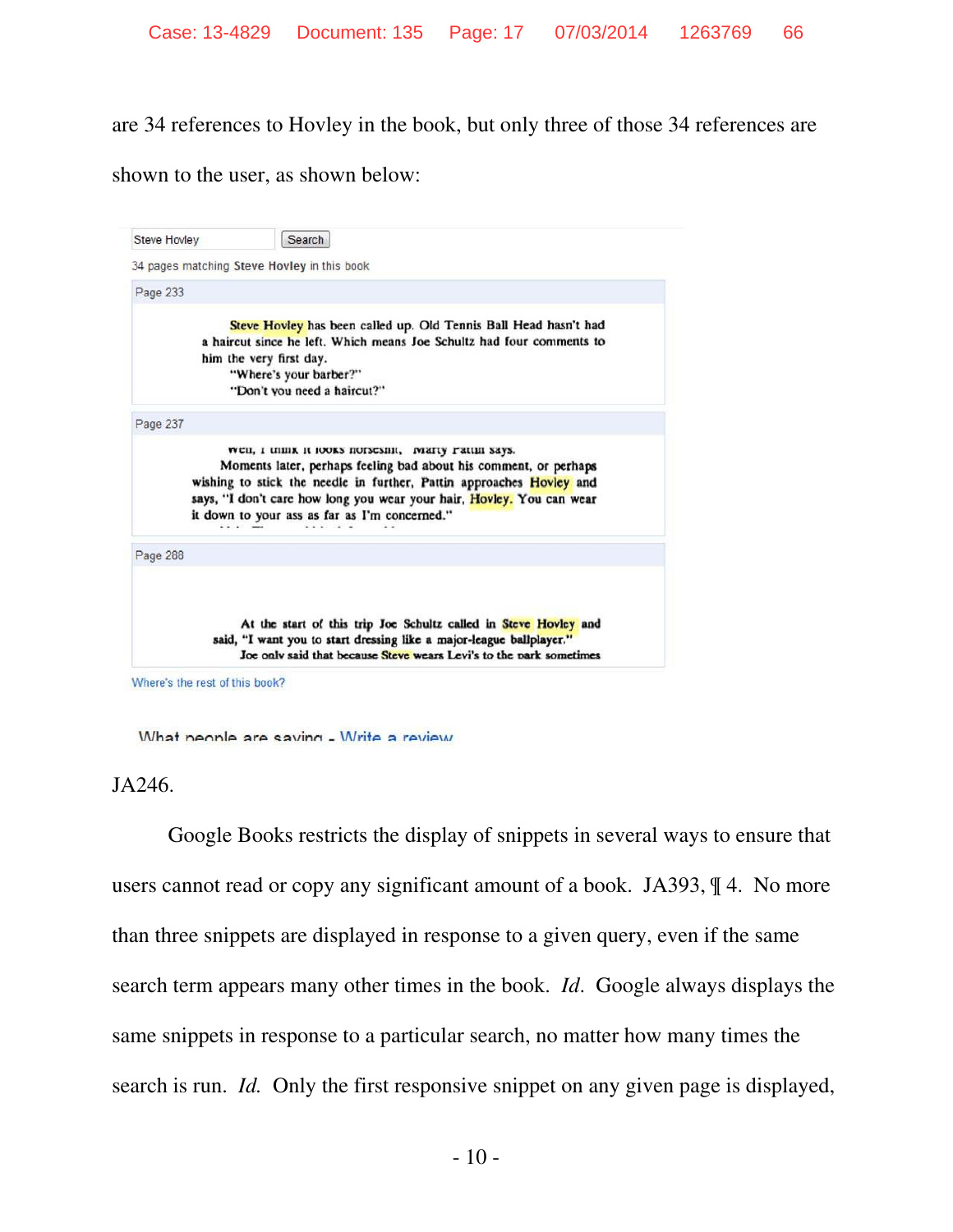and thus, no matter how many times a search term occurs on a page, and how many times the user searches, the user is limited to seeing only one snippet from that page. *Id.* In addition, snippets are "fixed"—that is, they do not "slide" around the search term or overlap; a user therefore cannot summon the next "snippet" by searching for a term that appears near the end of the previous one. *Id.* Google Books further limits snippets by "blacklisting" (*i.e.*, making unavailable for snippet view) at least one snippet per page and one page out of ten per book. *Id.* Google Books applies additional restrictions to prevent automated downloading of snippets. JA394,  $\parallel$  6. These and other measures prevent users from using multiple searches to read or reconstruct any substantial portion of a book. JA393,  $\P 5^3$ 

Snippet view is not available for all books. Google does not display snippets of works broken into short "chunks" where even a small snippet could potentially substitute for the reader's accessing the book itself—for example, reference works like dictionaries or cookbooks, or books of short poems. JA225, ¶ 11. Works that are in the public domain can be viewed and downloaded in their entirety. *Id.* Google also excludes any works a rightsholder has asked Google not to display. Any rightsholder can exclude a book from both search and snippet view by filling out an online form that has been available since 2005. JA396, ¶ 5.

-

<sup>3</sup> As a result, an "attacker" could not obtain an entire book even if he had a physical copy of the book in front of him and selected unique words from each part of each page to use as search terms. JA393-394, ¶ 5.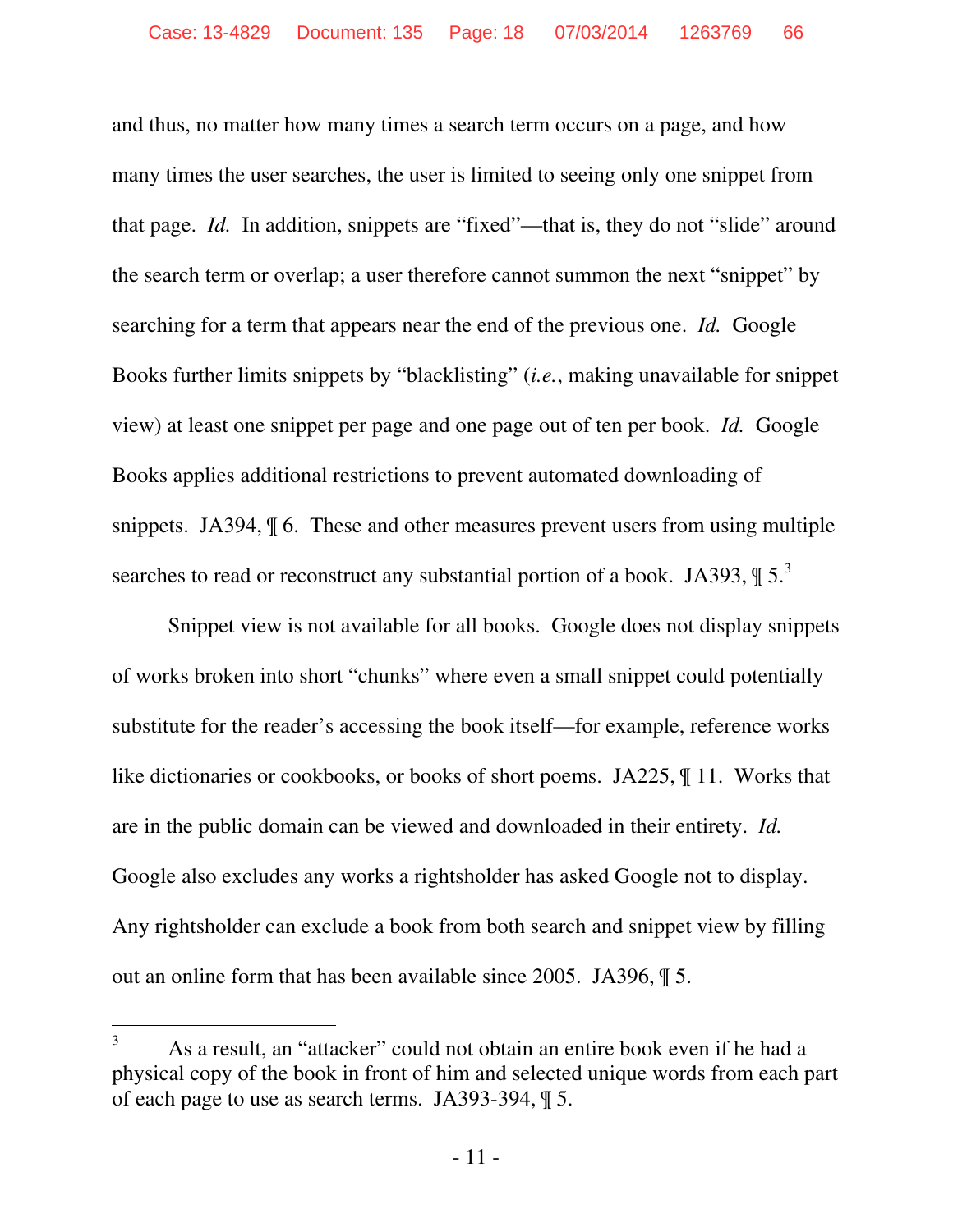#### **3. The effects of Google Books**

Google Books has transformed the ways readers and scholars find books. JA415, ¶ 44. Users anywhere in the world can now search the collections of major research libraries located in New York, Michigan, Massachusetts, and California, as well as libraries abroad. All users need is an Internet connection. *See* JA210- 214, ¶¶ 17-30; JA402-403, ¶ 5; JA414-415, ¶¶ 40-41; JA276-277. Google Books thus allows users to find books they would otherwise be unable to find. JA210- 211, ¶¶ 18-19; JA214, ¶ 30; JA338, ¶¶ 12-14.

For example, a researcher interested in "500 Pearl Street" would find no results in the Library of Congress catalog in response to this search term. *See*  JA1345. Entering the same search term in Google Books, on the other hand, returns results pointing, as one might expect, to the *U.S. Court Directory* and the page in the *Congressional Record* containing Senator Schumer's floor speech introducing the bill to name the courthouse for Daniel Patrick Moynihan. *See* JA1347. But Google Books' search results also point to other books including Arthur Bonner's 1996 *Alas! What Brought Thee Hither?: The Chinese in New York, 1800-1950*, which reveals that in the late 1800s, 500 Pearl Street was the site of a cigar factory operated by William A. Hong, one of three Chinese Civil War veterans from New York. *See* JA1349 (showing extended excerpt from Partner Program display). A further search for "Hong Kee Kang" (Mr. Hong's Chinese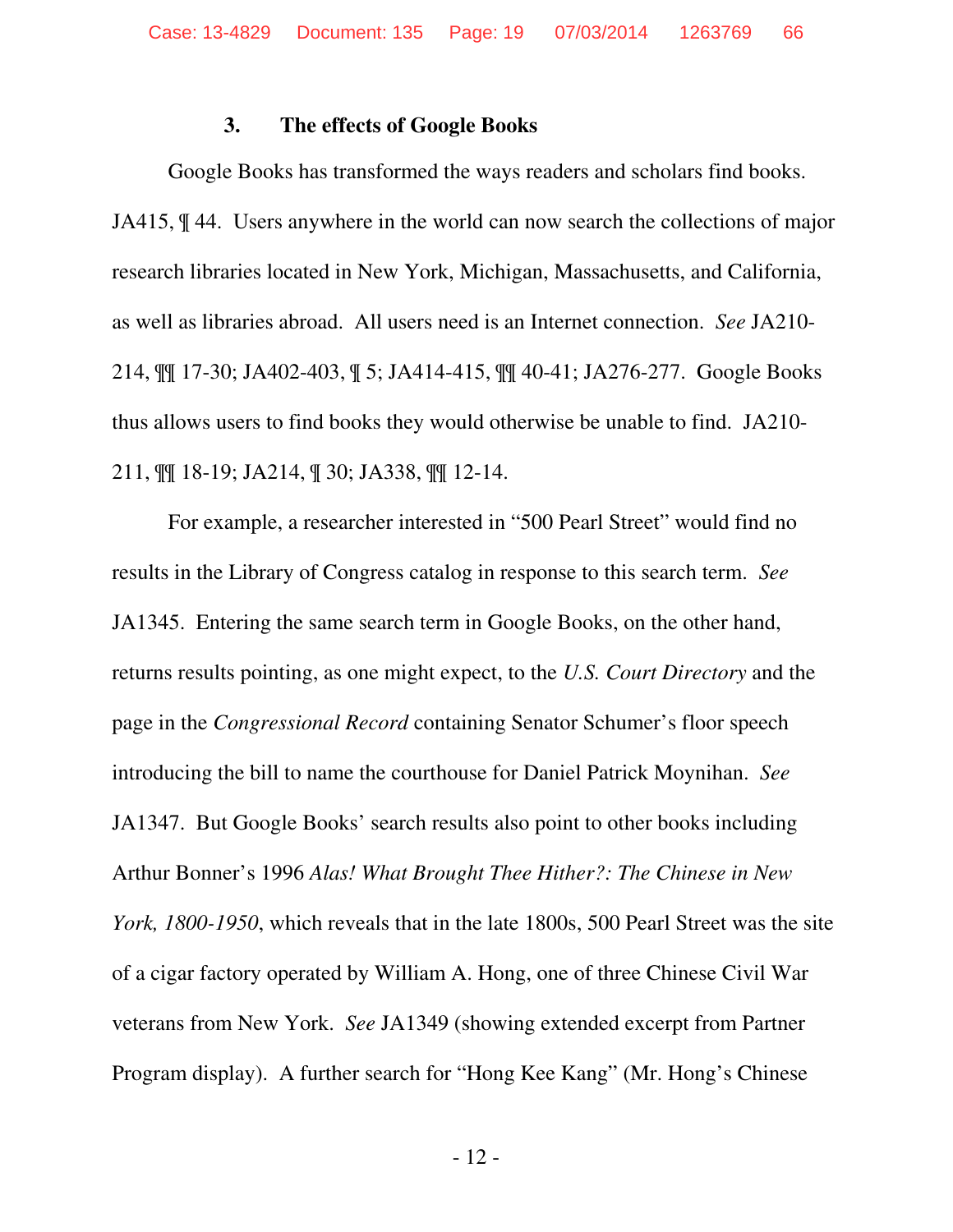name, *see id.*) provides a link to a Library Project book with more information on Mr. Hong (an out-of-print collection entitled *Chinese America: History and Perspectives 1996*) and a snippet from that book. *See* JA1351. The snippet which displays two full sentences and two partial sentences—appears to be part of a lengthier discussion of Mr. Hong's life, but the "About the Book" page does not show the rest of that discussion. Instead, it provides links to locate the book in library collections and to purchase the used book through Amazon.com. *See* JA1353 (snippet view page); JA1355 (Amazon.com listing).

The Google Books project has also enabled new kinds of research. SPA10- 11. Google itself has used the text from the Google Books corpus as an input in its Ngram research project, which has opened up new fields of digital humanities research. JA226, ¶ 15. For example, through the Ngram project, scholars have studied the evolution of the American novel and how changes in word usage reflect changes in American society and values. $4$  Economists have used the tool to analyze the prevalence of the phrases "new normal" and "new plateau" as a historical signal of market sentiment.<sup>5</sup>

 $\overline{a}$ 

<sup>4</sup>  *See* Egnal, *Evolution of the Novel in the United States: The Statistical Evidence*, 37 Soc. Sci. Hist. 231 (2013) (JA1357-1380).

<sup>5</sup> *See* Rampell, *The 'New Normal' Is Actually Pretty Old*, New York Times Economix Blog (January 11, 2011), http://economix.blogs.nytimes.com/2011/01/ 11/the-new-normal-is-actually-pretty-old/.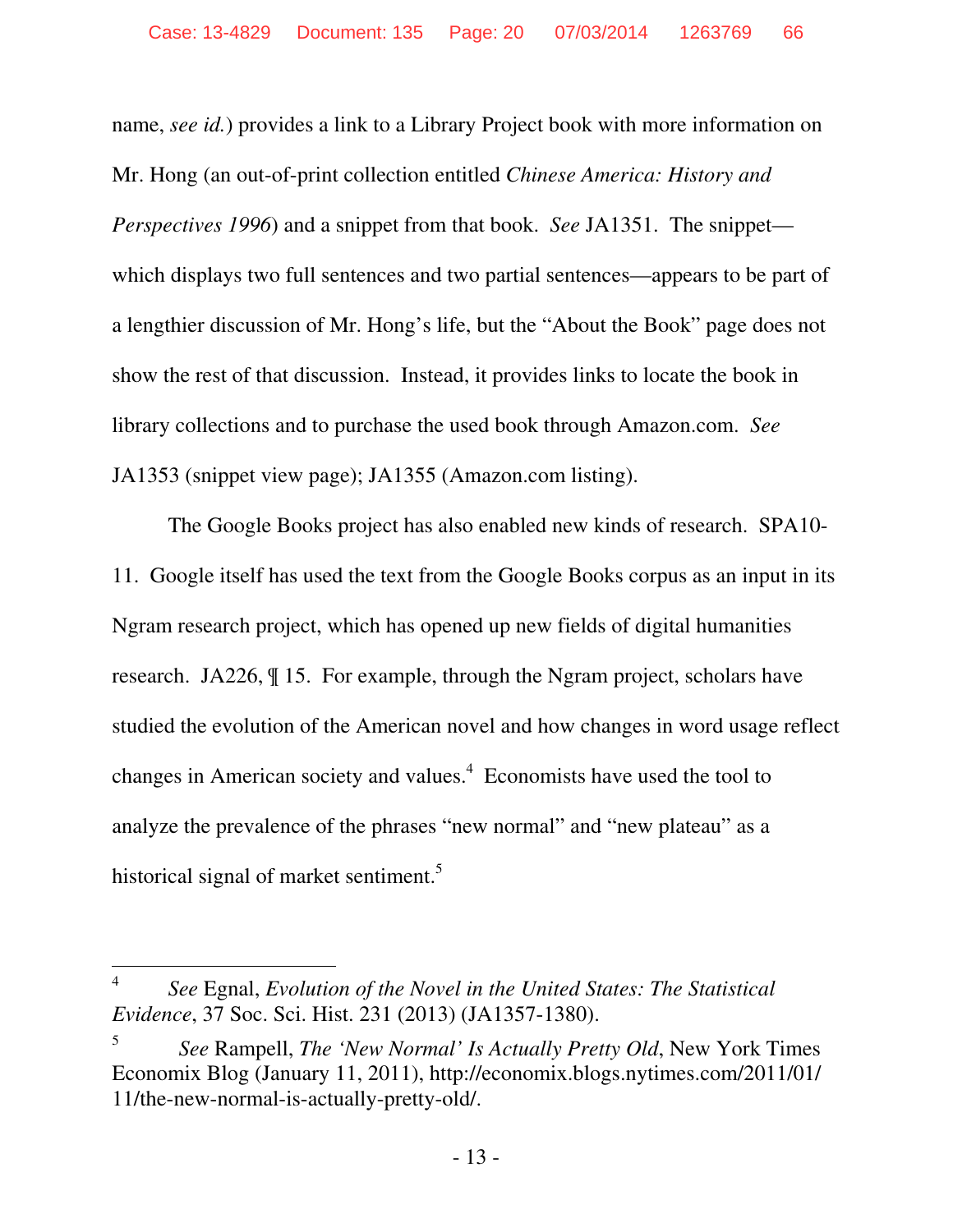### **B. Google Books' Benefits For Authors**

Google Books also provides benefits to authors and publishers, who have long encouraged readers to browse books because they believe that browsing promotes sales. Historically, browsing occurred in bookstores, where books are typically displayed on shelves or tables (rather than kept behind the counter) to facilitate browsing. *See* JA287-288; JA348, ¶ 15. Today, rightsholders affirmatively seek to make their works available for online browsing through Amazon's "Search Inside the Book" and Google's Partner Program. JA288-289; JA348, ¶ 17. Through those programs, publishers or other rightsholders authorize display of much longer excerpts of books than those available in the Library Project (for the Partner Program, generally about 20% of a book) and receive no compensation in return.  $6$  JA226,  $\parallel$  13; JA1609-1610,  $\parallel$  14. They do so because browsing facilitates readers' discovery of new books, and "[d]iscoverability is one of the most important factors in an individual title's chance of success." JA345- 346, ¶ 7. Therefore, as an expert on the publishing industry explained, "[s]earch tools such as Google Books, which make it easier for authors to be found, benefit rather than harm authors." JA329, \[\ended 3.

-

<sup>6</sup> Although Google formerly shared advertising revenue with participants in the Partner Program, that revenue was so low that Google decided to remove advertisements from the Program in 2011 and phased them out completely by early 2012. JA1603, ¶¶ 5-7. Google has never displayed advertisements on the "About the Book" page for books in the Library Project. JA225, ¶ 9.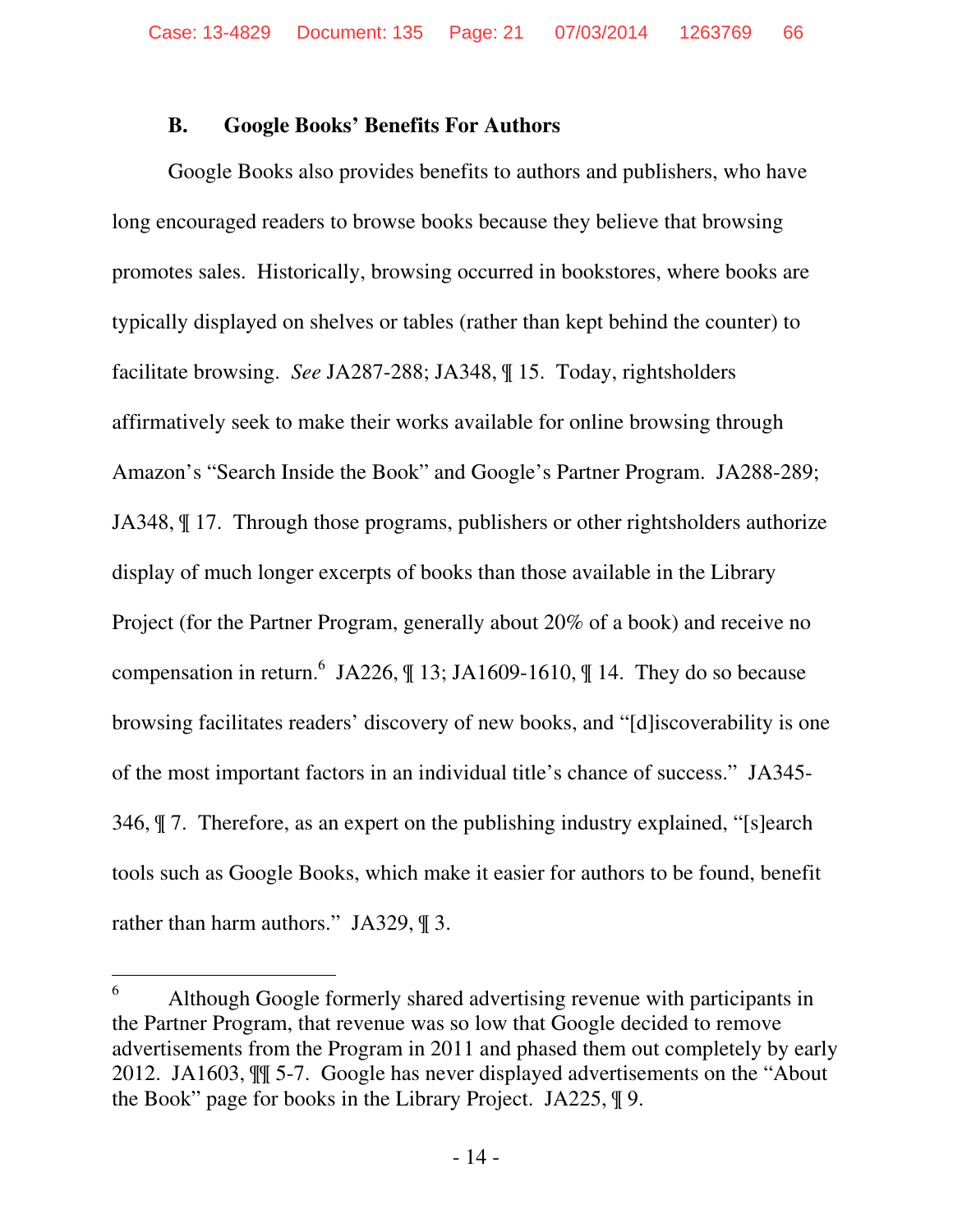The Authors Guild agrees that online browsing promotes book sales. *See* JA297; *see also* JA212-213, ¶¶ 21-27; JA217, ¶¶ 40-42. It recommends to its members that they make the entire first chapter of a book freely available on the Internet because "allowing a book to be browsed in this way promotes the sale of the book." JA294.<sup>7</sup> William Morris Endeavor, a leading literary agency, instructs its authors that it "appears to be in an author's best interest to have their work come up in a search through [Google Books], just as website rankings are desirable in connection with Google searches." JA323-324. As a representative from William Morris explained in a deposition below: "I think any tool that helps readers or buyers find your product above someone else's is beneficial." JA321. Many authors also recognize an entirely different benefit from Google Books: assistance with their own research. *See, e.g.*, JA1386 (testimony of executive director of Authors Guild); Brief of Amici Curiae American Library Association et al., at 1-9 (D. Ct. Dkt. No. 1048); JA226, ¶ 15.

By contrast, Plaintiffs have not introduced evidence of a single lost sale due to Google Books. The individual Plaintiffs have admitted that they have not lost

 $\overline{a}$ 

<sup>7</sup> This recommendation is made in connection with the Authors Guild's "Back in Print" program. That program allows authors to digitize their out-of-print books and make them available for sale through a company called iUniverse. JA291-293.

The Authors Guild similarly advised its members with regard to Google's Partner Program that "[w]e think [it] will likely prove to be useful in promoting certain titles. Midlist and backlist books that are receiving little attention, for example, may benefit from additional exposure in searches." JA1446-1447.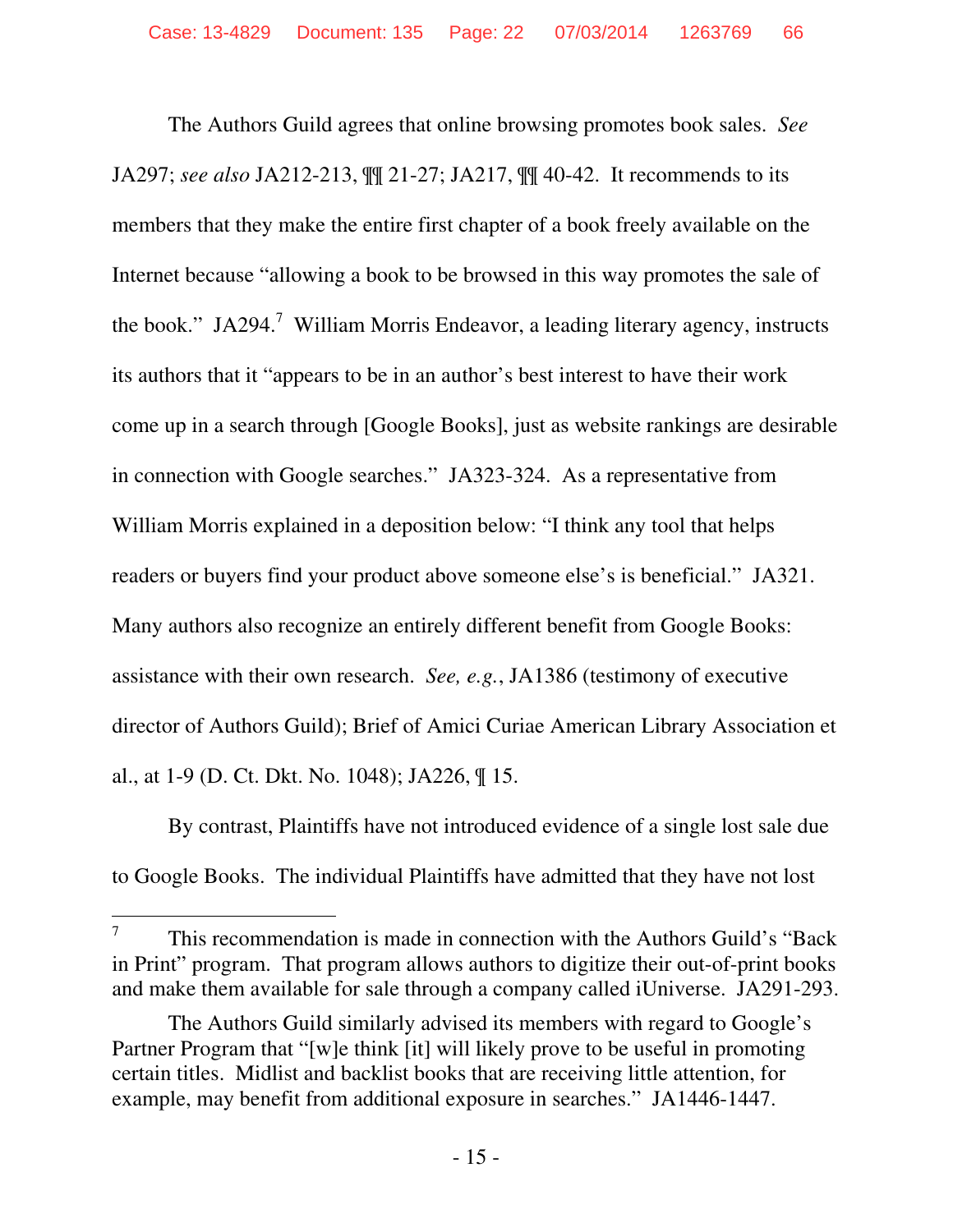sales or that they are unaware of any such harm. JA1421 (Plaintiff Miles); JA1434 (Plaintiff Bouton); JA1437-1438 (Plaintiff Goulden). Nor is there evidence that any other Authors Guild member has lost sales as a result of Google Books. Indeed, the vast majority of authors do not object to inclusion of their works in Google Books and do not believe that they suffer harm as a result of Google Books. *See* Decl. of Hal Poret in Opp'n to Pls.' Mot. for Class Certification, Ex. 1, at 14 (D. Ct. Dkt. No. 1001-1) (survey results).

### **C. Google Books And Licensing Markets**

Authors and publishers traditionally have not received license fees for the types of uses Google Books makes of their works, namely indexing and the display of short snippets. Nor does the evidence in the record provide reason to believe that copyright holders would ever obtain such license fees. Copyright holders have long made extended book excerpts (not merely snippets) available for free. JA346- 347, ¶¶ 10-14. They continue to do so today, as noted above, through programs such as Amazon's "Search Inside the Book" and Google's Partner Program. JA288-289, 296; JA348, ¶ 17; JA226, ¶ 13; JA1609-1610, ¶ 14. As one former publishing executive testified, "you don't try to charge people money for doing things that might help you make a sale." JA349, ¶ 18. Plaintiffs offered no evidence below that Google Books' indexing and display is any different.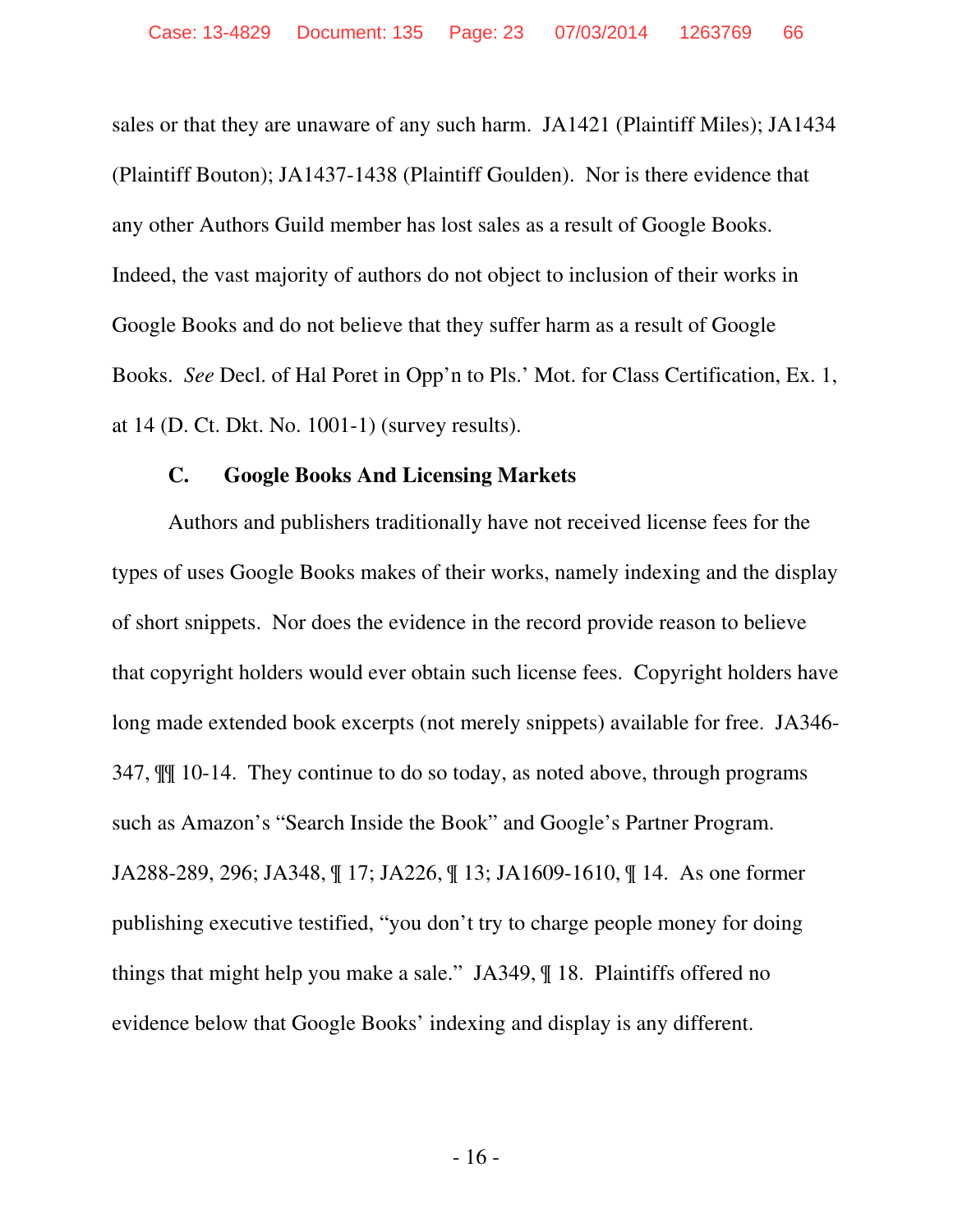Libraries likewise have not paid license fees in the past to index or display snippets from books they own, and they are unlikely to do so in the future. JA282; JA403, ¶ 5(c). As preliminary efforts at digitization demonstrated, libraries lack the resources to engage in comprehensive digitization and indexing efforts like Google Books. JA406-408, ¶¶ 13-23.

Organizations such as the Copyright Clearance Center ("CCC"), which Plaintiffs point to (Br. 15), have traditionally licensed uses that allow reading the full text of entire works or substantial portions of works—that is, uses that substitute in whole or in part for reading the original work. *See, e.g.*, *American Geophysical Union v. Texaco Inc.*, 60 F.3d 913, 930 (2d Cir. 1994). No evidence in the record establishes that such organizations can establish a market for uses, like Google Books, that encompass search and only limited display of text, or that such an arrangement would generate license fees. Plaintiffs' expert could not identify a single instance in which the CCC has licensed a book for indexing and snippet display, or anything similar. *See* JA1478, 1490-1491, 1501.

#### **D. Copies Downloaded By Libraries**

Pursuant to its agreement with Google, a library that has submitted a book to be scanned may make and download a copy of the scan of its book using a system called the Google Return Interface (GRIN). JA396, ¶ 6. The agreement further requires the library to abide by copyright laws with respect to these copies. SPA6;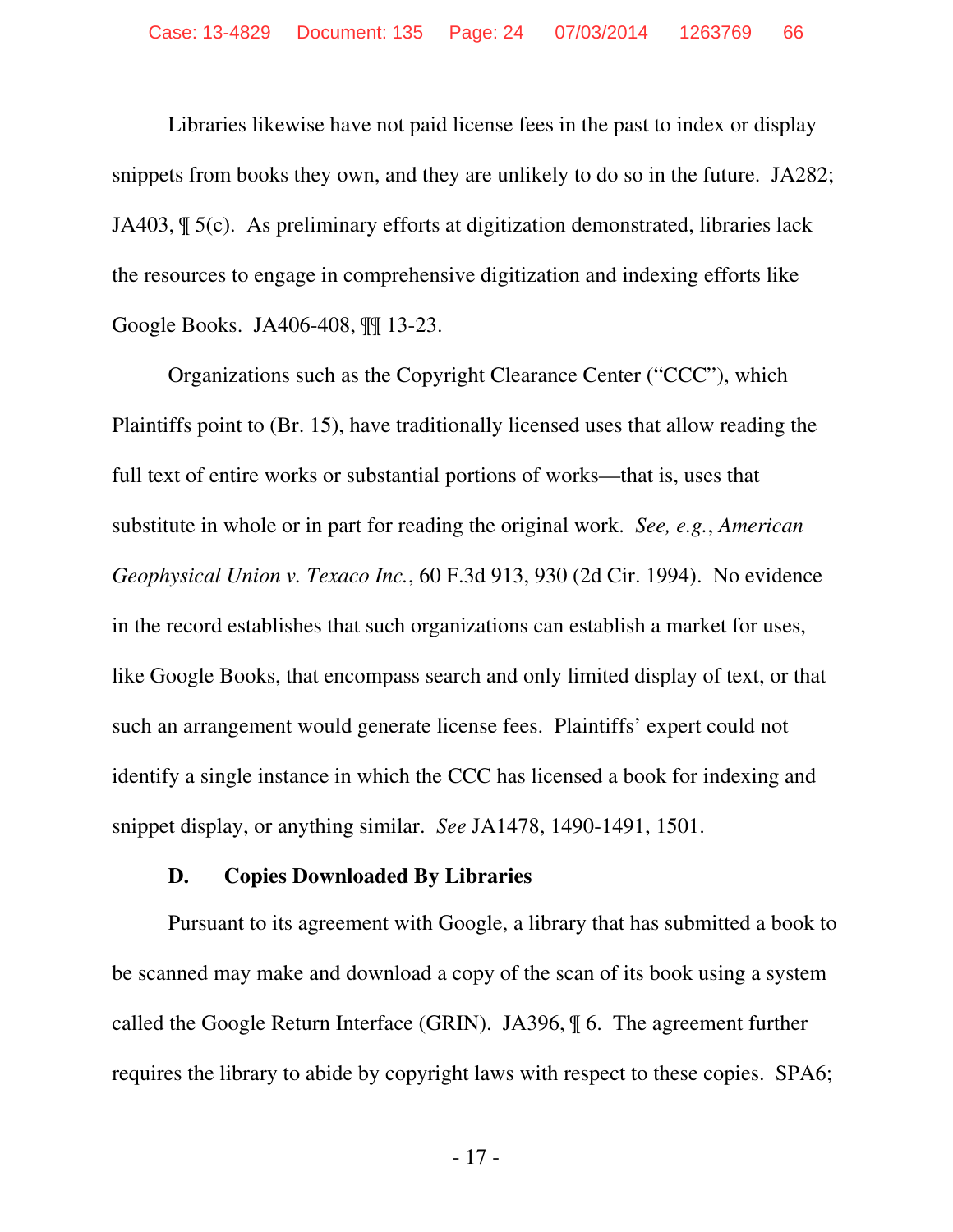JA223-224, ¶ 5. No library may obtain a digital copy created from another library's book—even if both libraries own identical copies of that book (although libraries may delegate that task to a technical service provider such as HathiTrust). JA397, ¶ 8.

To make this copy using the GRIN system, a library submits a request that triggers the automatic creation of an encrypted copy of the book on a secure Google server. JA397, ¶ 8. Each library has a unique encryption key. *Id.* The library may then download this encrypted copy. *Id.* Some but not all of the books in the Google Books corpus have been copied by the libraries that own them, using GRIN. JA397, ¶ 9. Where a library takes no action with respect to a particular book, the GRIN system does not do anything with that book. JA397, ¶ 9*.*

Libraries have used the copies they downloaded (again, always of books they themselves already owned) for several purposes. They have jointly created their own full-text index of the works in their collections to enable full-text searches by their own patrons. JA278. That search tool, known as the HathiTrust Digital Library, is similar to Google Books, albeit with somewhat more limited search functionality. *HathiTrust*, 2014 WL 2576342, at \*1 (noting lack of snippet view). And as 17 U.S.C. § 121 expressly permits, libraries have made the digital copies available to the blind and others who cannot read print material, so that such "user[s] can obtain access to the contents of works in the digital library using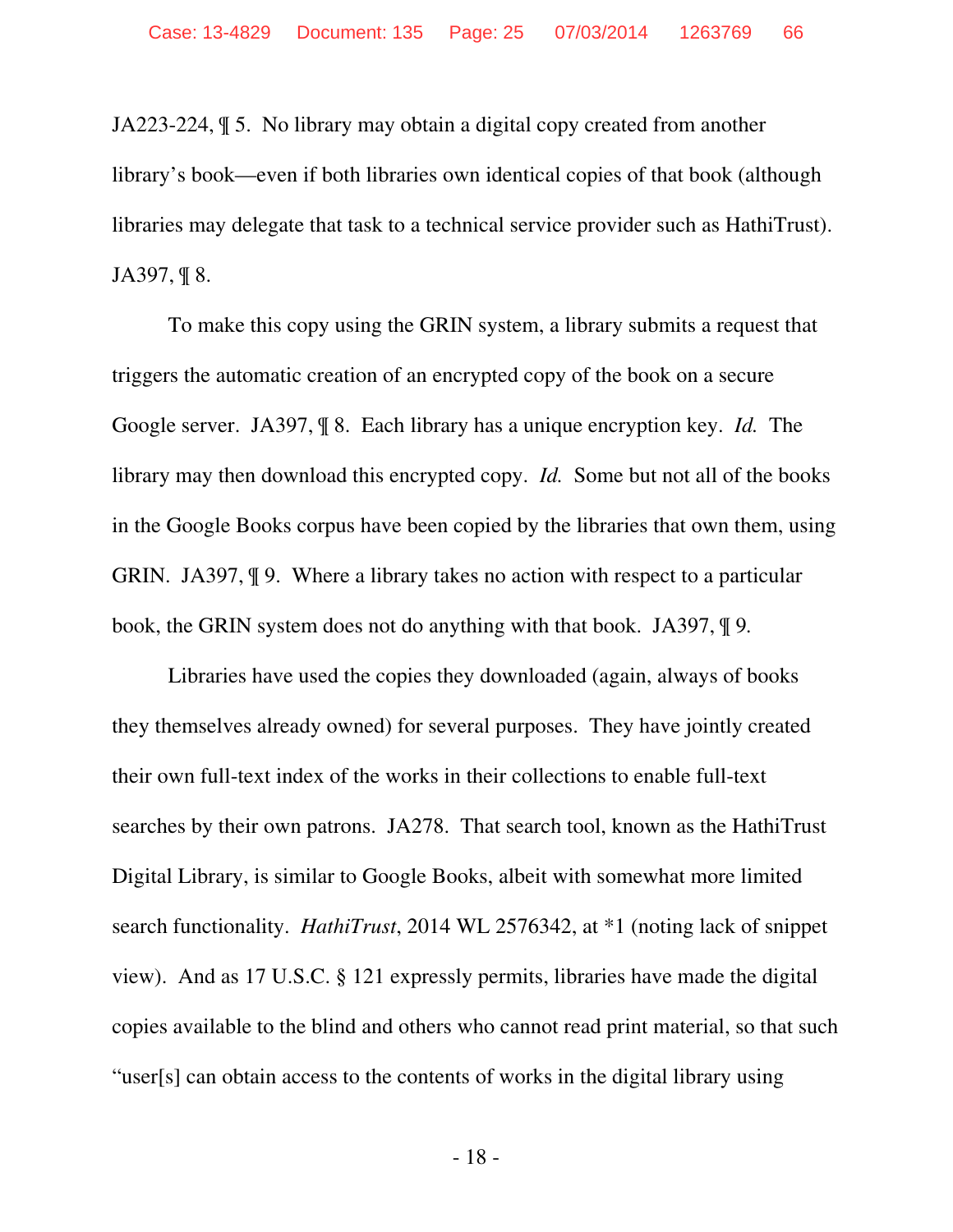adaptive technologies such as software that converts the text into spoken words, or that magnifies the text." *HathiTrust*, 2014 WL 2576342, at \*1; *see also* JA272. There is no evidence that any library has reduced its purchase of books as a result of downloading scans using GRIN. JA281.

#### **E. Prior Proceedings**

In 2005, the Authors Guild and several individual authors sued Google for copyright infringement. The suit sought injunctive and declaratory relief, and the individual authors also sought statutory damages. On October 28, 2008, the parties filed a proposed class settlement agreement, which was later amended by the parties and resubmitted to the district court for approval on November 13, 2009. The agreement would have permitted Google to continue the project and, under certain conditions, to make full electronic versions of the works available online.

The district court rejected the proposed settlement on March 22, 2011. *See Authors Guild, Inc. v. Google Inc.*, 770 F. Supp. 2d 666, 686 (S.D.N.Y. 2011). On December 12, 2011, several individual Plaintiffs moved pursuant to Rule 23(b)(3) to certify a proposed class consisting of natural persons in the United States who hold copyright interests in one or more books Google has scanned from library collections. The district court granted the motion for class certification on May 31, 2012. JA42, D. Ct. Dkt. No. 1023. On interlocutory appeal, this Court vacated the class certification order. The Court explained: "[W]e believe that the resolution of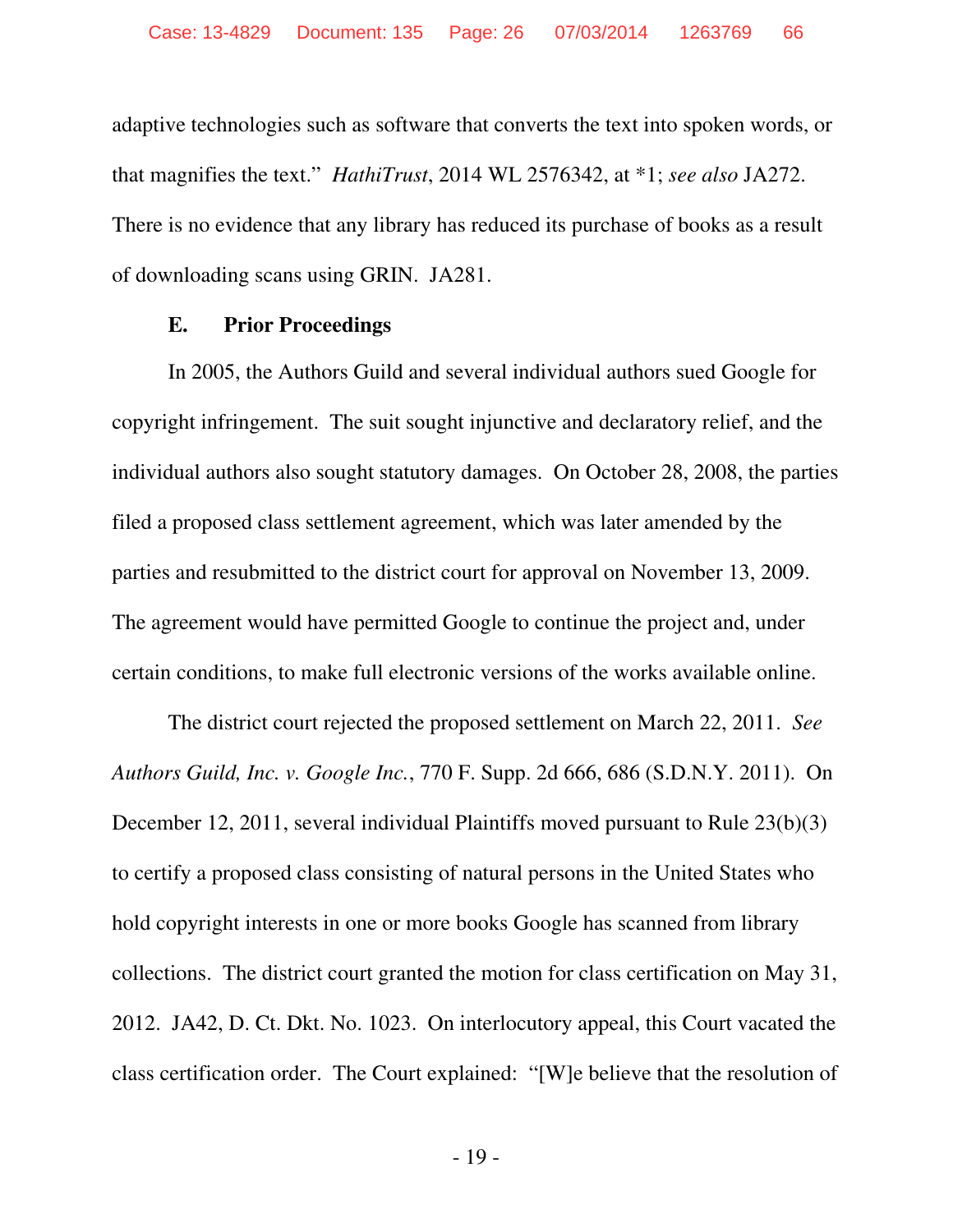Google's fair use defense in the first instance will necessarily inform and perhaps moot our analysis of many class certification issues, including those regarding the commonality of plaintiffs' injuries, the typicality of their claims, and the predominance of common questions of law or fact[.]" *Authors Guild, Inc. v. Google Inc.*, 721 F.3d 132, 134 (2d Cir. 2013). The Court remanded "for consideration of the fair use issues" after finding that such a remand would not result in prejudice to the parties. *Id.* at 134-135.

#### **F. Decision Below**

The parties then filed cross-motions for summary judgment on Google's fair use defense. The district court granted summary judgment for Google, denied summary judgment for Plaintiffs, and dismissed the case. In reaching this result, the district court considered each of the four fair use factors outlined in 17 U.S.C. § 107. The court found that the first factor, the "'purpose and character of the use,'" "strongly favors a finding of fair use" because Google's use is "highly transformative." SPA19, 22. The court found the second factor, "'the nature of the copyrighted work,'" also favors fair use because "the books at issue are published and available to the public" and "the vast majority … are non-fiction." SPA22-23. The court found the third factor, "'the amount and substantiality of the portion used,'" to weigh slightly against fair use. SPA23-24. Finally, the court found the fourth factor, "the effect of the use upon the potential market for or value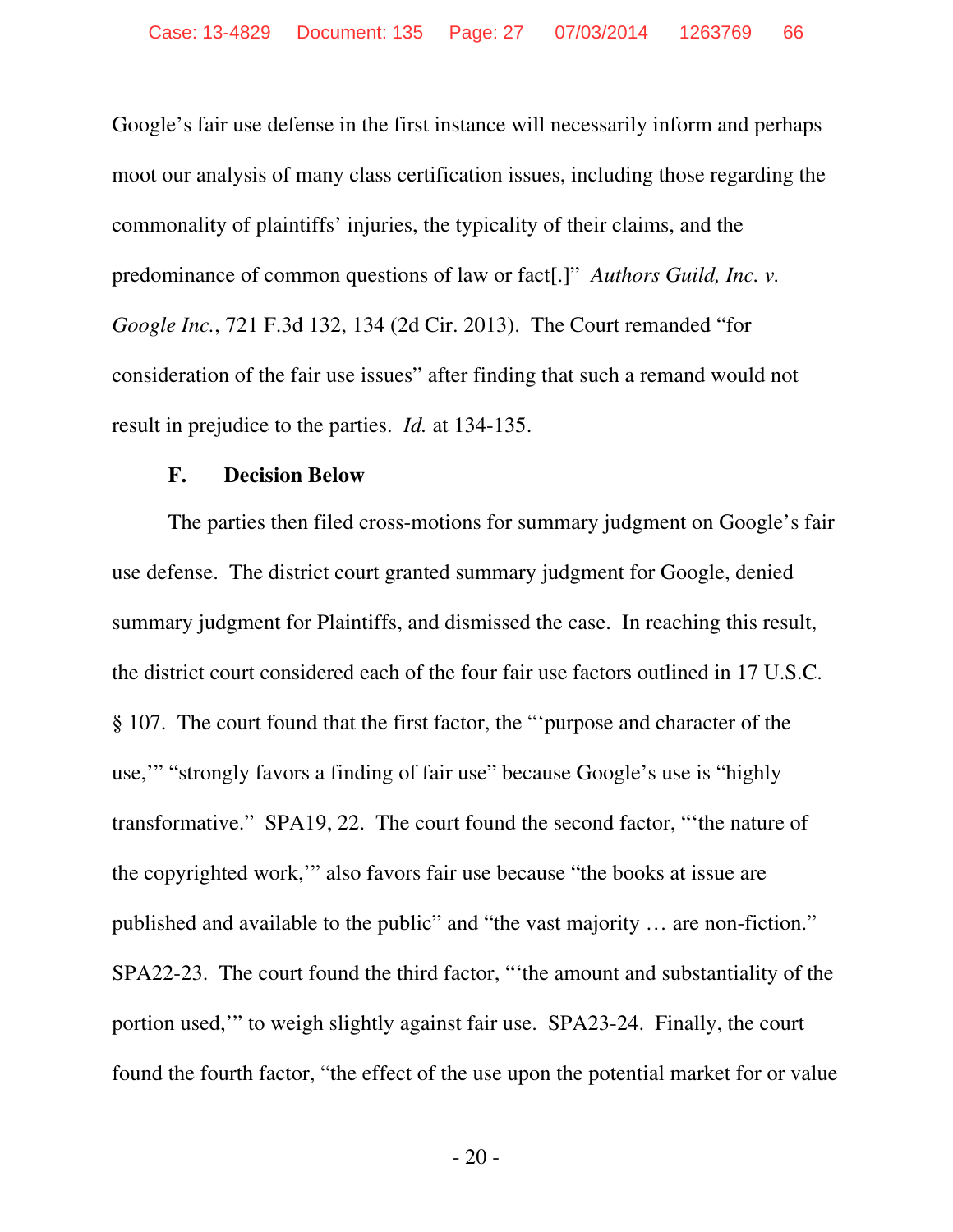of the copyrighted work," to "weigh[] strongly in favor of … fair use" because Google Books does not "negatively impact the market for books" and indeed "improves book sales." SPA24-25. The court also found that "Google Books provides significant public benefits," and "advances the progress of the arts and sciences, while maintaining respectful consideration for the rights of authors and other creative individuals, and without adversely impacting the rights of copyright holders." SPA26. Together, the district court held, these factors weighed in favor of fair use.

The district court also granted Google summary judgment with respect to the copies of scanned books downloaded by the libraries. SPA26. The court explained that "Google provides the libraries with the technological means to make digital copies of books that they already own," and that the libraries' activities with respect to the copies they obtained through GRIN were fair use. SPA26-27. The court concluded that "Google's actions in providing the libraries with the ability to engage in activities that advance the arts and sciences" itself "constitute[d] fair use." SPA27.

#### **SUMMARY OF ARGUMENT**

The essence of the fair use inquiry is whether the use at issue furthers copyright's goal of promoting science and the arts or whether it impedes that purpose. Google Books provides an unprecedented method for discovering books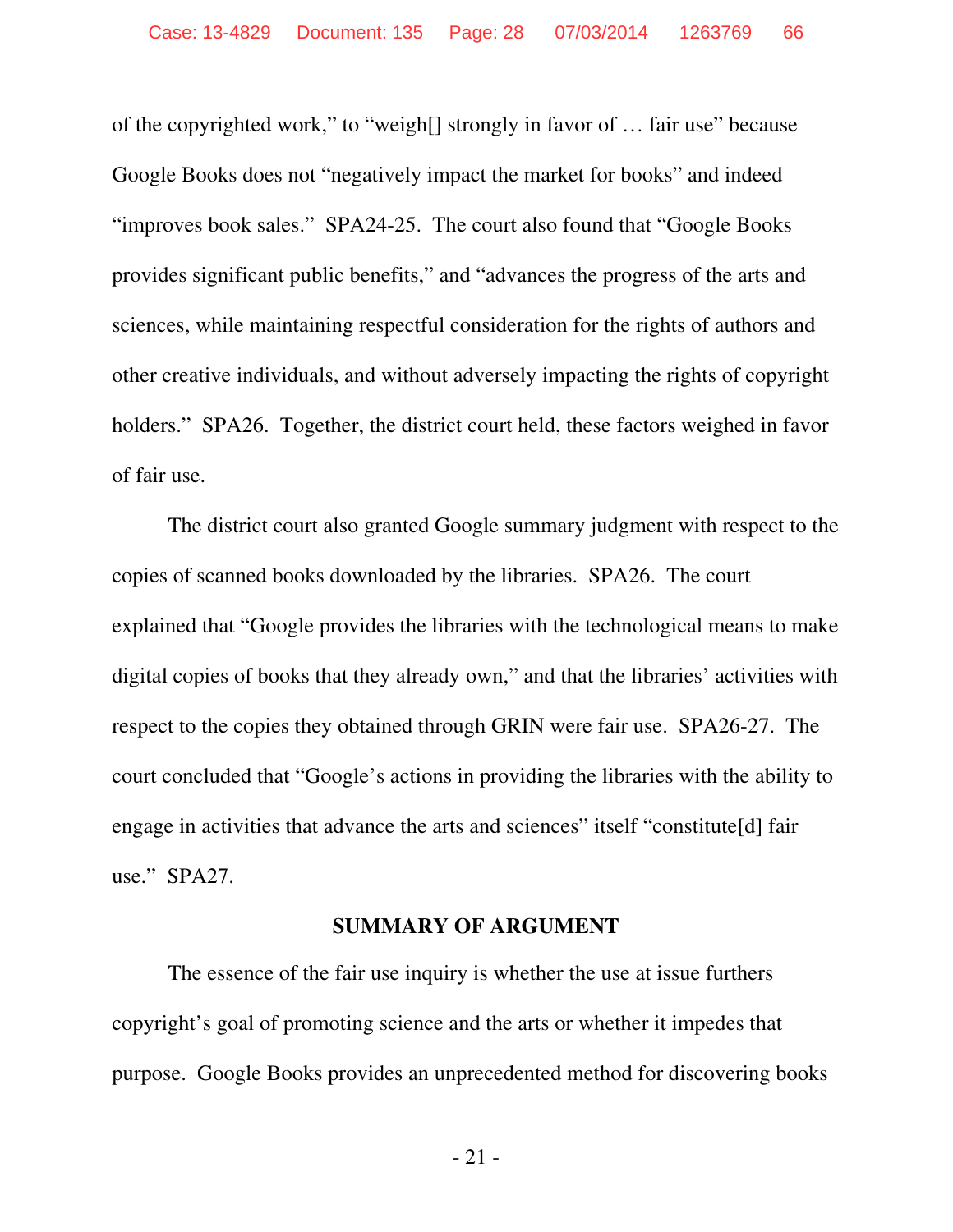relevant to a reader's interests, revealing stores of human knowledge that would otherwise be difficult or impossible to find. The Google Books index also enables new kinds of digital research in fields like lexicography and history. At the same time, Google Books does not displace book purchases or diminish incentives for authors to advance human knowledge by creating new works; to the contrary, it benefits authors by enabling readers to find books and by fostering the advance of knowledge and scholarship.

Analysis of the statutory factors in 17 U.S.C. § 107 confirms that Google Books' uses are fair. The critical question in analyzing the first factor, the purpose and character of the use, is whether the use is transformative—that is, whether the use serves a new and different purpose, or whether it merely supersedes the original use. As the district court correctly concluded, Google Books is highly transformative. Books are written to be read. Google Books, by contrast, is a tool for discovering books, not reading them. This Court in *HathiTrust* held a similar book search tool highly transformative, and other courts have likewise held that search tools are transformative, even where they display limited portions of copyrighted material to enable users to determine whether a search result is relevant. Further, the fact that Google is a commercial entity has little relevance because Google Books' uses are transformative. The first factor therefore weighs strongly in favor of fair use.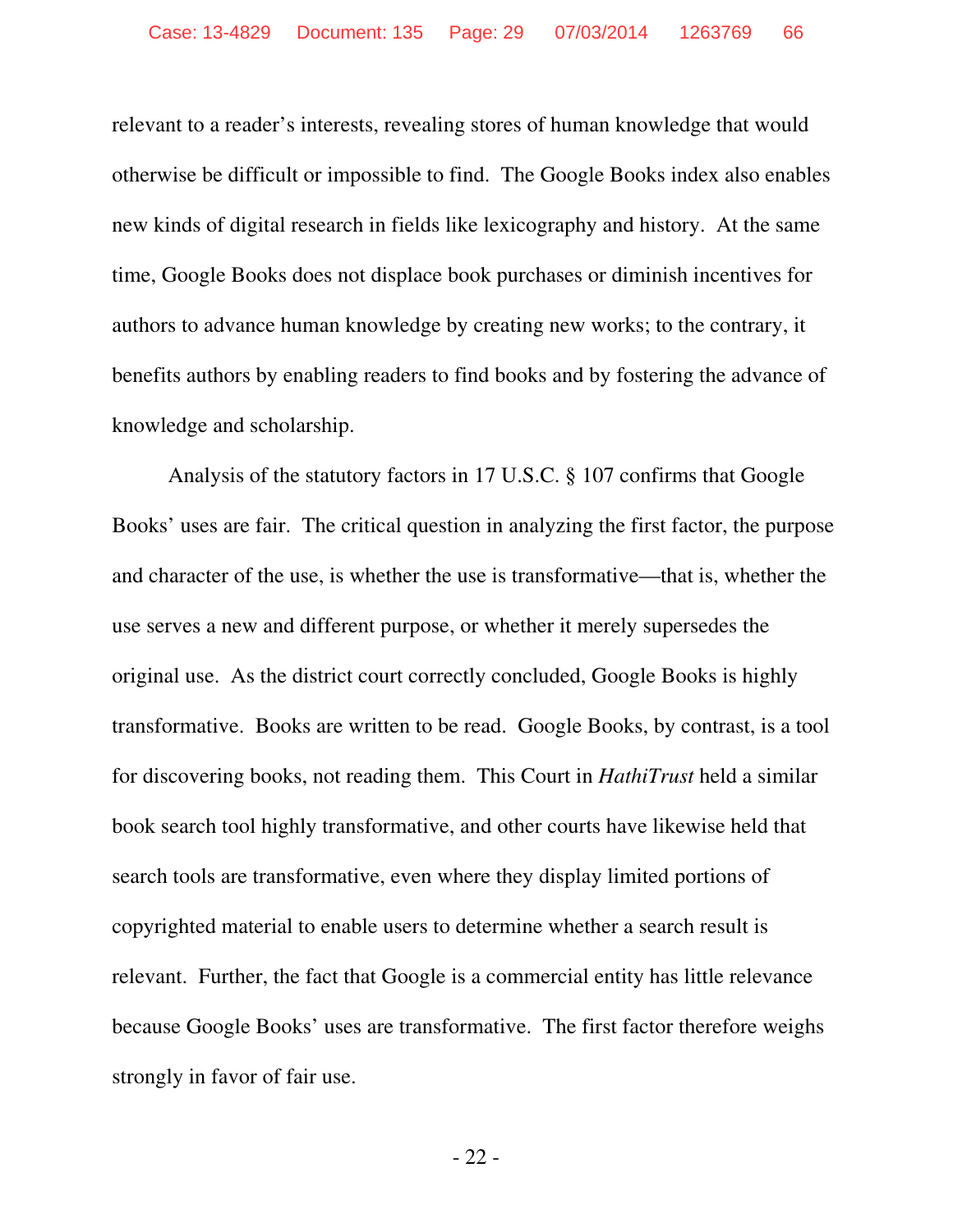The second factor—the nature of the copyrighted work—generally turns on two distinctions. The district court correctly found that the first distinction whether the works in question are published—weighs in favor of fair use because all of the works in the Google Books corpus have been published. The second distinction—whether the works are creative—bears little significance here because Google Books does not exploit the creative expression of the works in its corpus. Google Books does not allow users to read expressive works as they would the original books. Moreover, the vast majority of works in the Google Books corpus are nonfiction. The district court correctly concluded that the second factor weighs in favor of fair use.

The third factor also weighs in favor of fair use. This factor concerns the amount and substantiality of the portion used, and asks whether the amount used is reasonable in relation to the purpose of the copying. Google Books' limited display of snippets serves its transformative purpose of enabling users to discover books by allowing users to determine whether a book identified in search results is relevant to their interests. The fact that Google digitized the full texts of the works in the Google Books corpus has little bearing on the inquiry, because Google *had* to do so in order to create its transformative search tool. This Court's *HathiTrust* decision precludes any argument that scanning entire books weighs against fair use where, as here, it enables the creation of a transformative search tool.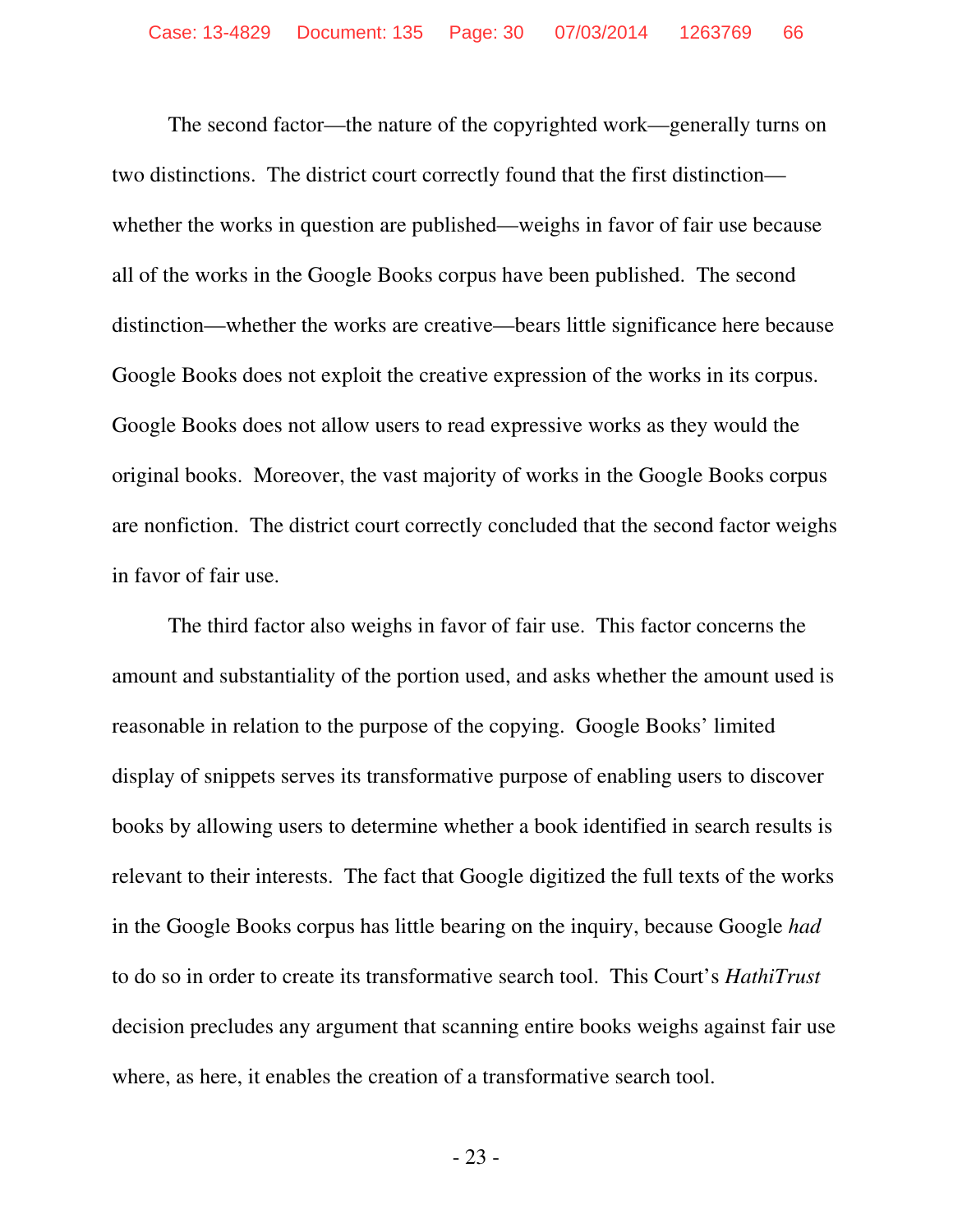Google Books also has no adverse effect on the potential market for or value of the copyrighted work (the fourth factor). The analysis of this factor is straightforward because Google Books serves an entirely different market function than the original work—it enables users to discover books, not read them. Plaintiffs have produced no evidence that Google Books displaces book purchases; instead, by enabling readers and scholars to discover books, Google Books enhances book sales. Plaintiffs' arguments regarding a potential licensing market are irrelevant because "[l]ost licensing revenue counts under Factor Four only when the use serves as a substitute for the original and the full-text-search use does not." *HathiTrust*, 2014 WL 2576342, at \*10. In any event, there is no meaningful licensing market for uses like Google Books, and Plaintiffs cannot preempt Google's transformative uses simply by positing such a market. Commercial success in the book industry depends on getting books discovered, and it would be inconsistent with the economics of that industry for authors or publishers to demand license revenue from services that enable discovery. Indeed, there is no evidence that any rightsholder has ever been paid for the uses at issue here. Further, Plaintiffs' worry about security issues is speculative and lacks any factual basis.

Finally, Plaintiffs' claims about the libraries' acquisition of digital scans of their books lack merit. The libraries' uses of these copies—in their separate full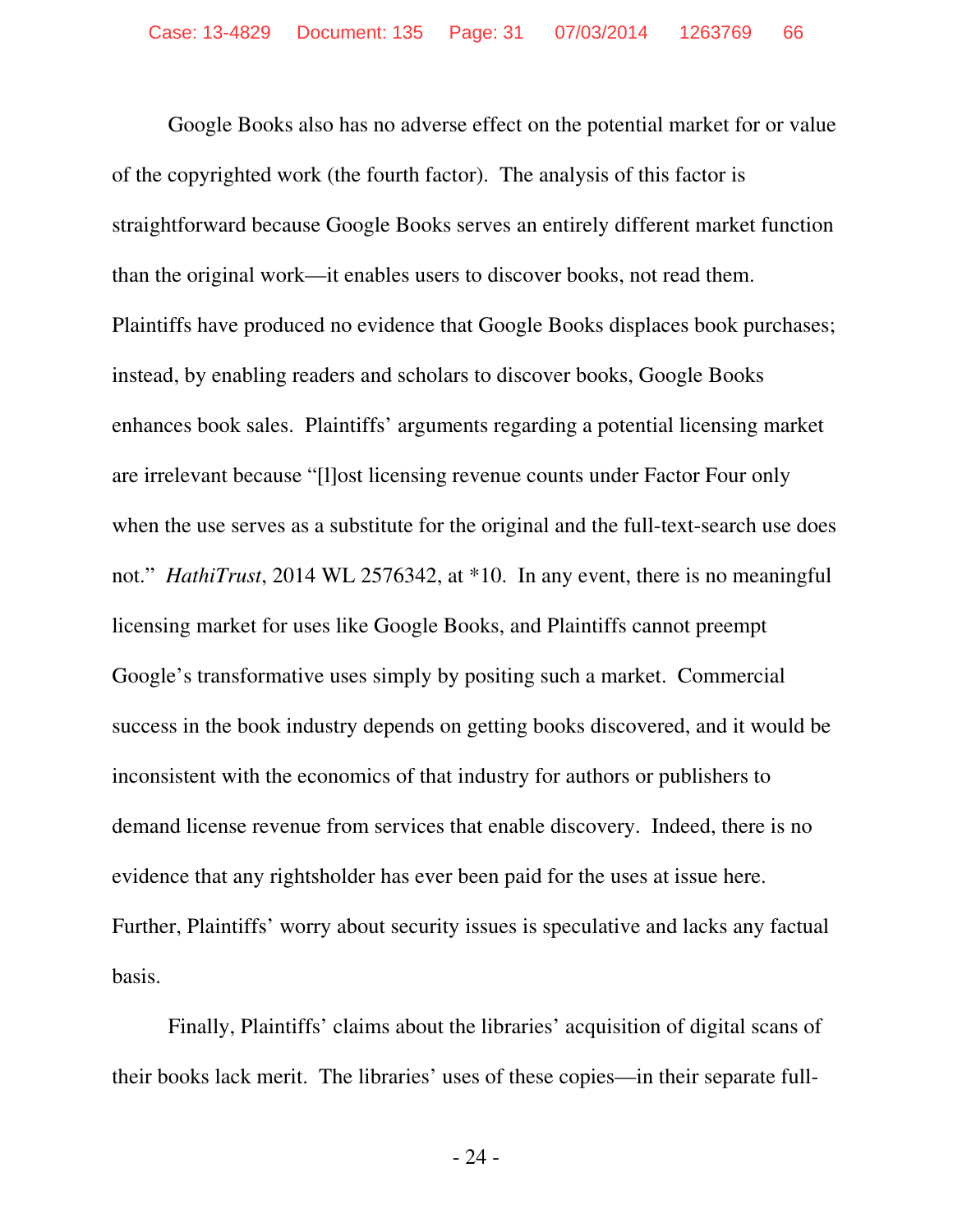text search tool and to expand access to print-disabled individuals—constitute fair use. As the district court concluded, Google provided libraries the technological means to enable the libraries' fair use of works they already owned. There is also no distribution "to the public" because a digital scan can be accessed only by the library whose collection contains the actual physical book from which the scan was created.

#### **ARGUMENT**

#### **I. GOOGLE BOOKS' SEARCH TOOL IS FAIR USE**

Google Books' creation and maintenance of a comprehensive book search engine that allows readers to discover books relevant to their interests is fair use. *See Authors Guild, Inc. v. HathiTrust*, No. 12-4547, 2014 WL 2576342, at \*11 (2d Cir. June 10, 2014) ("the doctrine of fair use allows the Libraries to digitize copyrighted works for the purpose of permitting full‐text searches"). The nonexclusive statutory factors to be considered in the fair use determination are: (1) the purpose and character of the use, (2) the nature of the copyrighted work, (3) the amount and substantiality of the portion used, and (4) the effect of the use upon the potential market for or value of the copyrighted work. 17 U.S.C. § 107. The statutory factors are not a "scorecard" but rather "direct courts to examine the issue from every pertinent corner and to ask in each case whether, and how powerfully, a finding of fair use would serve or disserve the objectives of the copyright." Leval,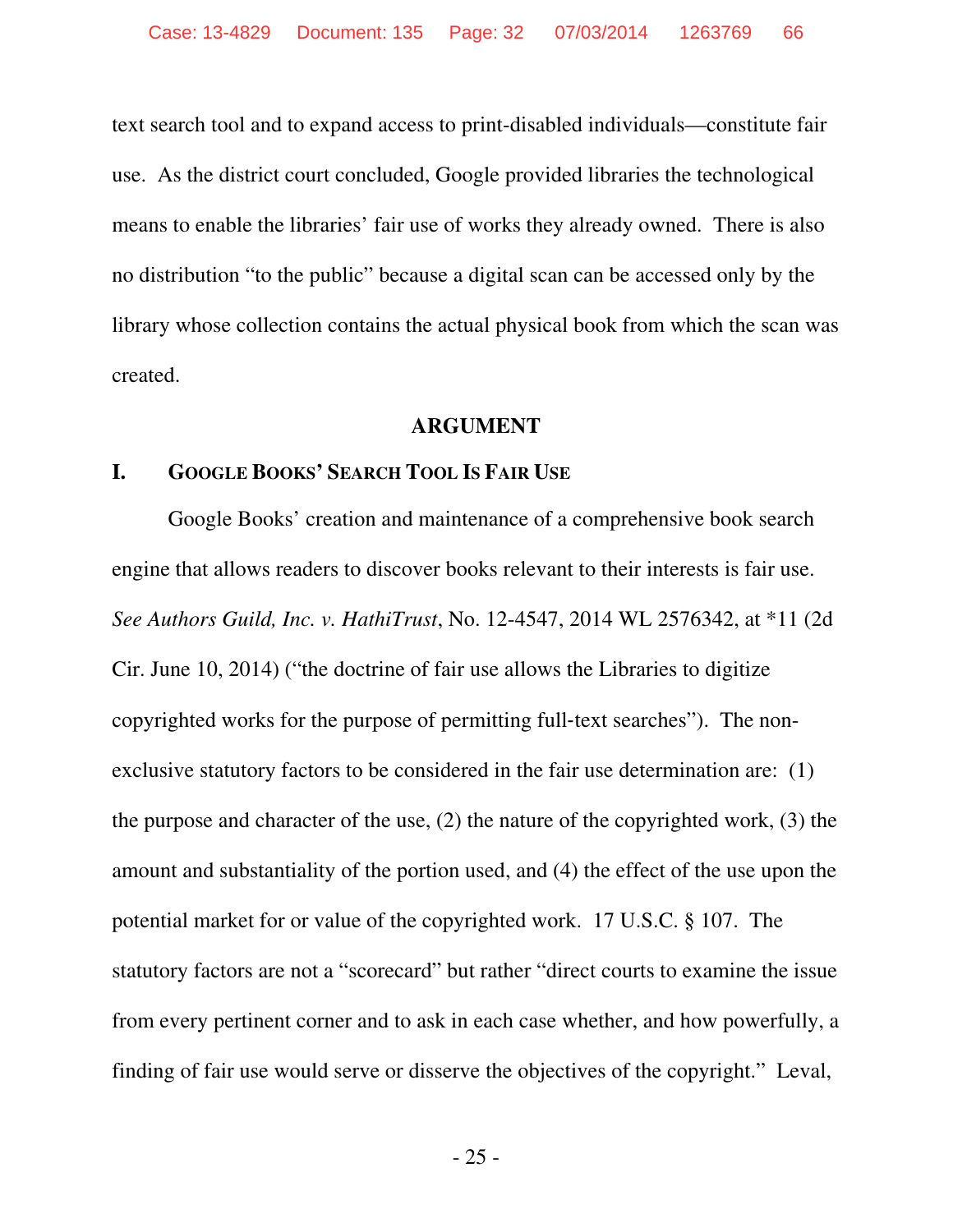*Toward a Fair Use Standard*, 103 Harv. L. Rev. 1105, 1110-1111 (1990). Google Books' search tool is fair use because, most importantly, it is a transformative use—it "adds to the original something new with a different purpose and a different character"—and does not serve as a substitute for books or in any way threaten to harm sales of Plaintiffs' books. *HathiTrust*, 2014 WL 2576342, at \*7.

### **A. Google Books' Uses Are Transformative**

"The heart of the fair use inquiry" is the first statutory factor: "'the purpose and character of the use.'" *Davis v. The Gap, Inc.*, 246 F.3d 152, 174 (2d Cir. 2001) (quoting 17 U.S.C. § 107(1)); *see also Bill Graham Archives v. Dorling Kindersley Ltd.*, 448 F.3d 605, 608 (2d Cir. 2006). The "central purpose of this investigation is to see … whether the new work merely supersedes the objects of the original creation or instead adds something new, with a further purpose or different character … . [I]t asks, in other words, whether and to what extent the new work is transformative." *Campbell*, 510 U.S. at 579 (citations and internal quotation marks omitted). A transformative use "is one that serves a new and different function from the original work and is not a substitute for it." *HathiTrust*, 2014 WL 2576342, at \*6.

The first factor weighs heavily in Google's favor because "the creation of a full-text searchable database is a quintessentially transformative use." *HathiTrust*, 2014 WL 2576342, at \*7. In *HathiTrust*, this Court held that the libraries' own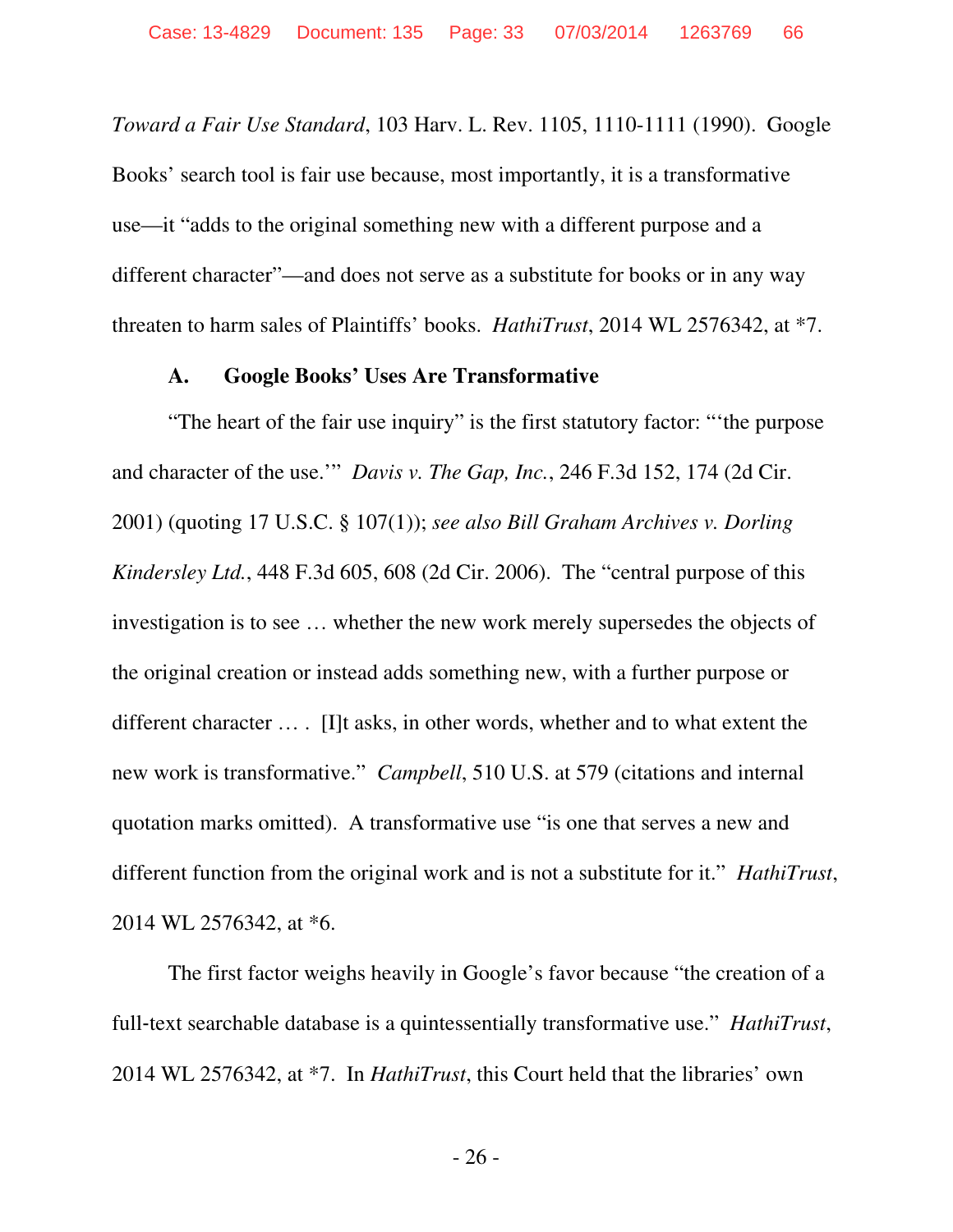full-text search tool—created using the very Google scans at issue in this case—is transformative. The results of a full-text search, the Court explained, are "different in purpose, character, expression, meaning, and message from the page (and the book) from which it is drawn," and there is "little or no resemblance between the original text and the results of the ... full-text search." *Id.* Further, the Court found, the libraries' full-text search function does not "'supersede<sup>[]</sup> the objects [or purposes] of the original creation,'" because "[t]here is no evidence that the Authors write with the purpose of enabling text searches of their books." *Id.* That conclusion applies equally here. As the district court concluded, Google Books is "highly transformative" because it "transforms expressive text into a comprehensive word index that helps readers, scholars, researchers, and others find books." SPA19. It is a tool for discovering books and the connections among them—not for reading books—and it does not supersede the original works. *See*  $SPA21<sup>8</sup>$ 

 $\overline{a}$ 

<sup>8</sup> In *HathiTrust*, this Court also held that the Authors Guild lacked standing to seek "an injunction for copyright infringement on [its] members' behalf" because "§ 501 of 'the Copyright Act does not permit copyright holders to choose third parties to bring suits on their behalf.'" 2014 WL 2576342, at \*14. This Court need not reach that issue in affirming the district court's decision, because the unquestioned standing of the individual plaintiffs is sufficient to sustain this appeal. *See Rumsfeld v. FAIR, Inc.*, 547 U.S. 47, 53 n.2 (2006). In the event of a remand, however, this Court should direct the district court to dismiss the Authors Guild's claims for lack of standing. *See Thompson v. County of Franklin*, 15 F.3d 245, 248-249, 251-252 (2d Cir. 1994) (obligation to address standing issues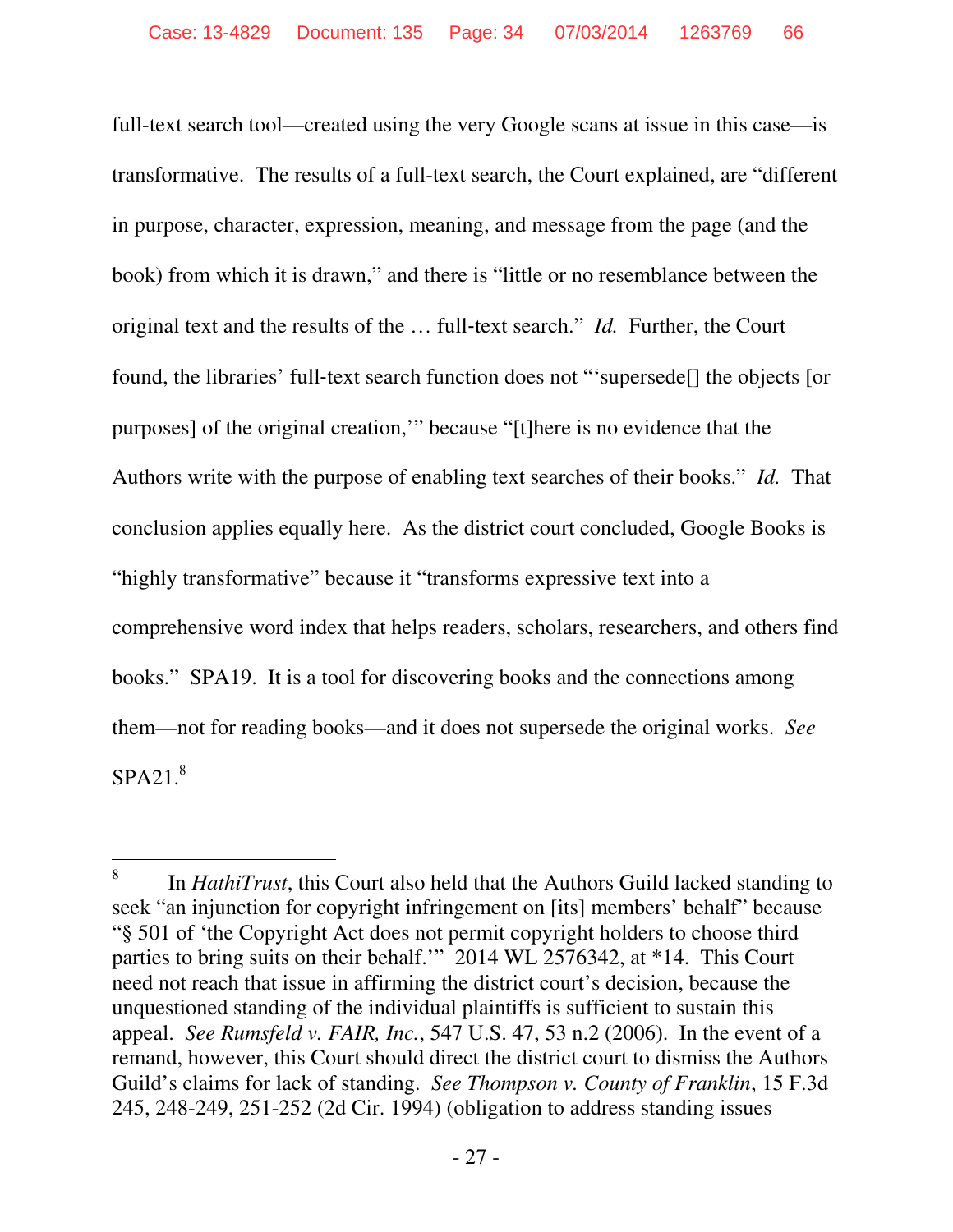Plaintiffs do not deny that Google Books' search uses are transformative and indeed cannot, given this Court's recent decision in *HathiTrust*. They instead focus on the "mechanical conversion" of the printed book into digital text—the scanning that makes full-text search possible—without reference to Google Books' search functions. Br. 32. But as *HathiTrust* recognizes, such scanning cannot be assessed in a vacuum and *is* permissible if the scans are for a fair-use purpose. *See*  2014 WL 2576342, at \*8 ("creat[ing] digital copies of all the books in [the libraries'] collections" was permissible "[b]ecause it was reasonably necessary … to enable the full-text search function"). Like the libraries' copies in *HathiTrust*, Google's scans cannot be separated from the use to which those scans are put—the Google Books search tool.

There is also no merit to the claim that Google has "merely articulated] a new 'purpose'" for a use that amounts simply to copying or repackaging the original work. Br. 31. *HathiTrust* decisively rejects this argument, explaining that a full-text search tool does not "'merely repackage[] or republish[] the original[s],'" but rather "adds to the original something new with a different purpose and a different character." 2014 WL 2576342, at \*7 (quoting Leval, 103

 $\overline{a}$ 

<sup>&</sup>quot;extends 'to the prudential rules of standing that, apart from Art. III's minimum requirements, serve to limit the role of the courts in resolving public disputes'").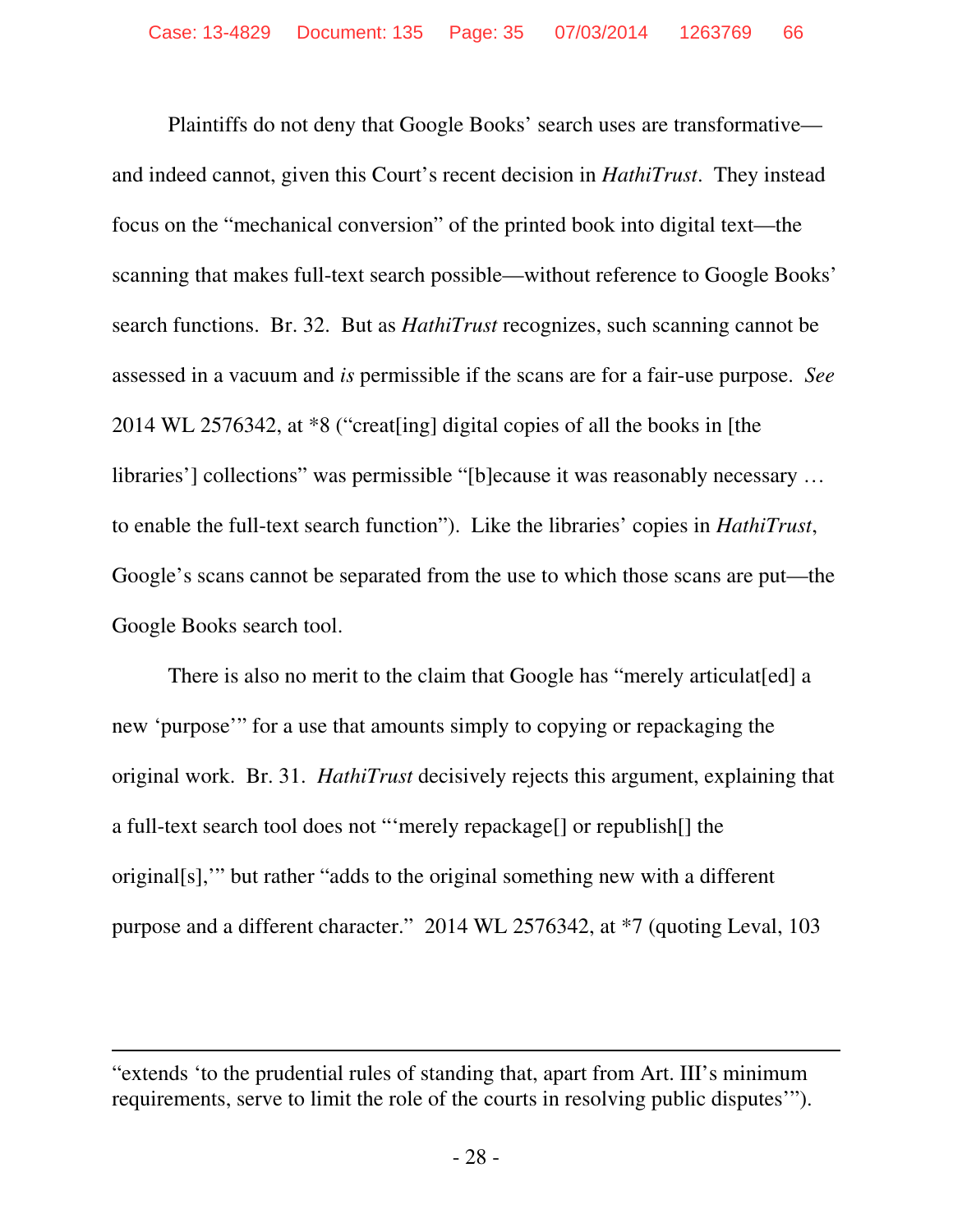Harv. L. Rev. at  $1111$ .<sup>9</sup> This is not a case involving "untransformed duplication," in which "the value generated by the secondary use is little or nothing more than the value that inheres in the original." *American Geophysical Union v. Texaco Inc.*, 60 F.3d 913, 923 (2d Cir. 1994).<sup>10</sup> The original use of the books at issue here was to be read. Google has converted those books into digital scans to build a book search tool that allows users to *discover* books, not to provide a different format for users to *read* books (which they cannot do using Google Books). Courts have consistently held such search uses to be transformative. *See* 2014 WL 2576342, at \*7-8. In *Kelly v. Arriba Soft Corp.*, for example, the Ninth Circuit held that a defendant's use of "thumbnail" images from various websites in its search engine was transformative because it served to "improve[e] access to information on the internet" and did not supersede the "artistic expression" of the original use. 336 F.3d 811, 819 (9th Cir. 2003); *see also Perfect 10, Inc. v. Amazon.com, Inc.*, 508 F.3d 1146, 1165 (9th Cir. 2007) ("[a]lthough an image may

-

<sup>9</sup> This Court has likewise rejected the argument made by Plaintiffs' amici that a transformative use must result "in the creation of a new expressive work," MPAA Br. 6, holding that "a secondary work 'can be transformative in function or purpose without altering or actually adding to the original work.'" *Swatch Grp. Mgmt. Servs. Ltd. v. Bloomberg L.P.*, No. 12-2412, 2014 WL 2219162, at \*8 (2d Cir. May 30, 2014).

<sup>10</sup> The other cases Plaintiffs cite on this point are inapposite. *See, e.g.*, *Princeton Univ. Press v. Michigan Document Servs., Inc.*, 99 F.3d 1381, 1389 (6th Cir. 1996) (publication of course packets with "verbatim copies" of book excerpts); *UMG Recordings, Inc. v. MP3.com, Inc.*, 92 F. Supp. 2d 349, 351 (S.D.N.Y.2000) (conversion of music into MP3 format).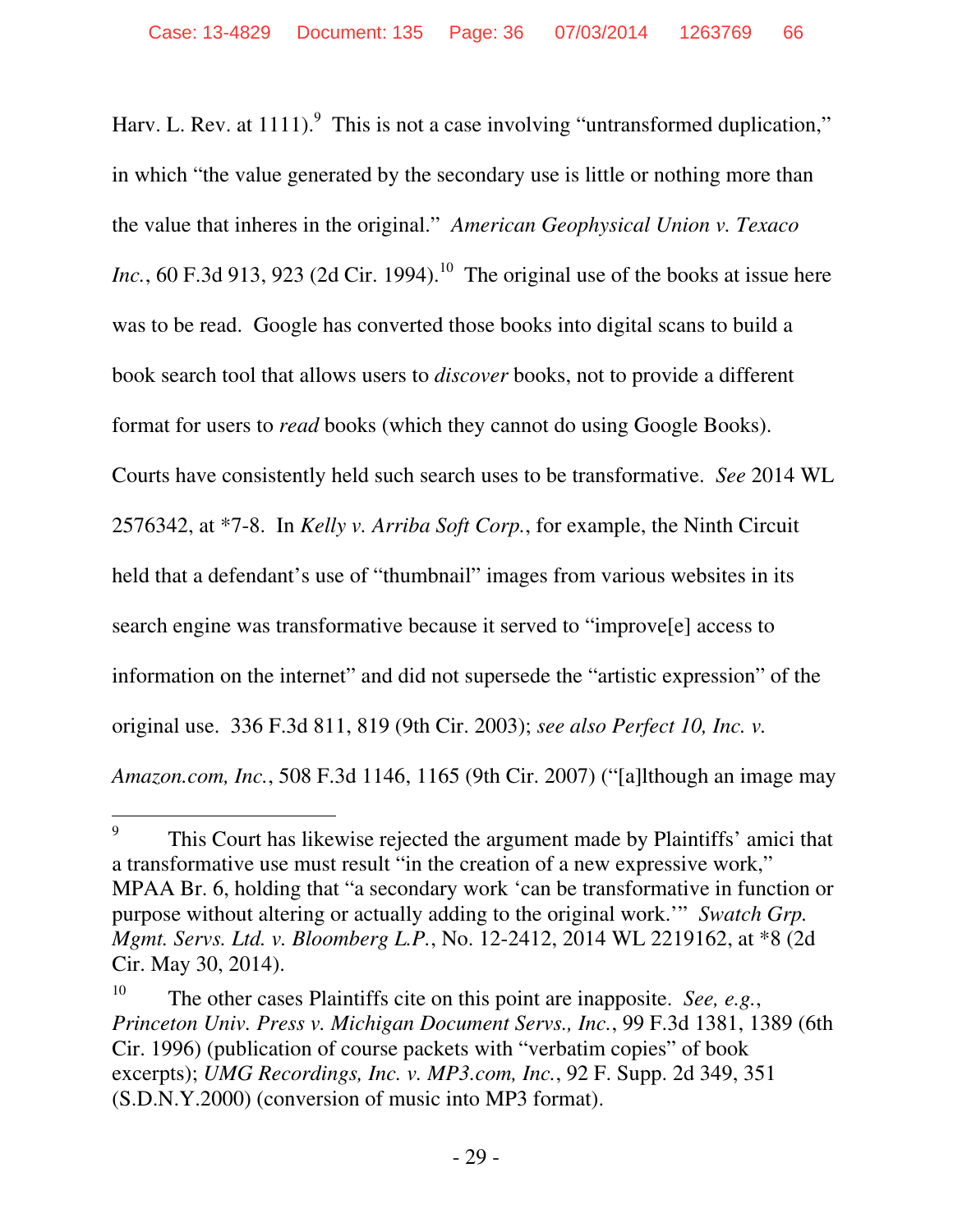have been created originally to serve an entertainment, aesthetic, or informative function … a search engine puts images in a different context so that they are transformed into a new creation."); *A.V. ex rel. Vanderhye v. iParadigms, LLC*, 562 F.3d 630, 639 (4th Cir. 2009) (defendants' "use of plaintiffs' works had an entirely different function and purpose than the original works; the fact that there was no substantive alteration to the works does not preclude the use from being transformative in nature").<sup>11</sup> *HathiTrust* relies significantly on these decisions and makes clear that their reasoning fully accords with this Court's application of fair use doctrine.

# **1. Snippet display serves Google Books' transformative purposes**

In light of the *HathiTrust* decision, Plaintiffs' only possible argument on this point is that Google Books' display of "snippets" somehow renders its search function non-transformative. The district court rightly rejected that argument. A single search query on Google Books returns up to three snippets of text, each

 $11\,$ There is also no merit to the argument, advanced by amici for Plaintiffs, that the district court's analysis is somehow inconsistent with the United States' international obligations. *See* Int'l Publishers Ass'n et al. Br. 6-19; Int'l Authors Forum Br. 3-6. The United States has stated the position that "existing U.S. copyright law properly construed is fully sufficient to comply with our international obligations." Transcript of Oral Argument at 25, *American Broad. Cos. v. Aereo, Inc.*, No. 13-461 (U.S. June 25, 2014). International law thus adds nothing to the Court's application of the fair use analysis. If Google is correct that its uses are fair use under U.S. copyright law, then the United States' international obligations are satisfied.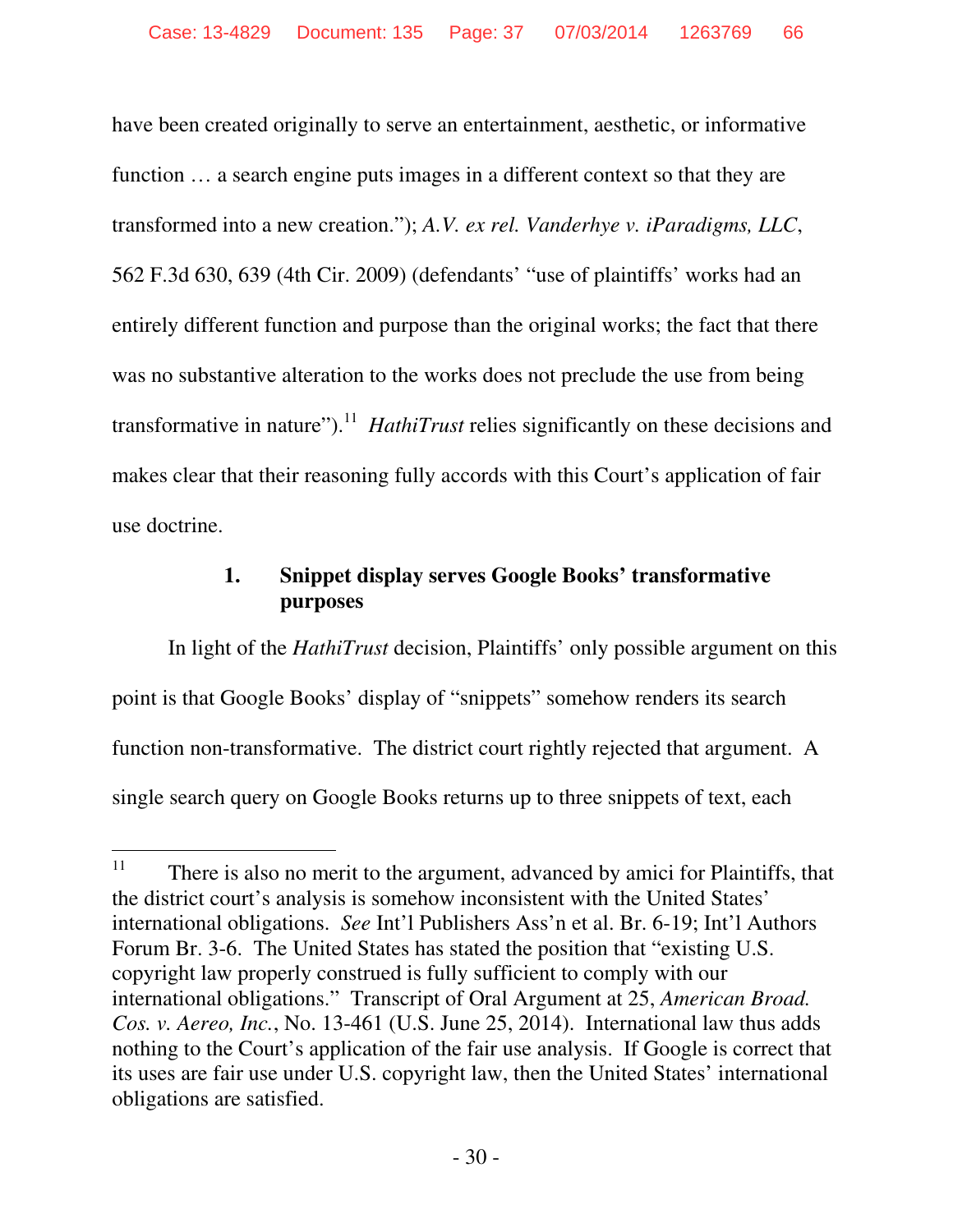about one-eighth of a page, that provide important context about how search terms are used in a book. *See supra* pp. 9-11. As the district court concluded, "[t]he display of snippets of text for search is similar to the display of thumbnail images of photographs for search [as in *Kelly*, *Perfect 10*] or small images of concert posters for reference to past events [as in *Bill Graham Archives*], as the snippets help users locate books and determine whether they may be of interest." SPA20. The snippets narrow a search: they "act as pointers directing users to a broad selection of books" actually relevant to them, not as a substitute for the books themselves. *Id.* A search for all books that mention "Archimedes" may yield tens of thousands of books, and a user interested only in Archimedes' explanation of levers could use snippets to identify those that are most relevant. Even Plaintiffs testified that they do not consider snippets to substitute for books. *See* JA1424, 1439.

Plaintiffs nevertheless complain that the display of snippets amounts to use of "copyrighted language verbatim without incorporating it into any new work." Br. 37. But Google Books' search tool *is* a transformative new work, and such display is entirely permissible in those circumstances, as this Court has explained:

An artist may employ copyrighted photographs in a new work that uses a fundamentally different artistic approach, aesthetic, and character from the original. An internet search engine can display low resolution versions of copyrighted images in order to direct the user to the website where the original could be found. A newspaper can publish a copyrighted photograph (taken for a modeling portfolio) in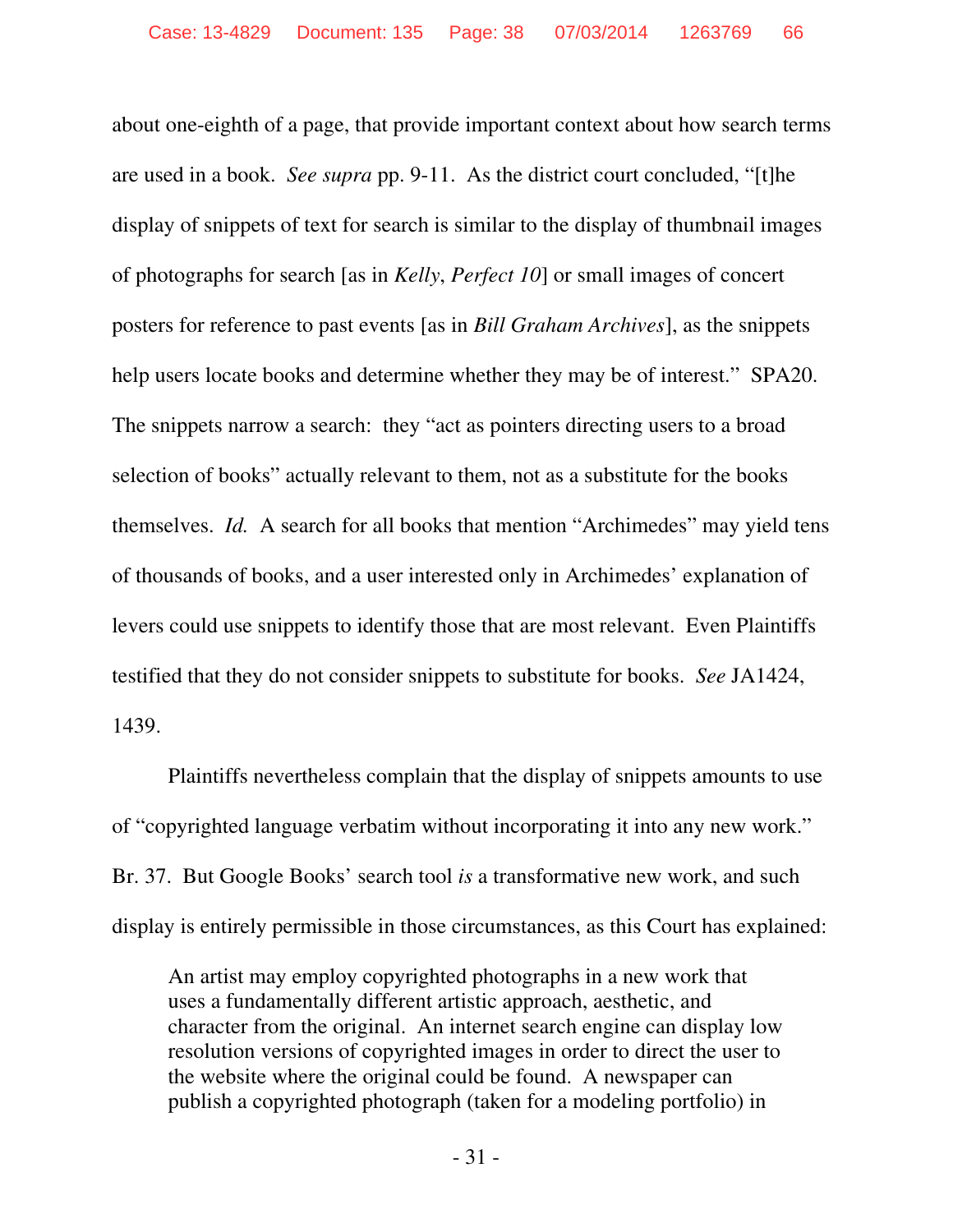order to inform and entertain the newspaper's readership about a news story.

*HathiTrust*, 2014 WL 2576342, at \*5 (citations omitted); *see also Bill Graham Archives*, 448 F.3d at 609-611 (inclusion in a biography of unaltered copyrighted concert photos deemed transformative). There is also no merit to Plaintiffs' contention that search engine cases like *Kelly* and *Perfect 10* are different because "webpages are there to be located and accessed" online, while authors do not "upload the content of their books onto the Web." Br. 39. Google Books' search tool is transformative precisely because it allows a user to search for and find relevant content in millions of hard copy books that were effectively impossible to search before. JA210, ¶ 17. Snippet display makes that tool significantly more valuable without in any way superseding use of the original books.<sup>12</sup>

# **2. The fact that Google is a commercial entity does not weigh against fair use**

The fact that Google is a for-profit business has little bearing on the fair use analysis, as the district court recognized. "Since many, if not most, secondary users seek at least some measure of commercial gain from their use, unduly

<sup>12</sup> <sup>12</sup> Plaintiffs also claim (Br. 39) that *Video Pipeline, Inc. v. Buena Vista Home Entertainment, Inc.*, 342 F.3d 191 (3d Cir. 2003), is "far more analogous to this case" than *Kelly* and *Perfect 10*. Not so. *Video Pipeline* did not involve a search tool, but rather defendant's creation and display of its own movie "previews," which superseded movie trailers the defendant had previously licensed from movie studios. *Id*. at 195. This Court's *HathiTrust* decision therefore properly did not rely on *Video Pipeline* but rather looked to the analyses in *Kelly* and *Perfect 10*.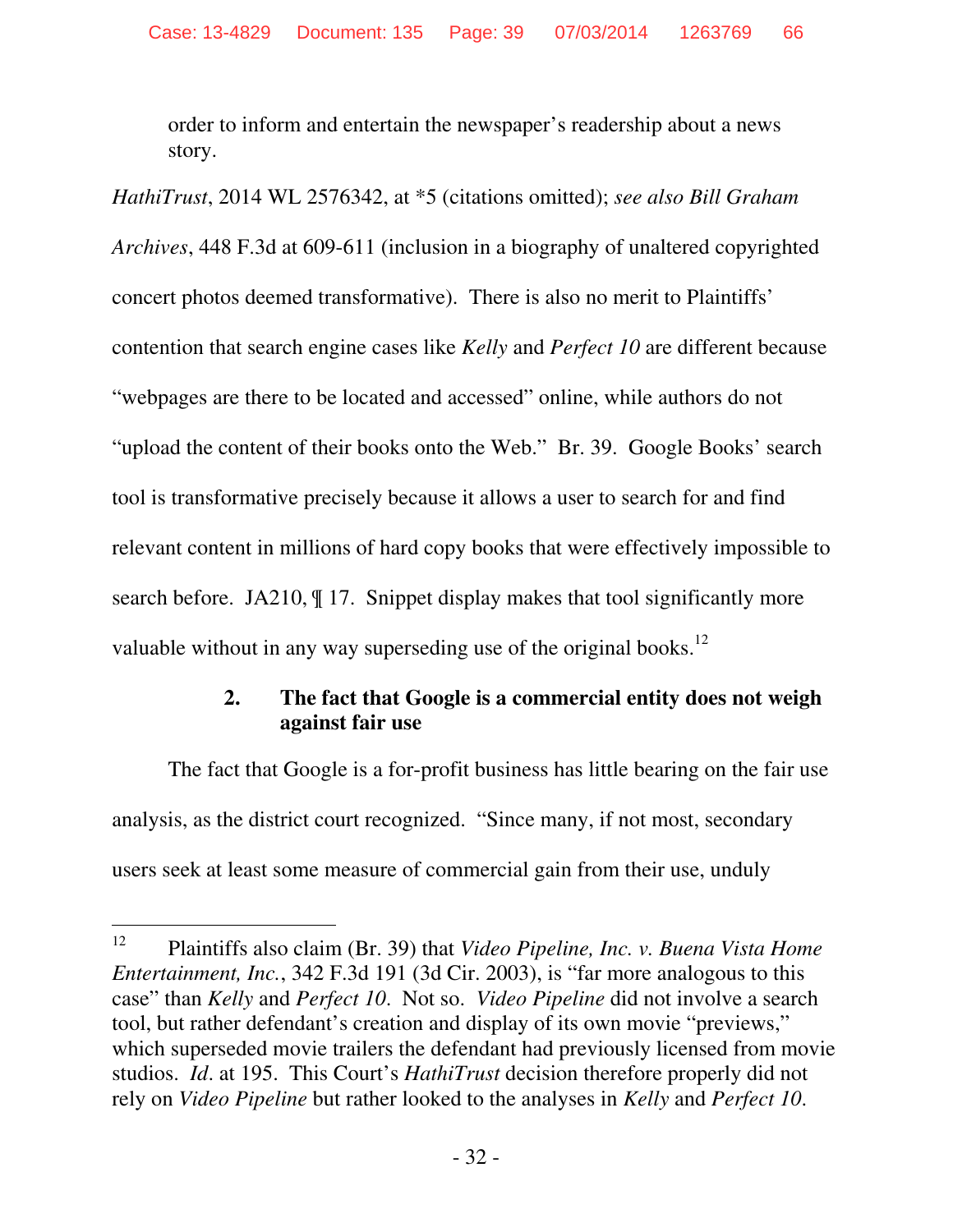emphasizing the commercial motivation of a copier will lead to an overly restrictive view of fair use." *Texaco*, 60 F.3d at 921; *see also Castle Rock Entm't, Inc. v. Carol Publ'g Grp., Inc.*, 150 F.3d 132, 142 (2d Cir. 1998) (Court does "not give much weight to the fact that the secondary use was for commercial gain"); Leval, *Nimmer Lecture: Fair Use Rescued*, 44 UCLA L. Rev. 1449, 1456 (1997) ("The heart of fair use lies in commercial activity. Most undertakings in which we expect to find well-justified instances of fair use are commercial."). Moreover, "the more transformative the new work, the less will be the significance of other factors, like commercialism, that may weigh against a finding of fair use." *Campbell*, 510 U.S. at 579. This Court has accordingly found fair use even in cases where the defendants received a direct commercial benefit from the use. *See, e.g.*, *Swatch Grp. Mgmt. Servs. Ltd. v. Bloomberg L.P.*, No. 12-2412-CV, 2014 WL 2219162, at \*7 (2d Cir. May 30, 2014) (recording of earnings call disseminated by Bloomberg "subscription service available to paying users"); *Blanch*, 467 F.3d at 253 (defendant sold art work found to be fair use for \$2 million); *Bill Graham Archives*, 448 F.3d at 612 (book containing copyrighted images was "a commercial venture" but nonetheless fair use).

Plaintiffs' attempt to depict Google Books as a rapacious commercial endeavor is also misplaced. The district court noted that "Google does not sell the scans it has made of books for Google Books; it does not sell the snippets that it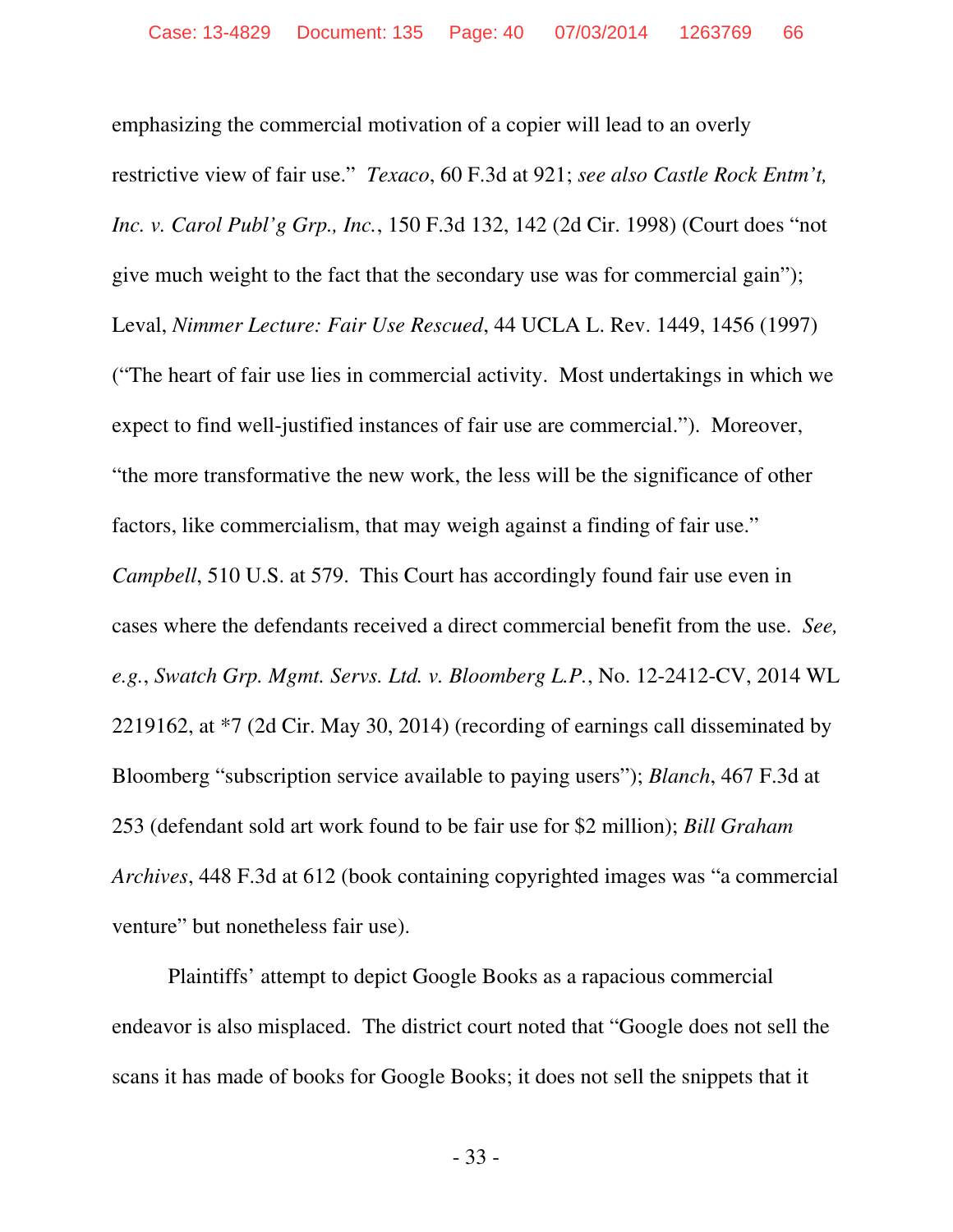displays; and it does not run ads on the About the Book pages that contain snippets." SPA21-22. And users of Google Books—readers, students, and scholars—are engaged in precisely the type of educational and other uses historically favored under the first fair use factor. *See Maxtone-Graham v. Burtchaell*, 803 F.2d 1253, 1262 (2d Cir. 1986) (noting that the "commercial nature of a use is a matter of degree, not an absolute," and concluding that the "educational elements of" the book at issue "far outweigh the commercial aspects of the book"). Google Books' uses have also opened up new fields of scholarly research using data and text mining. SPA10-11. Given the vastly expanded opportunities for research and scholarship made possible by Google Books, Plaintiffs' attempt to compare Google Books to a copy shop that profits from selling extensive unlicensed book excerpts is baseless. *See* Br. 30 (citing *Princeton Univ. Press v. Michigan Document Servs., Inc.*, 99 F.3d 1381, 1386 (6th Cir. 1996)).

Finally, Plaintiffs' contention that Google Books represents an attempt to "str[ike] back" at Amazon by luring away potential book purchasers (Br. 2-3) involves a blatant distortion of the record. To support this claim, Plaintiffs repeatedly highlight material related not to the Library Project at issue here but to Google's *Partner Program*, which involves extensive display of book excerpts *with rightsholder permission*. *See supra* p. 14. The 2003 presentation cited by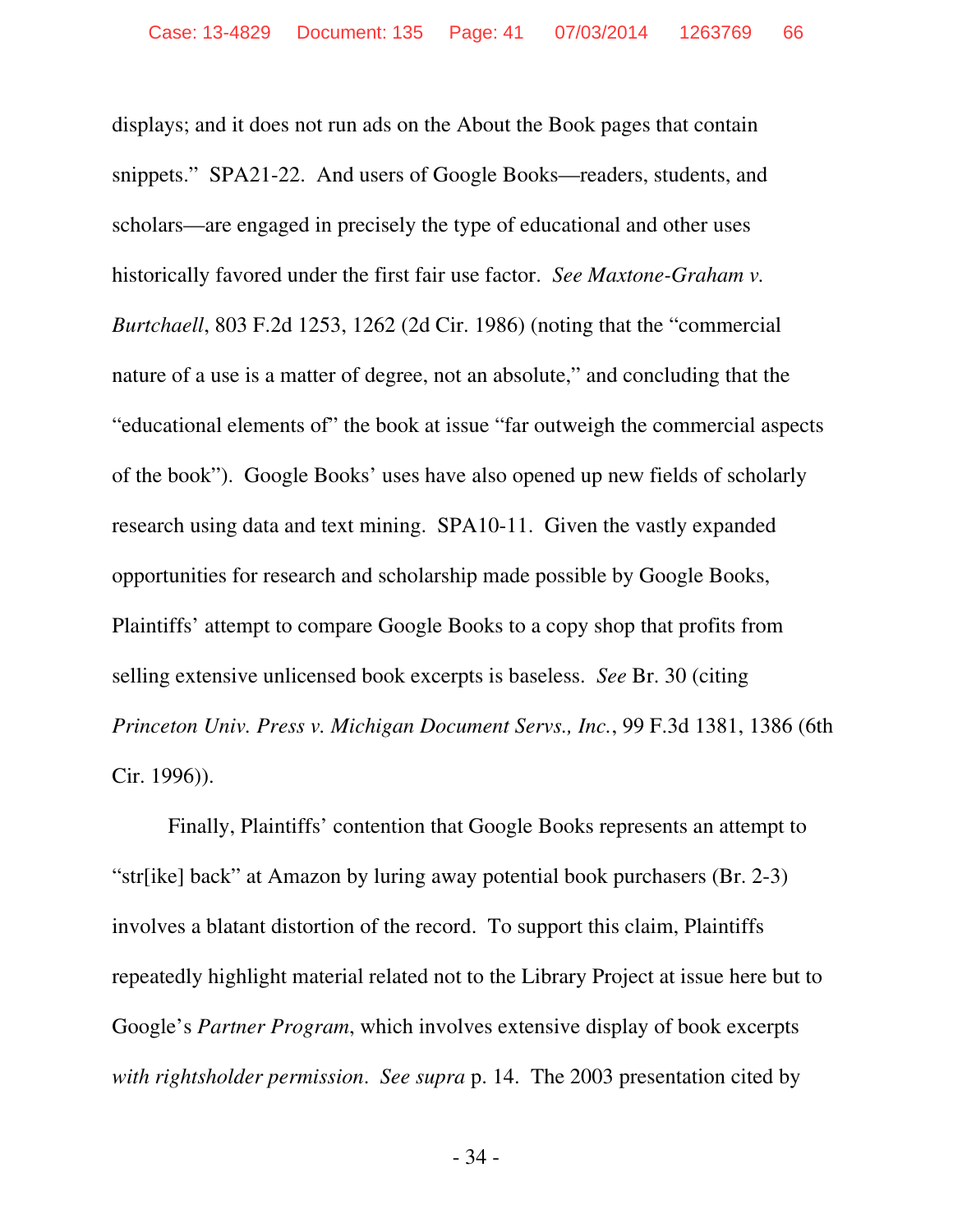Plaintiffs (Br. 2-3, 25, citing CA440) does not even mention library-copy scanning or snippet display. Rather, as the full context makes clear (*see* CA438-454), the presentation discusses the potential *full text display of works with rightsholder permission*, in what later became the Partner Program. The document has no relevance to the purposes of the Library Project, and the district court properly ignored it.<sup>13</sup>

# **B. Nature Of The Works At Issue: All Of Plaintiffs' Books Are Published, And Most Are Non-Fiction**

The second factor is "the nature of the copyrighted work." 17 U.S.C. § 107(2). This factor recognizes "that some works are closer to the core of intended copyright protection than others, with the consequence that fair use is more difficult to establish when the former works are copied." *Campbell*, 510 U.S. at 586. The district court correctly concluded that this factor "favor[s] a finding of fair use." SPA23.

As this Court has noted, "'[t]wo types of distinctions … have figured in the decisions evaluating the second factor.'" *Blanch*, 467 F.3d at 256. The first is "whether the work is published or unpublished, with the scope for fair use

<sup>13</sup> Plaintiffs also selectively quote from objections by competitors such as Yahoo to the rejected class settlement, in an attempt to show that Google Books' purpose is commercial advantage. *See* Br. 26-27. These objections were principally addressed to the terms of the settlement, which permitted Google to sell books in certain circumstances, not to the basic text search functions of the Library Project. *See* JA137-138; *see also, e.g.*, JA64.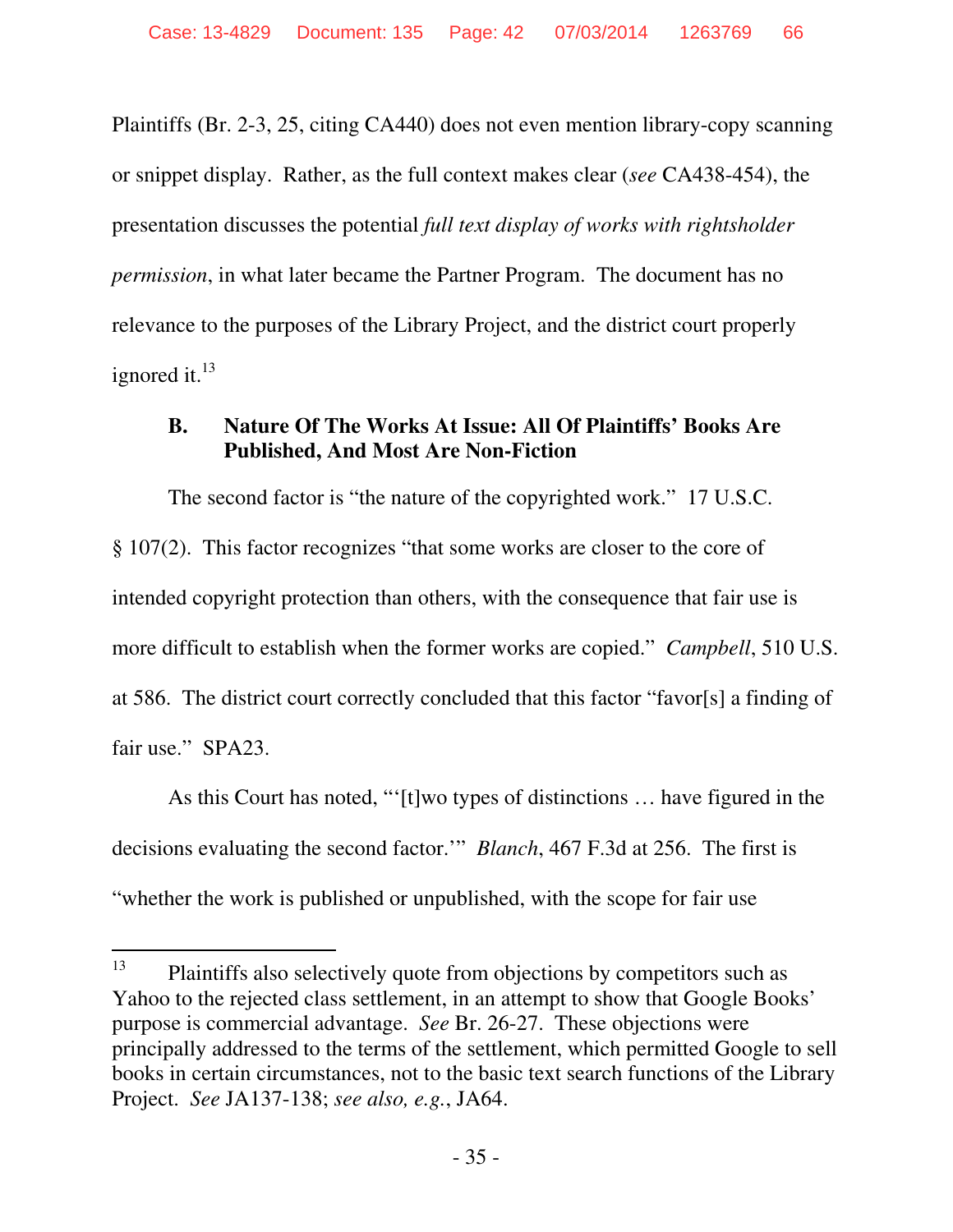involving unpublished works being considerably narrower." *Id.* In other words, a particular use may be permissible as to "a published work" even though it is not permissible as to the same work "before its release" the public. *Campbell*, 510 U.S. at 586; *see also Harper & Row Publishers, Inc. v. Nation Enters.*, 471 U.S. 539, 564 (1985) (rooting distinction in an "author's right to control the first public appearance of his expression"). All of the works involved in this case were previously published. *See* JA1429. The district court accordingly found that "the books at issue are published and available to the public," which weighs in favor of fair use. SPA22-23.

The second distinction is "whether the work is expressive or creative, such as a work of fiction, or more factual." *Id.* "[F]air use is more likely to be found in factual works than in fictional works." *Stewart v. Abend*, 495 U.S. 207, 237 (1990). However, the creativeness of a work "has limited weight in [the fair use] analysis" where—as here—the use is transformative. *Bill Graham Archives*, 448 F.3d at 612; *see HathiTrust*, 2014 WL 2576342, at \*8 (concluding that second factor was of limited significance with respect to the HathiTrust search engine created by Google's library partners).

In this case, the district court correctly observed that "the vast majority of the books in Google Books are non-fiction." SPA22; *see* JA418, ¶ 3. Plaintiffs argue that the Google Books corpus nonetheless contains some fictional works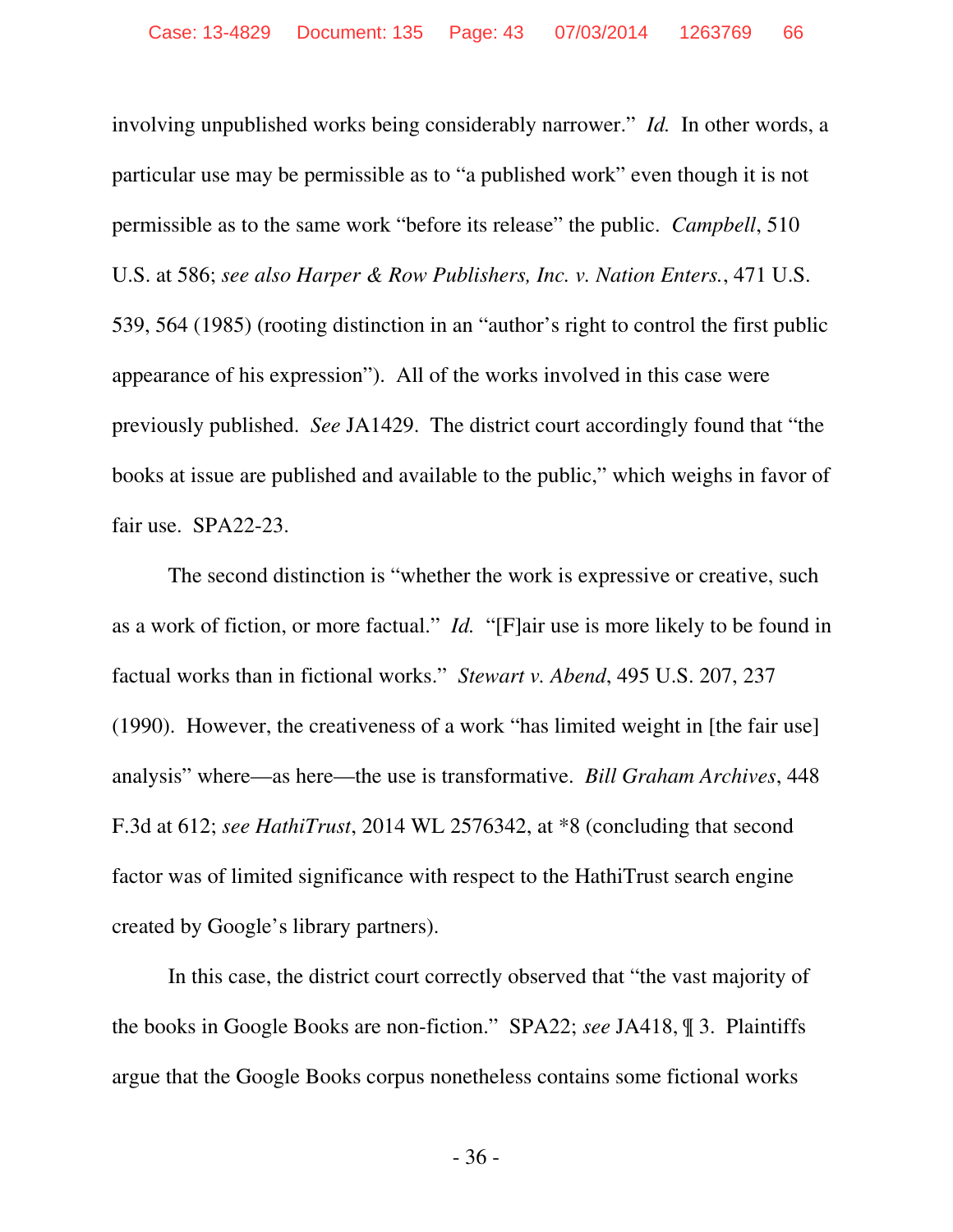among "a vast number of non-fiction works." Br. 41-42. But the creative nature of a work bears little significance where the fair use does not seek to "exploit [the work's] creative virtues." *Blanch*, 467 F.3d at 257. Thus, the fact that some of the works involved were creative in nature did not weigh against fair use where the defendant created a database of student papers for the purpose of detecting plagiarism. *See iParadigms*, 562 F.3d at 641-642. In that case, the creative nature of any included works (which included fiction and poetry) did not favor either party because the fair use was "unrelated to any creative component." *Id.* at 642.

The same applies here. Google Books can help a reader find novels that the reader would not otherwise find, but it provides no way to obtain the pleasure of reading it. If a reader finds a book he wants to read, he must still purchase it from a retailer or borrow it from a library. As a result, Google Books' use of any creative works in its corpus does not "exploit" their "creative virtues." Its function is only to enable readers to discover books relevant to their interests—a purpose that applies equally to creative works and factual ones. The existence of some creative works in the Google Books corpus therefore does not alter the district court's conclusion that the second factor favors fair use.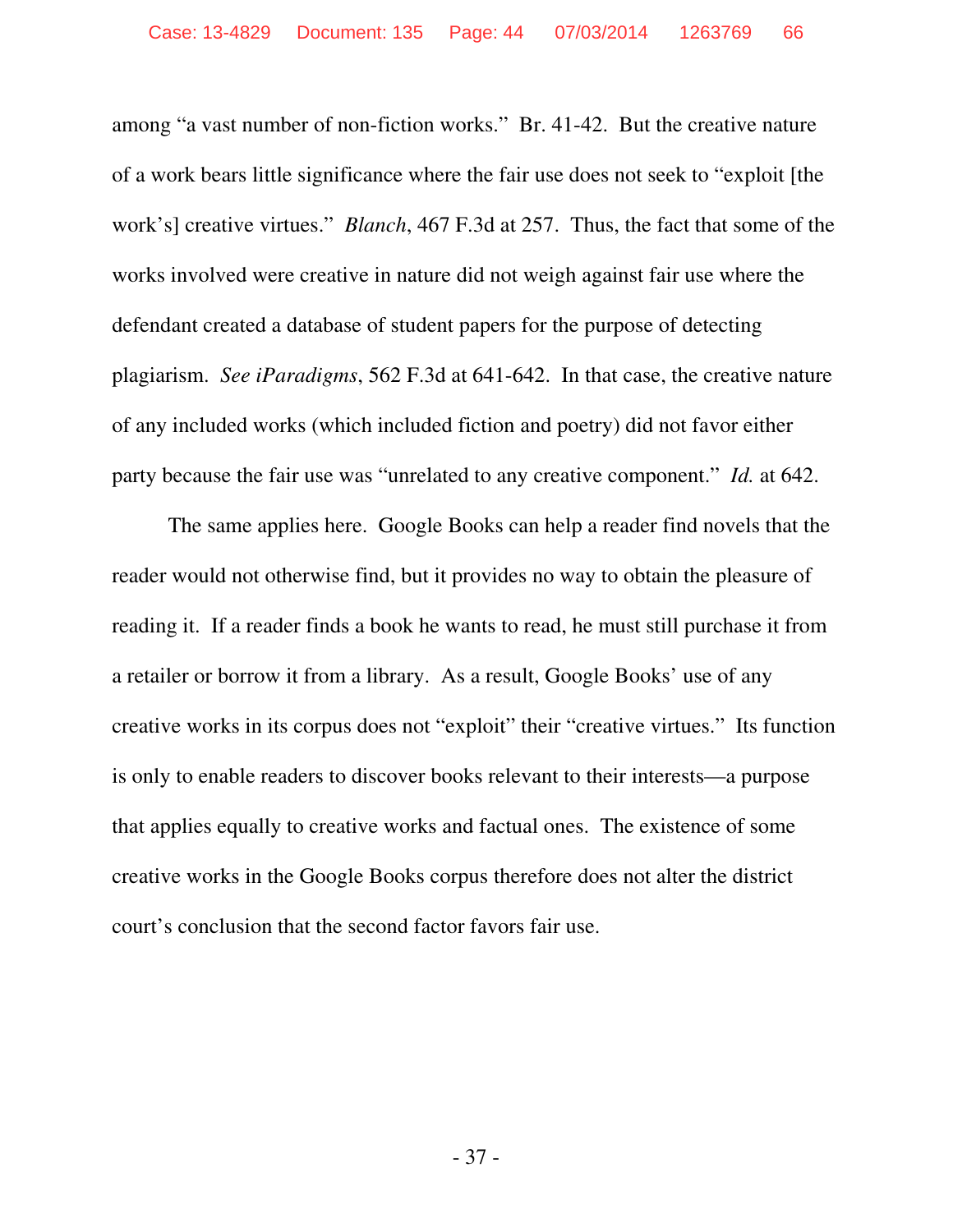# **C. The Amount And Substantiality Of The Portions Of Plaintiffs' Works Used By Google Are Appropriate To Its Transformative Search Tool**

The third factor is "the amount and substantiality of the portion used in relation to the copyrighted work as a whole." 17 U.S.C. § 107(3). The relevant question under this factor is whether the amount used is "*reasonable in relation to the purpose* of the copying." *Campbell*, 510 U.S. at 586-587 (emphasis added). This inquiry "must take into account that the 'the extent of permissible copying varies with the purpose and character of the use.'" *Bill Graham Archives*, 448 F.3d at 613; *see also* Leval, 103 Harv. L. Rev. at 1123 ("[T]he qualitative aspect of the third test … may be more important than the quantitative.").

Google Books' "About the Book" page displays only up to three "snippets" per search—each snippet limited to about one-eighth of a page—so that the user can determine whether the book is relevant. *See supra* pp. 9-11. These snippets are reasonable in relation to Google Books' transformative use and include the minimum of text necessary to achieve the function of Google's book search tool. As with the thumbnail images in *Kelly* and *Perfect 10*, the snippets in Google Books "allow users to … decide whether to pursue more information about" particular search results. *Kelly*, 336 F.3d at 821. The snippets include only a small fraction of a book and are of the minimal "size and quality necessary to ensure the reader" can determine whether the book is potentially relevant to his or her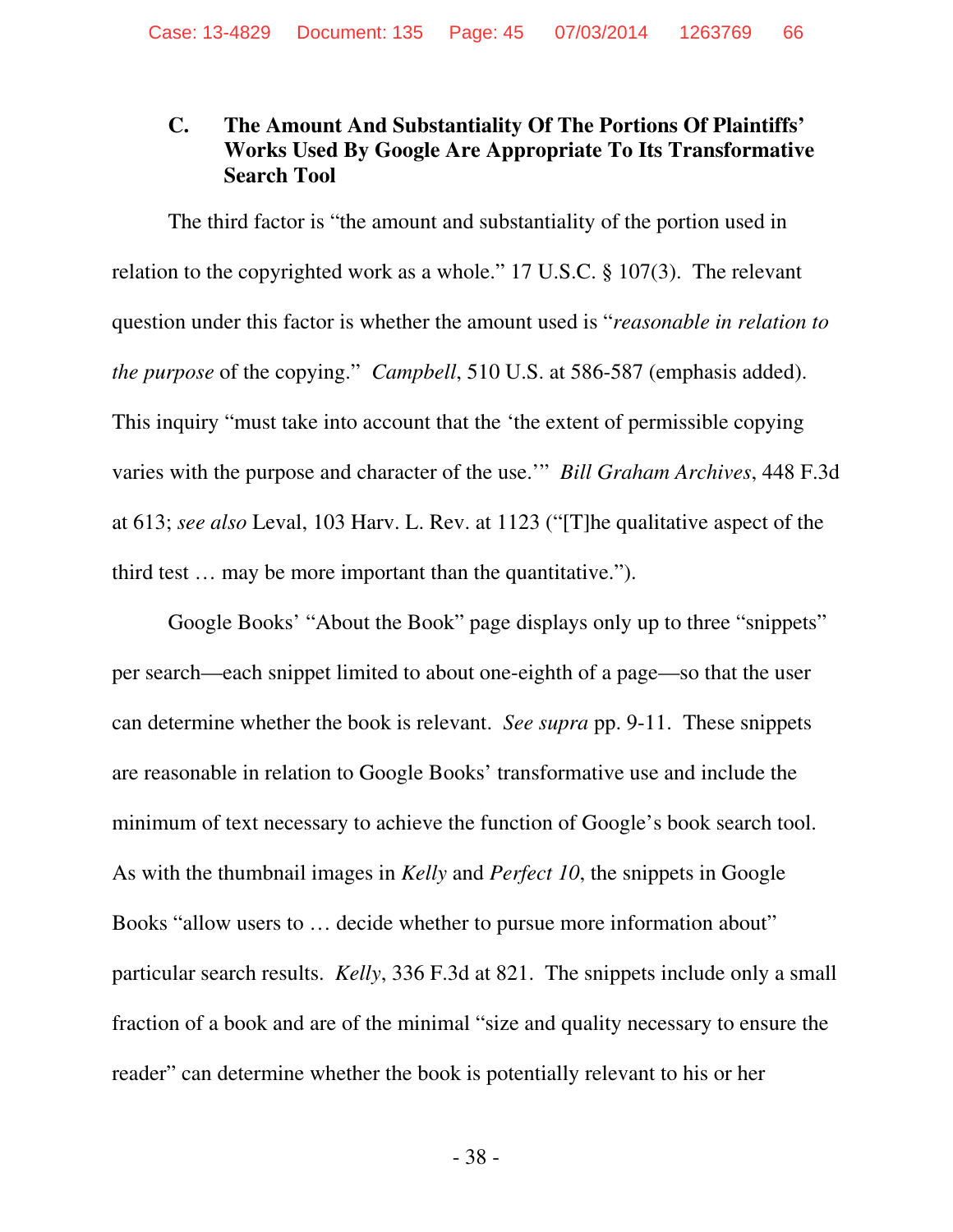research. *Bill Graham Archives*, 448 F.3d at 613. Eliminating snippet display would greatly "reduc[e] the usefulness of the … search engine," *Kelly*, 336 F.3d at 821, because a user would have little context to determine whether a book is even relevant to the user's interests. The third factor accordingly weighs in favor of fair use.

Plaintiffs argue that Google's snippet display is "unnecessary," Br. 40, because the search tool in *HathiTrust* "does not display to the user any text from" the relevant book and, "[c]onsequently, the user is not able to view either the page on which the term appears," *HathiTrust*, 2014 WL 2576342, at \*1. There is no merit to this contention. The issue under the third factor is not whether a search engine would be *possible* without snippet display, but whether snippet display serves the transformative purpose of Google Books' search tool and is "reasonable in relation to th[at] purpose." *Campbell*, 510 U.S. at 586-587; *see also Cariou v. Prince*, 714 F.3d 694, 710 (2d Cir. 2013) ("[T]he law does not require that the" person making the fair use "may take no more than is necessary."). Moreover, while a search tool without snippet display may be helpful to users who, as in *HathiTrust*, have ready access to university libraries and can obtain books listed in search results comparatively easily to determine whether they are relevant, such a tool is much less useful for the broader public, for whom it is more difficult to obtain and sift through the physical books to determine their relevance. Google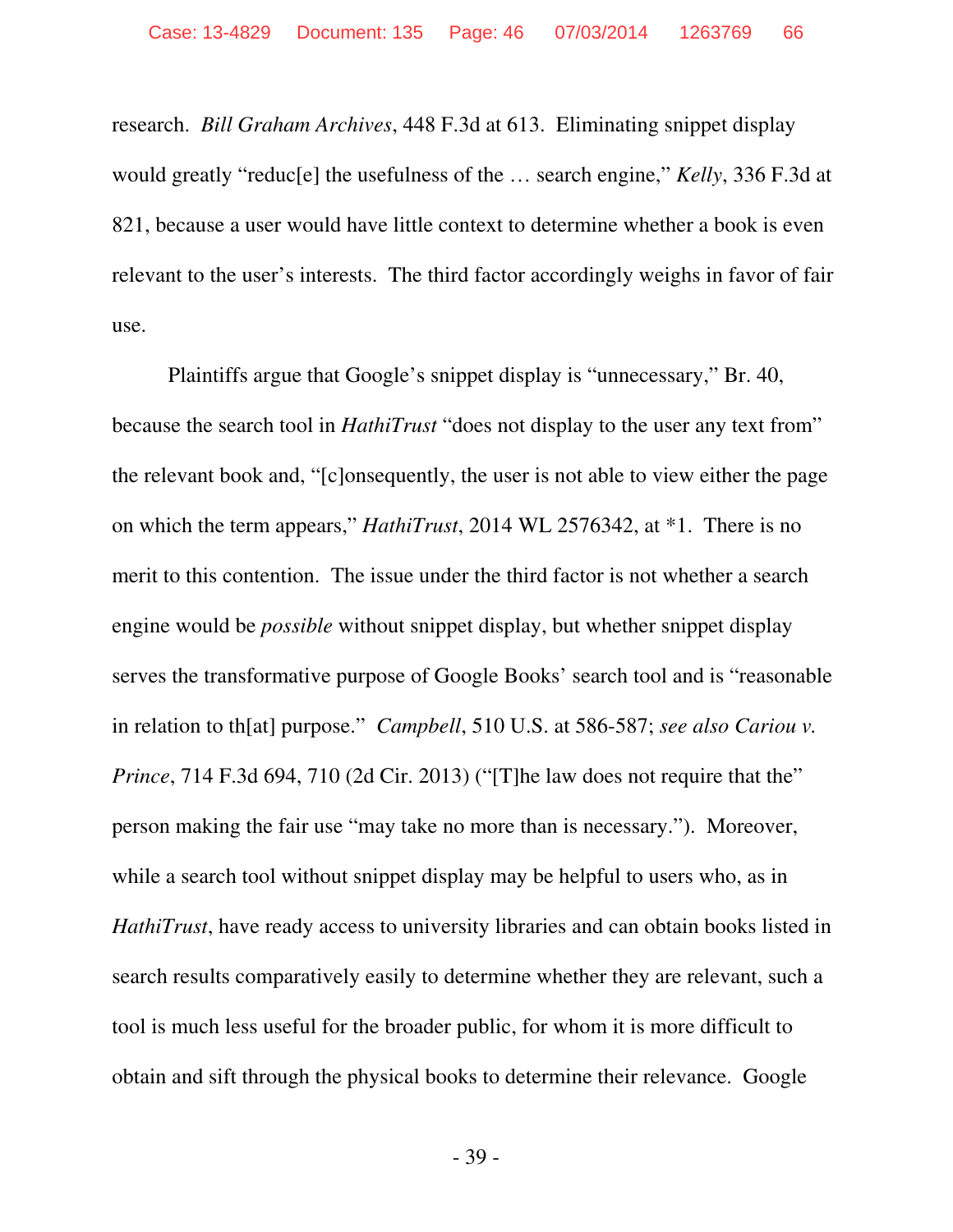Books' snippets provide important context that allows users to refine their searches and identify relevant books before making the effort to obtain them, but that does not substitute for reading the books themselves.

Plaintiffs also suggest that the amount used is substantial because some snippets might happen to display the "heart of the book" for some books in the Google Books corpus. Br. 44 (quoting *Harper & Row*, 471 U.S. at 565). Plaintiffs have offered no evidence that snippets somehow appropriate the "heart" of any of their books, and the very idea is implausible: Even a great passage does not capture the "heart" of a published full-length book in the sense Plaintiffs intend, obviating reading the book.<sup>14</sup> Moreover, Plaintiffs' comparison to *Harper & Row* is inapt. There, the defendant published the most newsworthy portions of an upcoming memoir in order to "scoop[]" the authorized publication and thereby "supplant[ed] the copyright holder's commercially valuable right of first publication." 471 U.S. at 562. It was only in that context that the Court found the defendant's use of 300 words (obtained by reading the book and selecting the most newsworthy portions, and not through search) constituting the "heart of the book" to weigh against fair use. *Id.* at 565-566. Courts have reached a different conclusion where the copying or display served a transformative use, and did not

 $14$ Google disables snippet view for works in which a small snippet could potentially substitute for the work itself, such as books of poetry and cookbooks. *See supra* p. 11.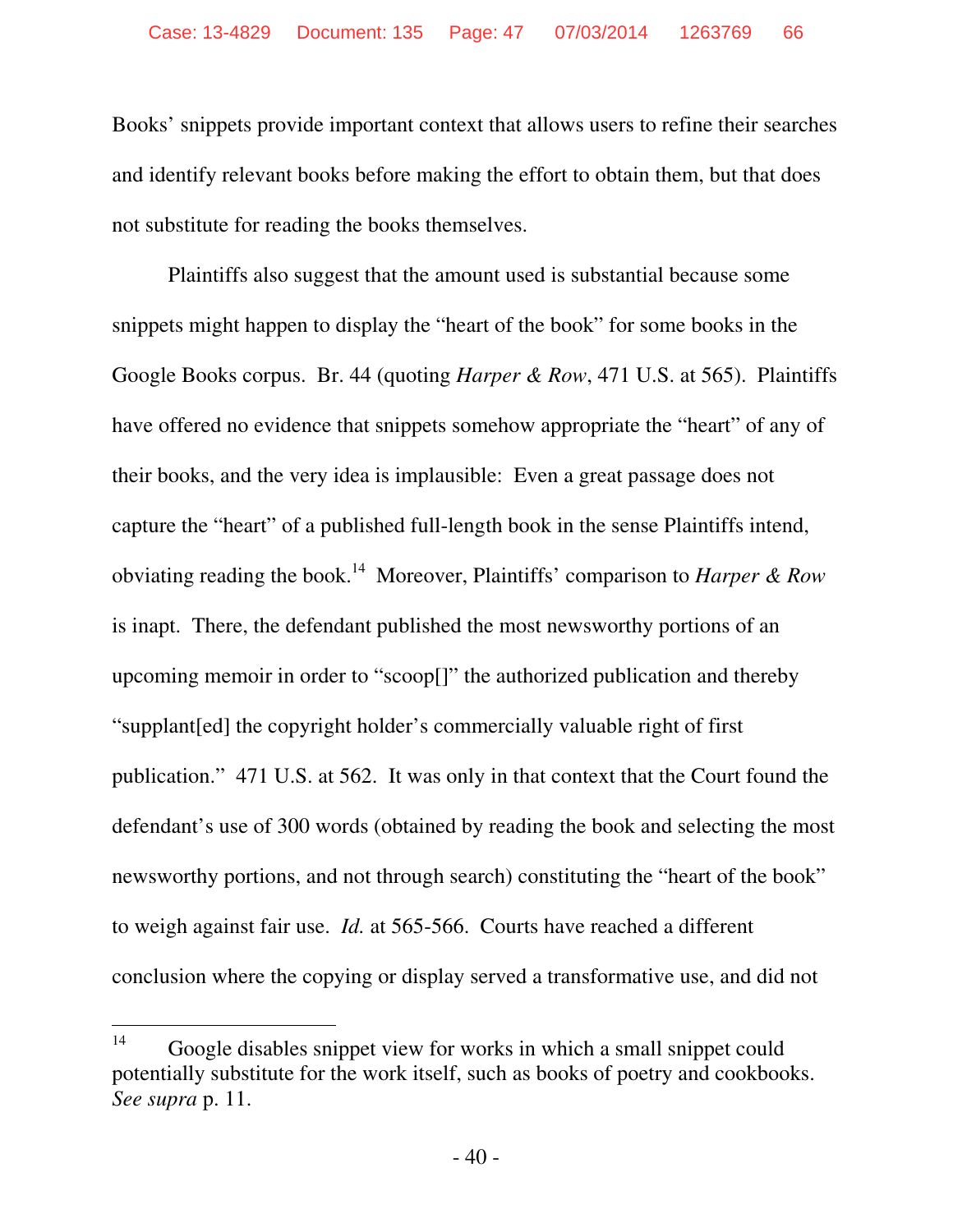seek to exploit the expressive value of the original work. For example, *Bill Graham Archives*, *Kelly*, *Perfect 10*, and *iParadigms* all upheld the copying of works in their entirety—a process that necessarily entailed copying the "heart" of each work—yet concluded that the third factor did not weigh against fair use because the copying was reasonable in relation to the transformative purpose at issue.

Plaintiffs also repeatedly contend that Google "display[s] … 78% of the verbatim text of millions of in-copyright books" to the public. Br. 37; *see also, e.g.*, Br. 11, 23, 42, 44. That contention—apparently referring to the fact that 22% of each book is "blacklisted" entirely from outside access—is unsupported by the record, which makes clear that no plausible user could actually obtain anywhere close to 78% of a book. Google Books displays no more than three snippets from a book in response to a search query. *See supra* pp. 9-11. In other words, for a book of 500 pages, a query will display less than one-tenth of one percent of the book. Plaintiffs contended below that "users could put in multiple searches, varying slightly the search terms, to access an entire book." SPA24. But the district court rejected that argument, and Plaintiffs wisely do not renew it here. As the district court explained: It is implausible "that someone would take the time and energy to input countless searches to try and get enough snippets to comprise an entire book. Not only is that not possible as certain pages and snippets are blacklisted, the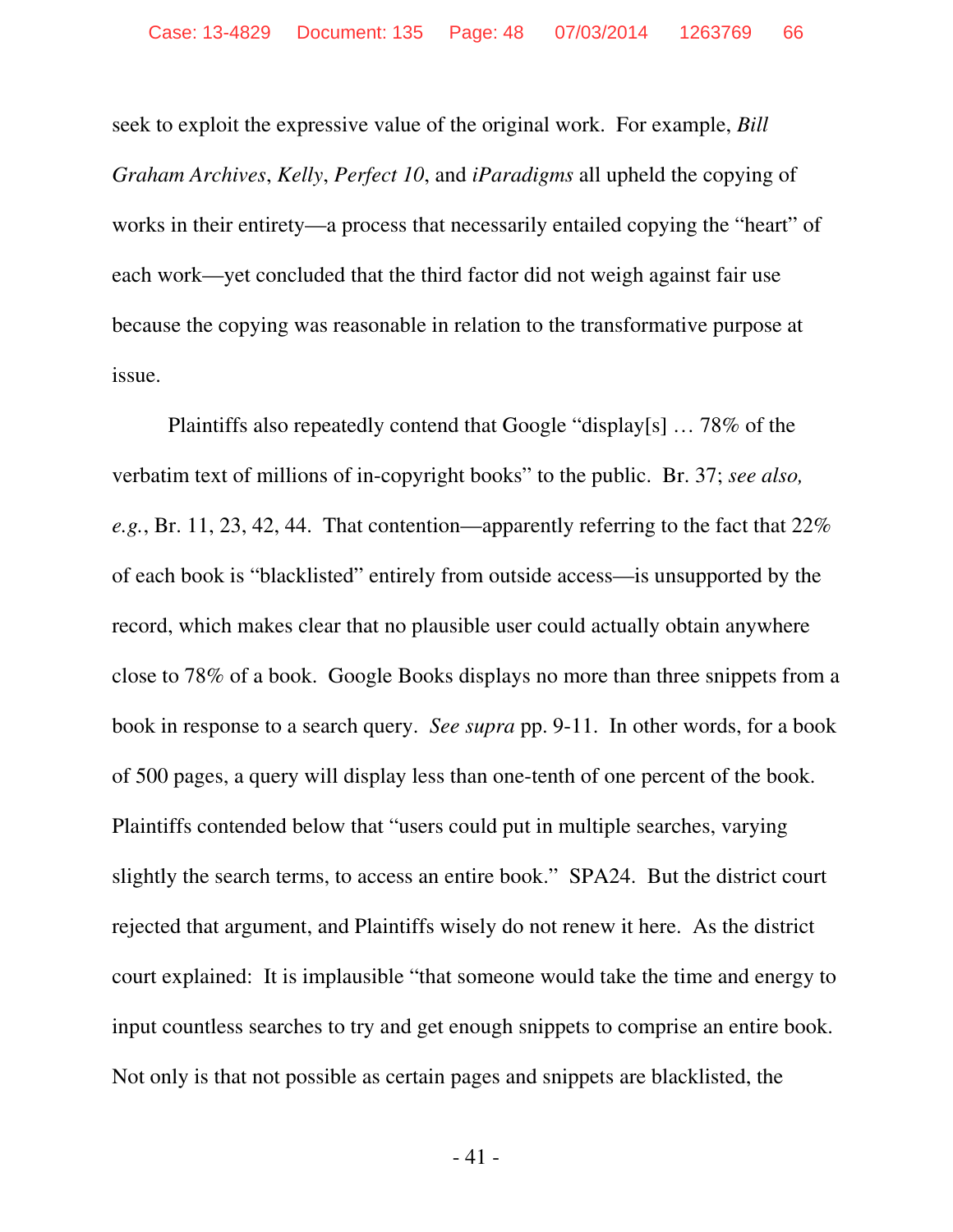individual would have to have a copy of the book in his possession already to be able to piece the different snippets together in coherent fashion." *Id.*<sup>15</sup>

Plaintiffs argue that the third factor should nonetheless weigh against fair use because Google digitized entire works to create its search tool. But this Court has "concluded that ... copying" even the entirety of a work "does not necessarily weigh against fair use." *Bill Graham Archives*, 448 F.3d at 613. That is because "it may be necessary to copy the entire copyrighted work, in which case Factor Three does not weigh against a finding of fair use." *HathiTrust*, 2014 WL 2576342, at \*8. Thus, this Court in *HathiTrust* found that the third factor favored the libraries "[b]ecause it was reasonably necessary … to make use of the entirety of the works in order to enable the full-text search function." *Id.* Similarly, *Bill Graham Archives* found that the third factor did not weigh against fair use even though the defendant's book about the Grateful Dead reproduced concert posters in their entirety. *See* 448 F.3d at 613; *see also Perfect 10*, 508 F.3d at 1167-1168 (noting that "use of the entire photographic image was reasonable in light of the purpose of a search engine").

In any event, this Court's cases addressing the third factor have looked principally to the amount of the original work ultimately displayed to the public,

<sup>15</sup> <sup>15</sup> Google Books also employs several other security measures to prevent users from obtaining any substantial, contiguous portion of a book. *See supra* pp. 10-11.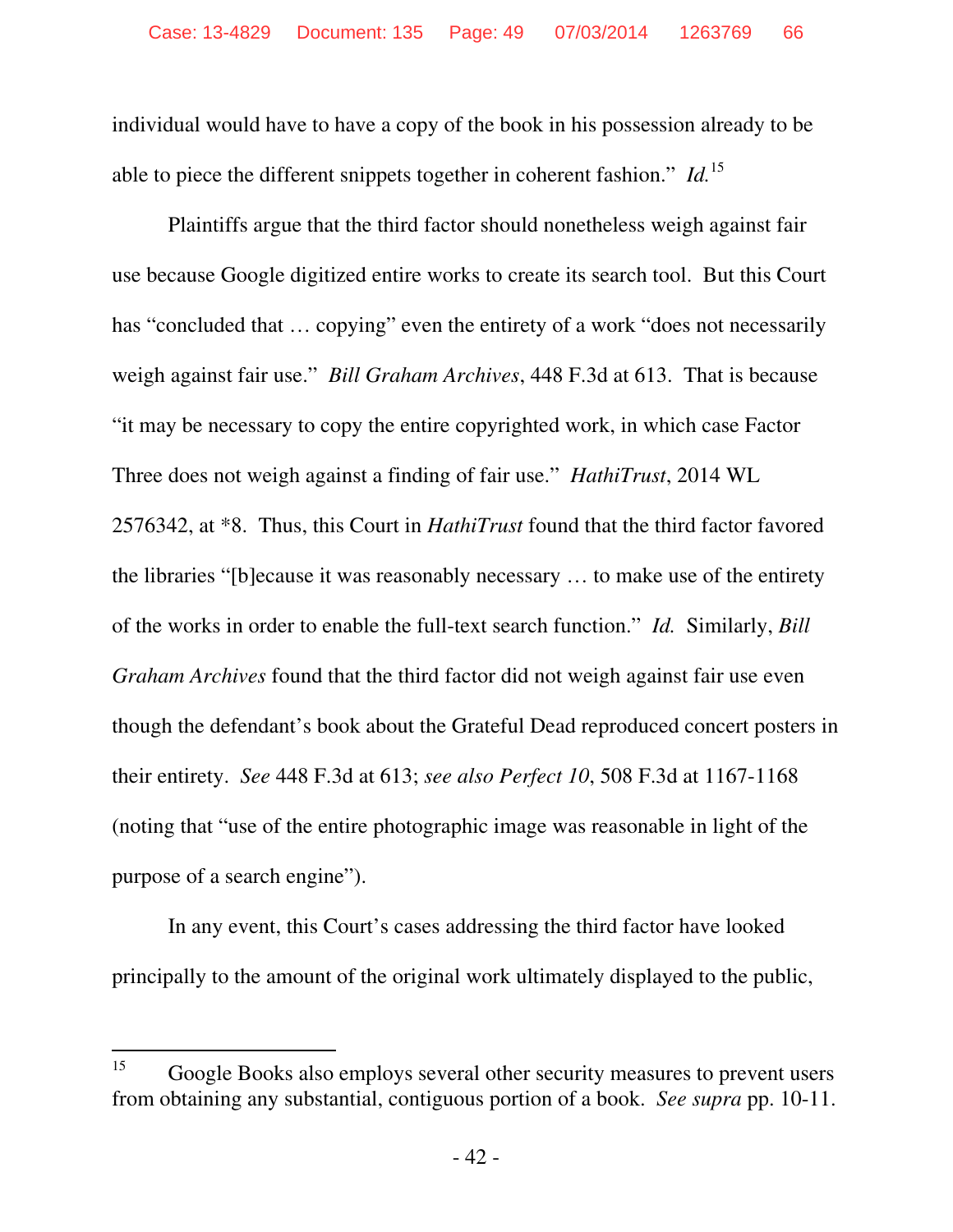and not to the amount copied during any intermediate step needed to enable the fair use. In *Blanch v. Koons*, 467 F.3d at 247-248, for example, the artist Jeff Koons made a digital copy of a copyrighted photograph and then incorporated portions of it into a new work. This Court concluded that the third factor "weighs distinctly in Koons's favor" because Koons's ultimate artwork included only part of the original; the Court did not find it relevant that Koons copied the entire original as an intermediate step in the process. *Id.*; *see also Bill Graham Archives*, 448 F.3d at 613 (evaluating reduced-size images ultimately published in historical work, rather than copying of full-size original). Focusing the inquiry in this way makes sense because the third factor goes to whether the defendant's use is likely to "fulfill[] demand for the original." *Campbell*, 510 U.S. at 587-588. Whether Google Books supplants market demand for the original depends on the amount displayed to users, not the amount scanned—and the amount displayed is minimal.

Finally, Plaintiffs take issue with Google's retention of digital scans of their books, but that point does not weigh against fair use. The unrebutted evidence below demonstrated that the digital scans are retained by Google to allow it to maintain and improve its book search index. As technological improvements are made (or errors detected), Google's systems refer back to the original scanned images in order to derive more accurate text and a more complete and efficient index of the book's contents. CA378-379, 381. These facts distinguish this case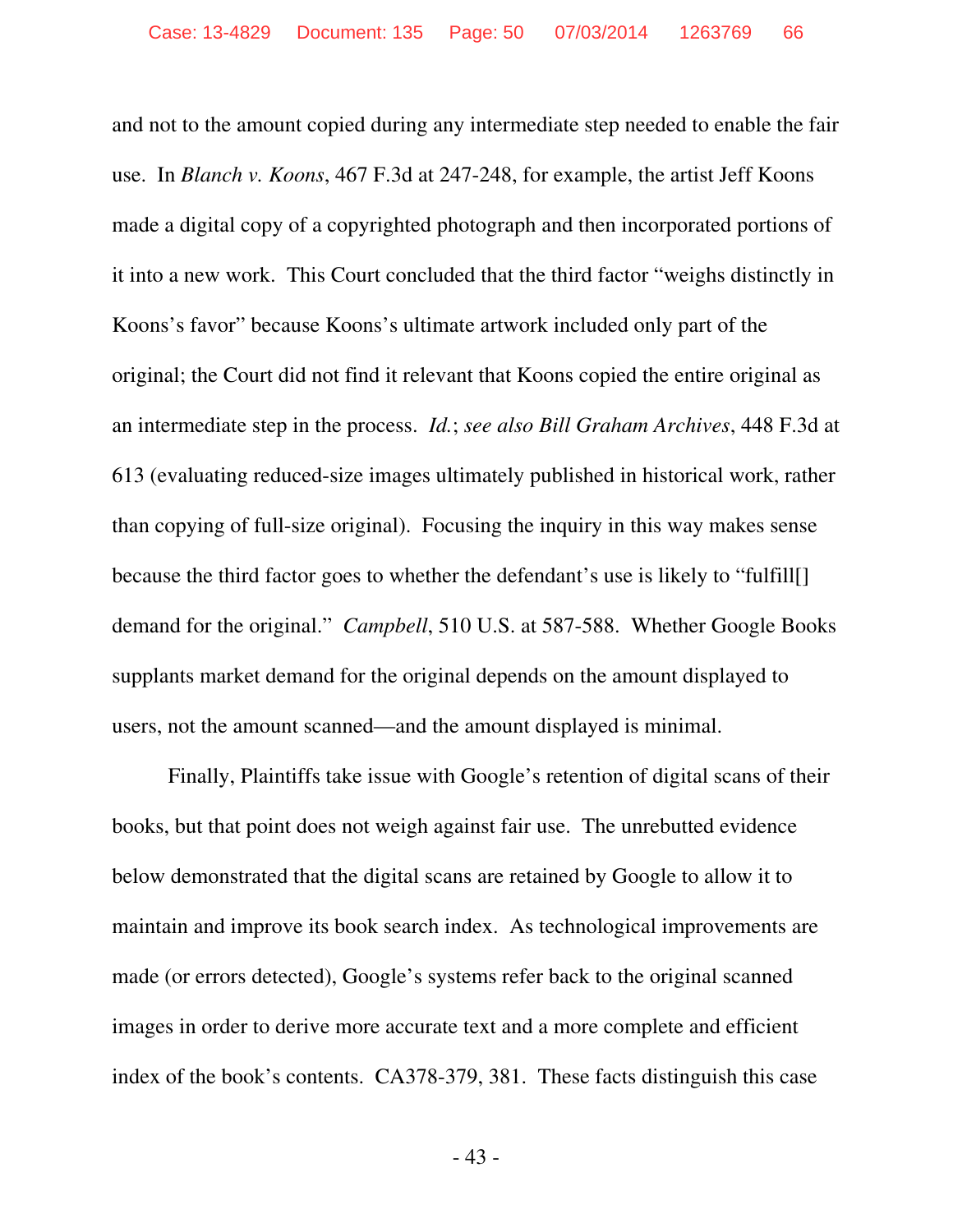from *HathiTrust*, in which the libraries' digital scans played no part in their search tool and the libraries acknowledged that there was no need to "retain … copies to enable the full-text search use." *HathiTrust*, 2012 WL 4808939, at \*8 n.5. That was so because the libraries' search index is based on the text files that *Google* extracts and refines through the digital scans it retains; the libraries are able to obtain those refined text files for use in their search index. CA358, 381. By contrast, Google's retention of digital scans is critical to enhancing quality and correcting errors in its search tool, and thus does not weigh against fair use.<sup>16</sup>

# **D. Google's Uses Have No Adverse Effect On The Market For Or Value Of Plaintiffs' Works**

The fourth factor is "the effect of the use upon the potential market for or value of the copyrighted work." 17 U.S.C. § 107(4). For this factor to weigh against fair use, a copyright holder must identify market harm that is "'substantially adverse.'" *Campbell*, 510 U.S. at 590. Moreover, as the Court explained in *HathiTrust*, this "analysis is concerned with only one type of economic injury to a copyright holder: the harm that results because the secondary use serves as a substitute for the original work." 2014 WL 2576342, at \*9. "[A]ny

<sup>16</sup> In addition, nothing in copyright law requires Google to destroy digital scans that were lawfully created. The Copyright Act does not make *retention* of a copy an exclusive right. *See* 17 U.S.C. § 106. Google Books' retention of a digital scan therefore cannot by itself amount to an act of infringement.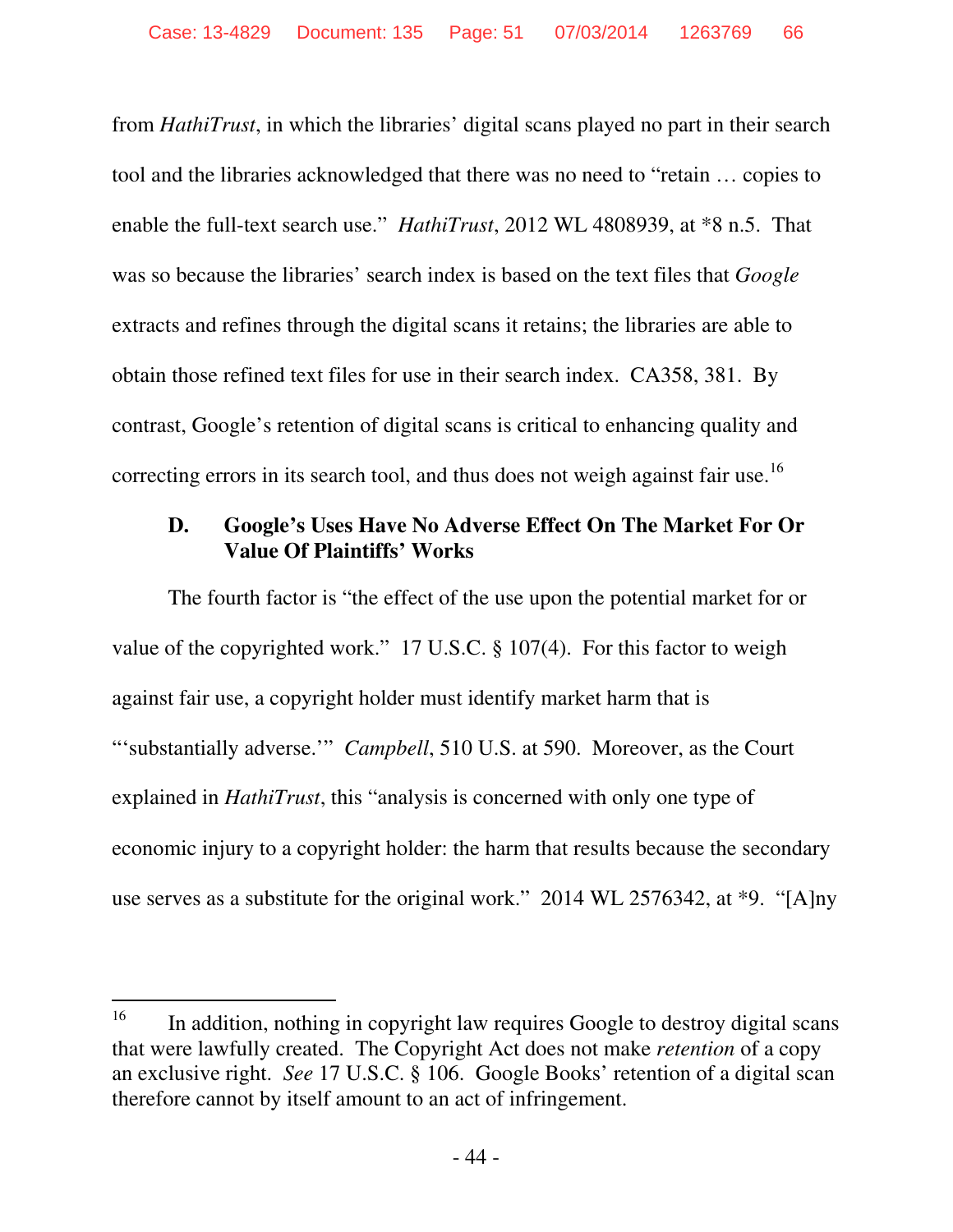economic 'harm' caused by transformative uses does not count because such uses, by definition, do not serve as substitutes for the original work." *Id.*<sup>17</sup>

In *HathiTrust*, this Court held that full-text search is just such a transformative use, and therefore that any potential revenue from licensing works for full-text search is irrelevant under the fourth factor. That conclusion also applies here. And even if such licensing markets were cognizable, plaintiffs have not demonstrated any market harm; if anything, Google Books increases authors' revenues by facilitating discovery of new books. The fourth factor therefore weighs in favor of fair use.

# **1. Google Books causes no harm to the market for Plaintiffs' works**

Plaintiffs' principal argument on the fourth factor is little different than that rejected by this Court in *HathiTrust*. They contend that Google Books "will … undermin[e] existing and emerging licensing opportunities," Pl.'s Br. 47, 50—in other words, that *someone else* would pay for the uses Google is making. In *HathiTrust*, the Authors Guild and its co-plaintiffs similarly argued that the HathiTrust search engine harms "a market for licensing books for digital search …

<sup>-</sup>17 *HathiTrust*'s conclusion on this point reflects prior Second Circuit precedent holding that "copyright owners may not preempt exploitation of transformative markets" even if those transformative markets would otherwise generate license fees. *Bill Graham Archives*, 448 F.3d at 615; *see also Campbell*, 510 U.S. at 591 (where the original work and the second use "serve different market functions," "it is more likely that the new work will not affect the market for the original in a way cognizable under this factor").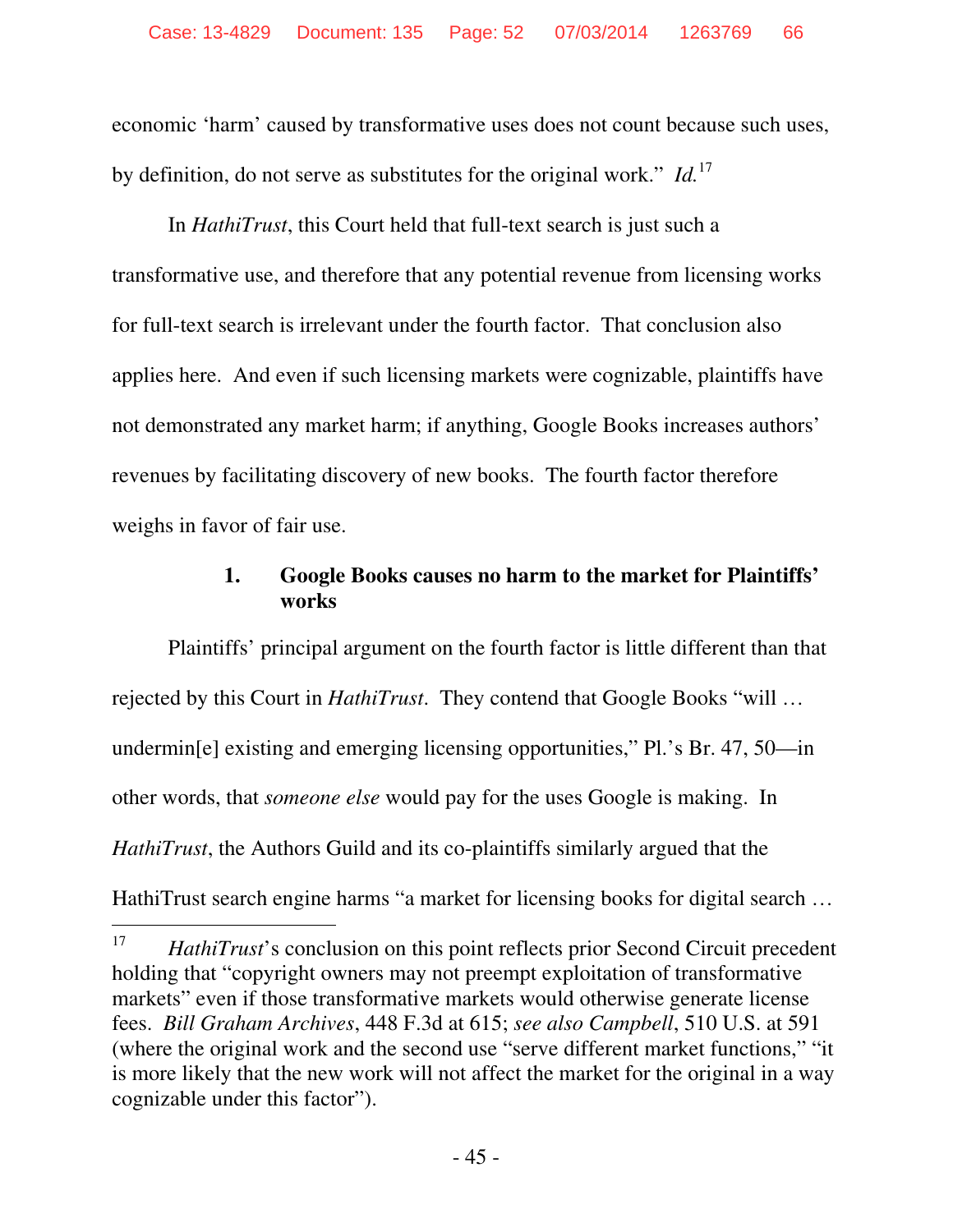because it allows patrons to search books without any need for a license."

*HathiTrust*, 2014 WL 2576342, at \*9. This Court categorically rejected that theory, explaining that "it is irrelevant that the [defendants] might be willing to purchase licenses in order to engage in this transformative use (if the use were deemed unfair)" because "[l]ost licensing revenue counts under Factor Four only when the use serves as a substitute for the original and the full-text-search use does not." *Id.* at \*10.

The same reasoning fully disposes of Plaintiffs' claims of harm under the fourth factor as a matter of law. As explained (*supra* pp. 26-32), Google Books is a transformative use and does not substitute for the original works; this Court has already concluded that "full-text search … does not serve as a substitute for the books that are being searched." *HathiTrust*, 2014 WL 2576342, at \*10. Potential revenues from a transformative use are irrelevant to analyzing "harm to the market" for the original use.

*HathiTrust* did not involve snippet display, but that does not alter the analysis because snippet display is part of the transformative use and does not substitute for the original works because it does not allow users to *read* books, except by borrowing them from a library or purchasing them from another source. Plaintiffs produced no evidence that any reader has read Google Books snippets instead of buying a book, and Plaintiffs themselves testified that they do not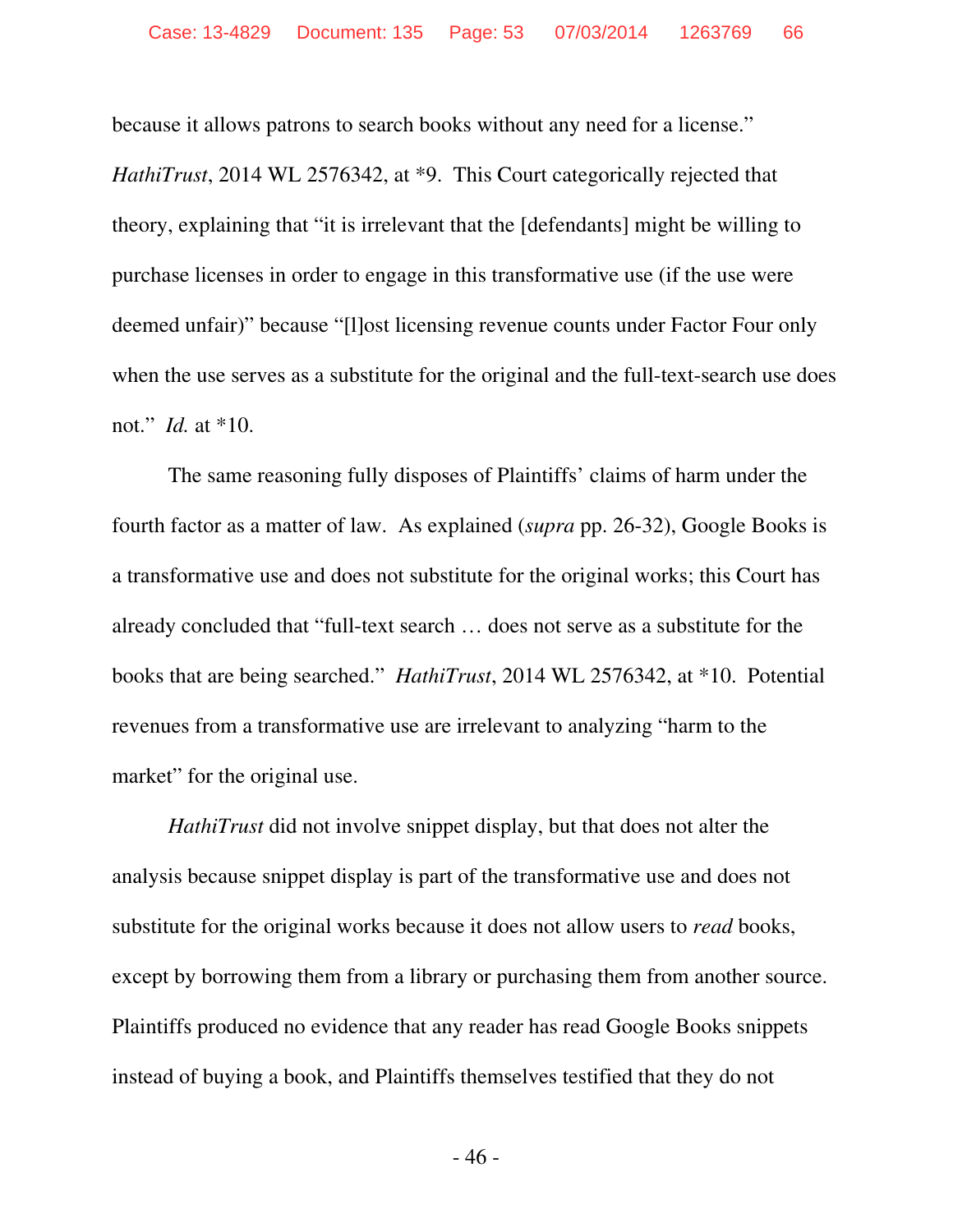consider snippets a substitute for books. *See* JA1424, 1439. Because Google Books is not a "market substitute for the original" and does not "usurp[] the market of the original work[s]," Plaintiff's allegation that a licensing market might develop for transformative uses like Google Books is legally irrelevant.<sup>18</sup>

Moreover, even a legally relevant market has to be actual or plausible, and Plaintiffs' hypothetical licensing market is neither. This Court considers only "the impact on potential licensing revenues for 'traditional, reasonable, or likely to be developed markets.'" *Bill Graham Archives*, 448 F.3d at 614-615. Plaintiffs have offered no plausible evidence of any such market in which they might collect potential licensing revenue for uses like Google Books. Plaintiffs point to Amazon's Search Inside the Book program and Google's Partner Program as evidence of the existence of a licensing market. But those programs are substantially different from Google's Library Project because they involve the display of far more of the given works. The Partner Program, for example, generally involves the full display of at least twenty percent of the pages of the book. JA226, ¶¶ 13-14; JA250. Licensing arrangements for these programs—

 $18\,$ <sup>18</sup> For the same reasons, this case bears no resemblance to *American Geophysical Union v. Texaco Inc.*, 60 F.3d 913 (2d Cir. 1994), on which Plaintiffs heavily rely. In *Texaco*, "the dominant purpose of the" copying was simply to "multiply available copies while avoiding payment," "thereby serving the same purpose for which additional subscriptions are normally sold, or … for which photocopying licenses may be obtained." *Id.* at 920, 924-925.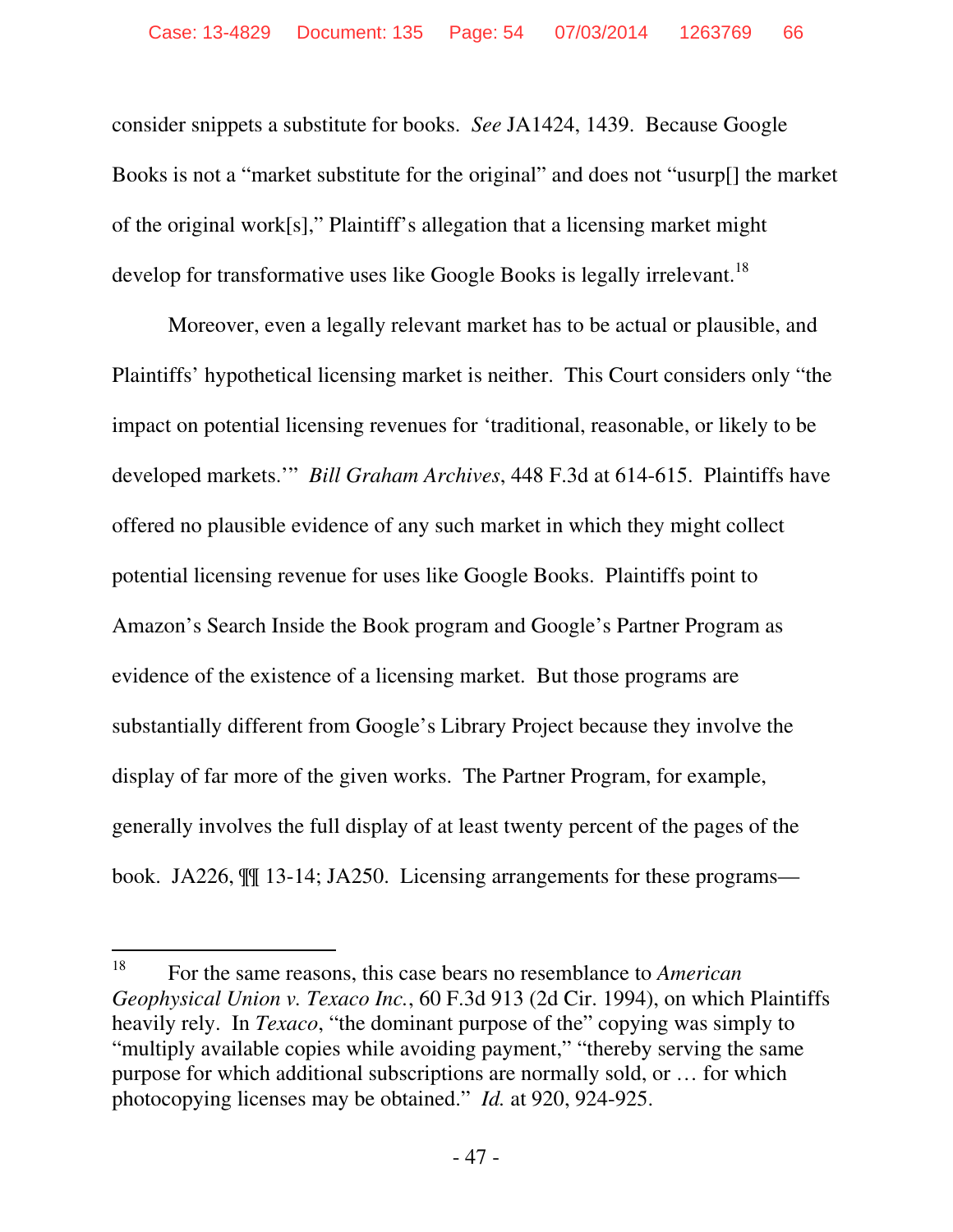which actually permit the reader to read a significant portion of the book therefore have little significance in evaluating potential license fees for a use like Google Books, which entails the display of snippets of only an eighth of a page each, three at a time.<sup>19</sup>

Moreover, these services actually demonstrate that it is unlikely if not impossible for copyright holders to generate license revenue from uses like Google Books. Neither Amazon's Search Inside the Book program nor Google's Partner Program pays copyright holders *anything* for including their works. JA219, ¶ 49; JA295-296; JA1603, ¶¶ 4-8. Google's Partner Program once paid a share of its advertising revenues, but it has not done so since 2012. JA1603, ¶¶ 4-8. Publishers in the Partner Program today receive no payments whatsoever from Google, and their participation is undiminished as a result. *Id.* (declaration of Google product management director responsible for Google Books). In fact, authors sometimes themselves pay third parties to place their works in Amazon's Search Inside the Book or Google's Partner Program. JA219-220 n.61.

<sup>19</sup> <sup>19</sup> Plaintiffs also identify the rejected settlement in this case and full-text digitization projects in other countries as models for a potential licensing market. *See* Br. 16, 49-50. All of these projects, including the rejected settlement, involved the full text display of whole books or substantial portions of books, thereby providing a full or partial substitute for the original work, with its own market value to would-be readers. None of these projects is limited to indexing and the display of snippets. JA132-133, 216-218.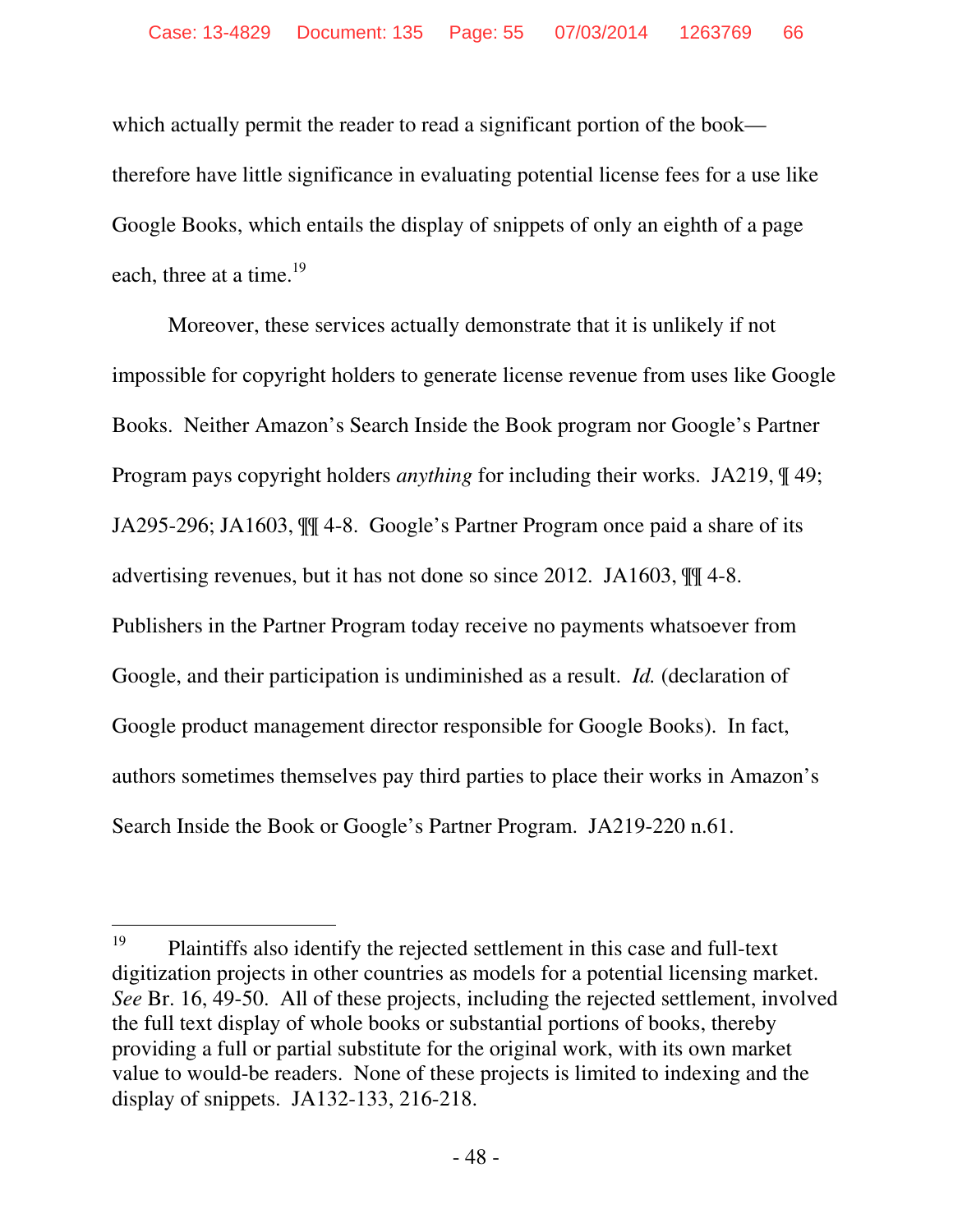The common-sense economics of book publishing make any license revenue from such uses extremely unlikely. As an expert on the book publishing industry explained below:

[I]t seems to get the economics of book publishing backward to think authors would or could charge a royalty for things that make it easier for readers to find their books, learn about them, and hopefully buy them. The market in which you pay me money to help potential buyers find my book is not a reasonable or realistic market.

JA334; *see also* JA221, ¶ 54. Given this context, it is implausible that rightsholders would be paid anything at all for the search and snippet uses of the Library Project. The fact that Plaintiffs would *like* to be paid for these uses is irrelevant: a rightsholder cannot preempt a transformative use like Google Books simply by offering to sell a license for that use. *See Castle Rock*, 150 F.3d at 145 n.11.

Instead, as the district court concluded, "a reasonable factfinder could only find that Google Books enhances the sales of books to the benefit of copyright holders." SPA25. That is because discovery—the ability to find a book—"is one of the most important factors in an individual title's chance of success." JA345. The purpose of Google Books is discovery. As the district court found, "both librarians and their patrons use Google Books to identify books to purchase," and "[m]any authors have noted that online browsing in general and Google Books in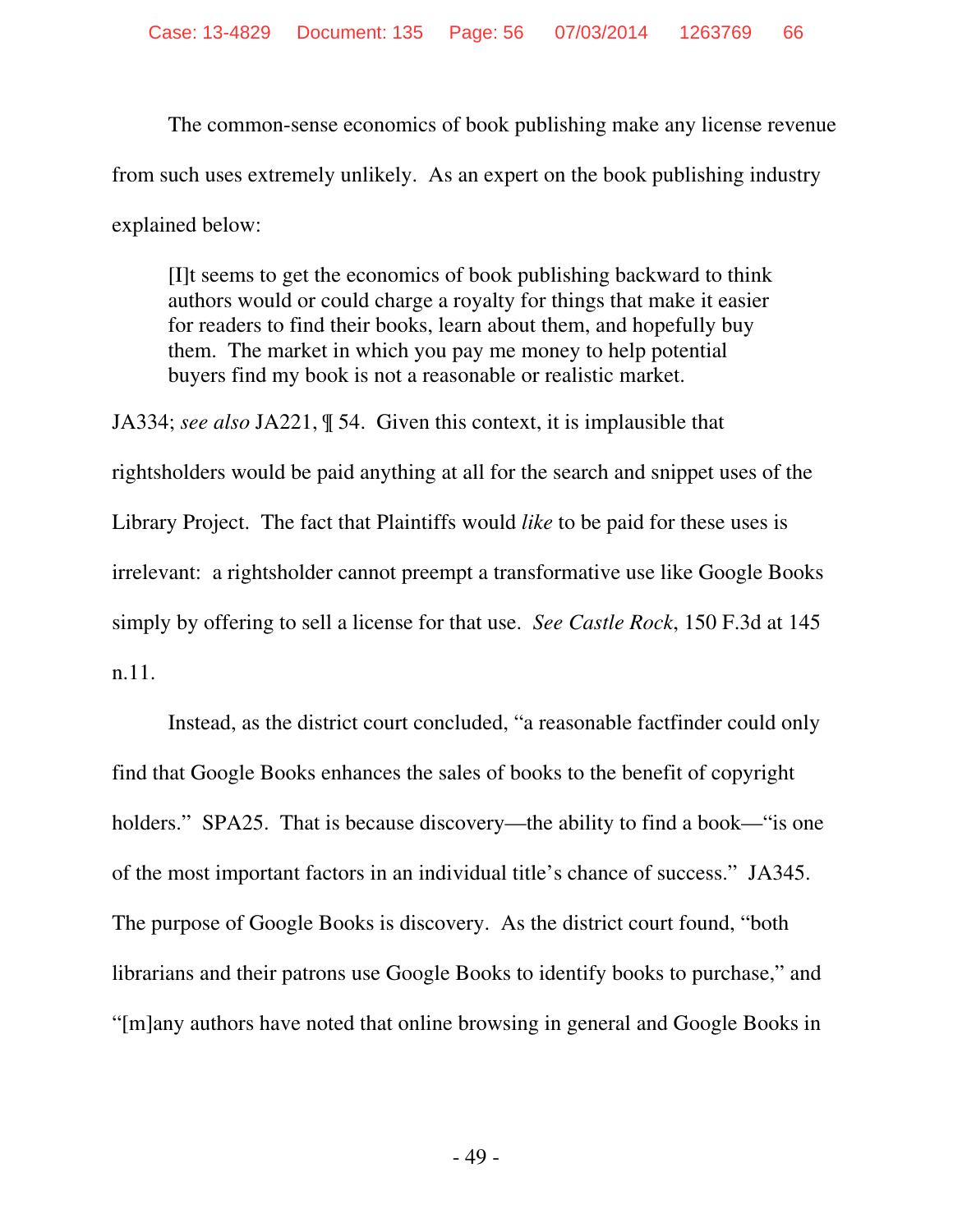particular helps readers find their work, thus increasing their audiences." *Id.* "[T]here can be no doubt but that Google Books improves books sales."  $Id.^{20}$ 

Ultimately, the fourth factor is focused on "the author's incentive to create." *Sony Corp. of Am. v. Universal City Studios, Inc.*, 464 U.S. 417, 450 (1984). "[A] use that has no demonstrable effect upon the potential market for, or the value of, the copyrighted work need not be prohibited in order to protect" that incentive. *Id.* Plaintiffs have offered no meaningful evidence that any author would be deterred from creating a new work as a result of Google Books' fair use, and there is no reason why a service that only enables readers to *discover* books would deter authors from writing them.

## **2. Plaintiffs' arguments about security lack merit**

Having failed to identify any actual harm to their works, Plaintiffs offer a speculative one—that hackers may someday breach Google's security and steal copies of their work. The Court rejected this argument in *HathiTrust*, explaining that the "showing of the security measures taken by the Libraries is essentially unrebutted" and that there was no basis "to conclude that a security breach is likely to occur, much less one that would result in the public release of" the plaintiffs' works. 2014 WL 2576342, at \*11. The same is true here.

 $\overline{a}$ 

<sup>&</sup>lt;sup>20</sup> Even if a book is not in print, Google Books may reveal interest in the book sufficient to warrant its republication. That is the entire premise of the Authors Guild's "Back in Print" program.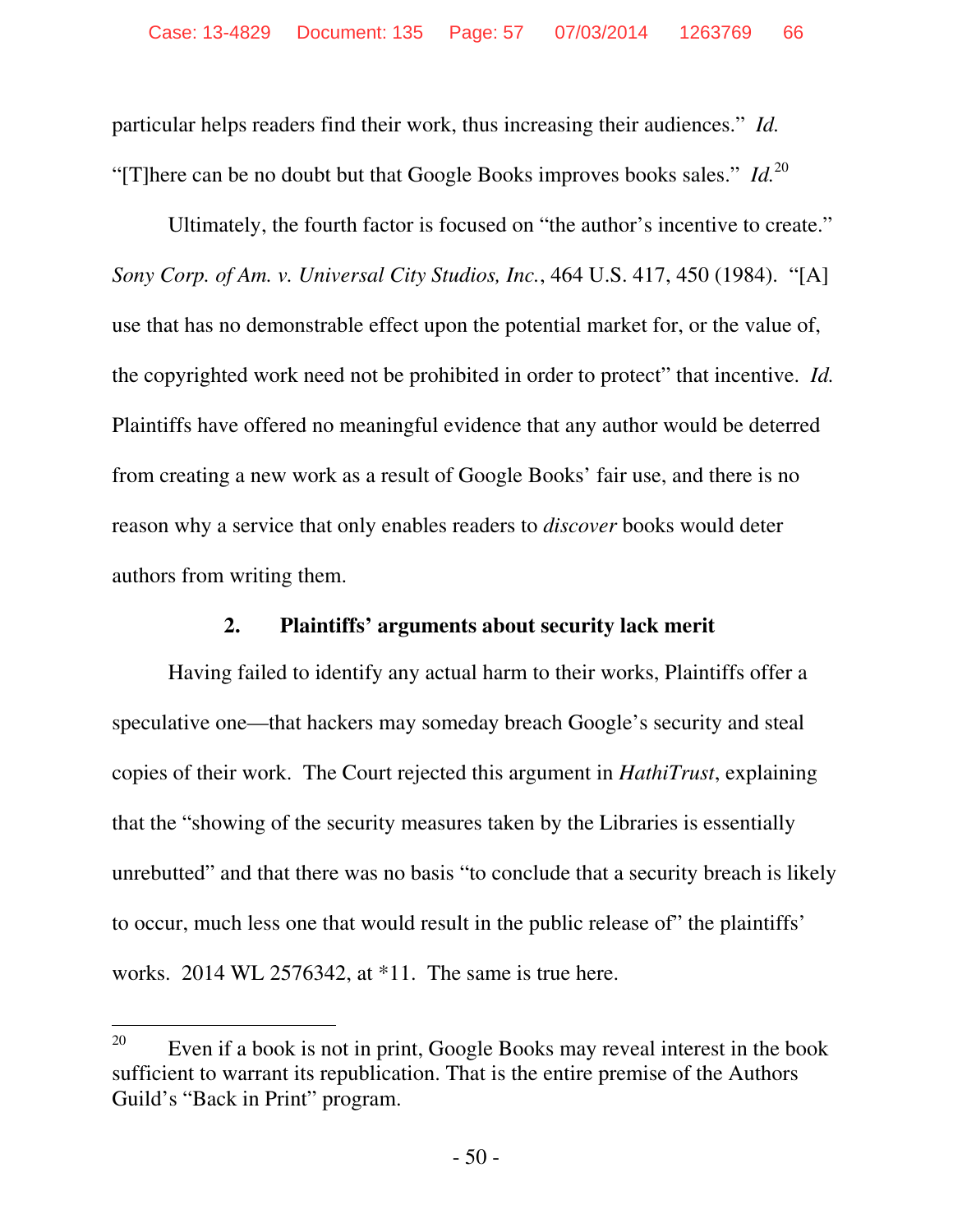In the district court, Google presented evidence of the comprehensive security measures it has taken to protect the information in Google Books from theft. Google Books' digital scans are stored on computers that are not connected to the public Internet. JA393, ¶ 3. The scans are protected by the same security systems Google uses to protect its own confidential information. *Id.* Plaintiffs' own security expert praised these systems, explaining that "Google is fortunate to have ample resources and top-notch technical talents" that others do not enjoy. JA1558, 1570. As discussed above, Google employs a host of measures to prevent users from reading or downloading any significant portion of a book. *See supra* pp. 10-11. Any would-be thief who sets out to pirate certain books would find it simpler to scan the physical books himself rather than attempt to hack Google's systems. JA394, ¶ 5. Plaintiffs have identified no thefts of works from Google Books, and Google is aware of none. JA394,  $\P 7<sup>21</sup>$  In light of this evidence, there is "no basis in the record on which to conclude that a security breach is likely to occur, much less one that would result in the public release of the specific copyrighted works belonging to any of the plaintiffs in this case." *HathiTrust*,

<sup>21</sup> It is also worth noting that some of the Plaintiffs make their works available through other online services like Amazon's Search Inside the Book, *see, e.g.*, JA1589 (Plaintiff Bouton's book *Ball Four*); JA1591 (Plaintiff Miles' book *The Real Me*), even though the standard contracts relating to those services provide for no specific security protections. JA1593-1594.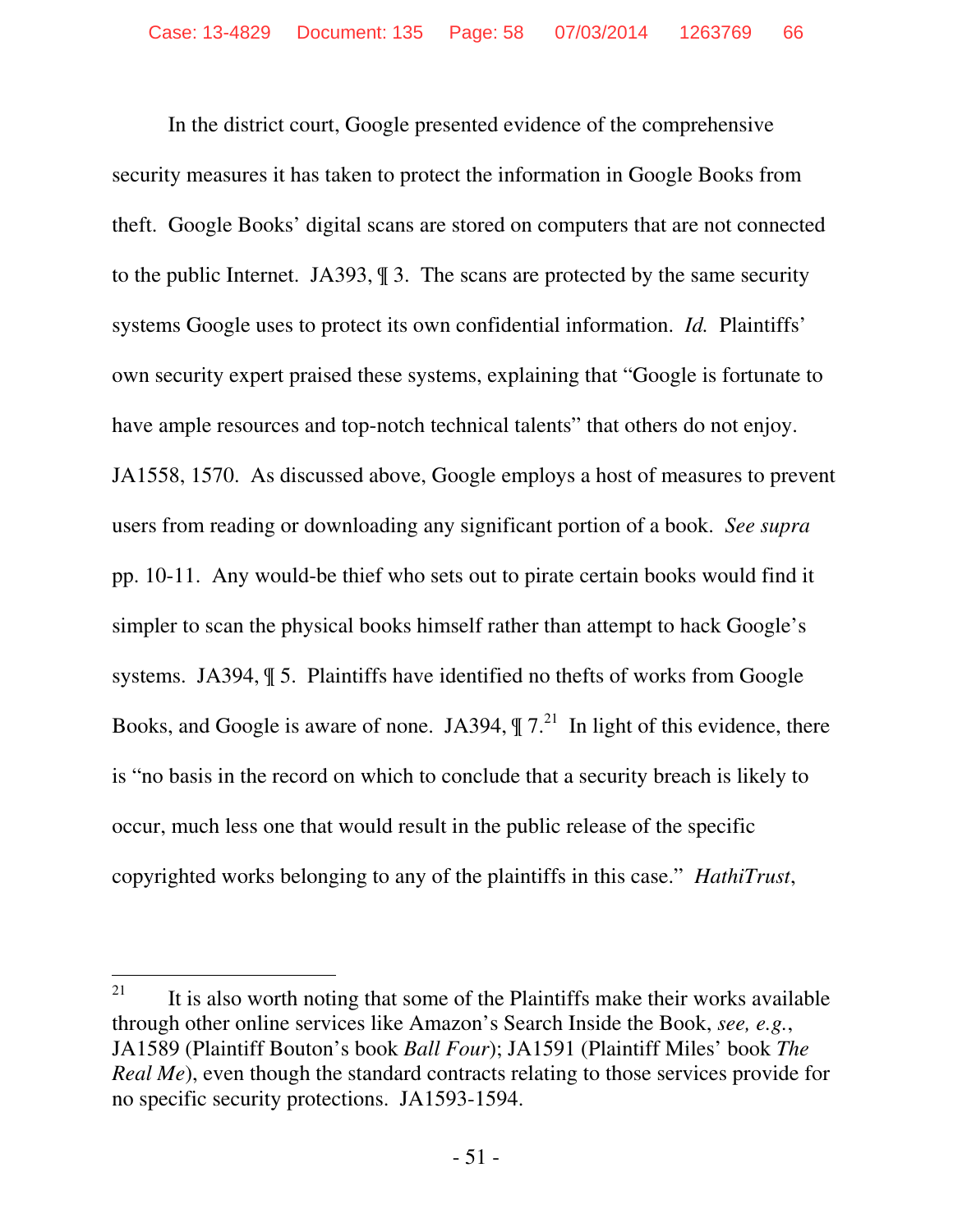2014 WL 2576342, at \*11 (citing *Clapper v. Amnesty Int'l USA*, 133 S. Ct. 1138, 1143, 1149 (2013)).

Indeed, Plaintiffs cannot identify a single case in which a court has rejected a fair use defense based on mere speculation that a thief might somehow find a way to steal the fair use copies. Were it sufficient for a plaintiff to merely assert that possibility, without regard to evidence of the quality of the defendant's security measures or whether any breaches have actually occurred, cases like *Blanch* (scans of photographs), *iParadigms* (a database of student papers), and *Sony Computer Entm't, Inc. v. Connectix Corp*., 203 F.3d 596, 601 (9th Cir. 2000) (computer software extracted from a computer chip), might well have turned out differently.

#### **3. Google Books provides immense public benefits**

The fourth factor "requires a balancing of 'the benefit the public will derive if the use is permitted and the personal gain the copyright owner will receive if the use is denied.'" *Bill Graham Archives*, 448 F.3d at 613; *cf. Blanch*, 467 F.3d at 253 ("[C]ourts are more willing to find a secondary use fair when it produces a value that benefits the broader public interest."). Google Books offers readers and scholars the possibility of discovering books through a method that was previously impossible: searching the full text of all the works housed in some of the world's largest research libraries. Many of the works in the Google Books corpus, and the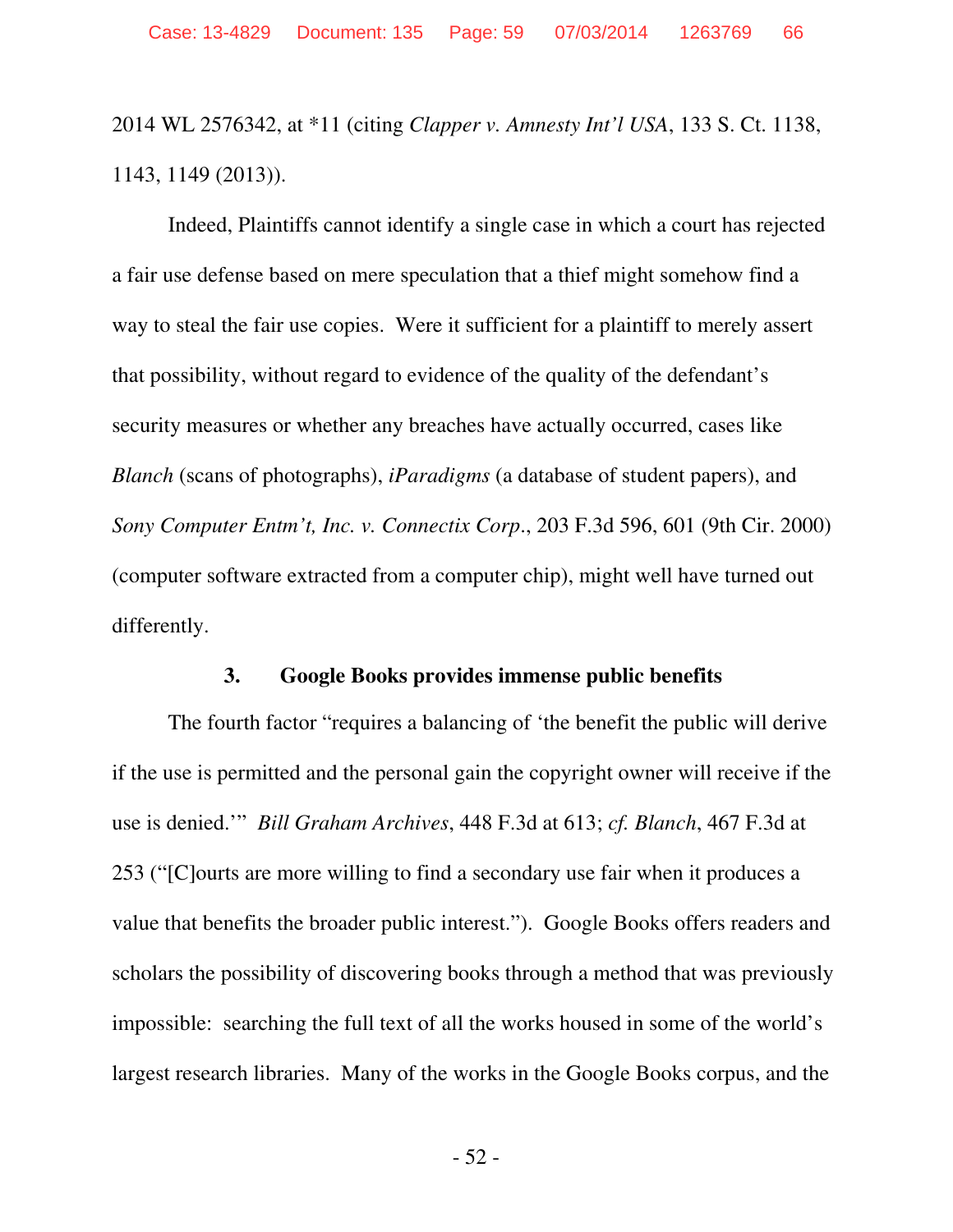knowledge contained therein, would be lost to would-be users without a tool like Google Books. By facilitating the discovery of these works, Google Books greatly improves the ability of researchers to build on the base of current human knowledge. Google Books also makes possible original research through uses like the Ngram project, which enable users to not only find but also *create* new knowledge.

These public benefits are particularly relevant to the fourth factor because they directly serve the purposes of copyright law. Copyright seeks to "promot[e] broad public availability of literature … and the other arts," *Twentieth Century Music Corp. v. Aiken*, 422 U.S. 151, 156 (1975), and is "designed … to stimulate activity and progress in the arts for the intellectual enrichment of the public," Leval, 103 Harv. L. Rev. at 1107. Plaintiffs have not offered any plausible evidence that Google Books diminishes rather than facilitates that activity. The fourth factor weighs strongly in favor of fair use.

## **II. PLAINTIFFS' DISTRIBUTION CLAIM FAILS BECAUSE THERE IS NO INFRINGEMENT AS TO THE LIBRARY COPIES**

#### **A. Google Assists The Libraries' Fair Uses**

The district court correctly held that Google was entitled to summary judgment as to the scanned copies acquired by the libraries. As Judge Chin explained, Google merely "provides the libraries with the technological means to make digital copies of books that they already own," with the purpose of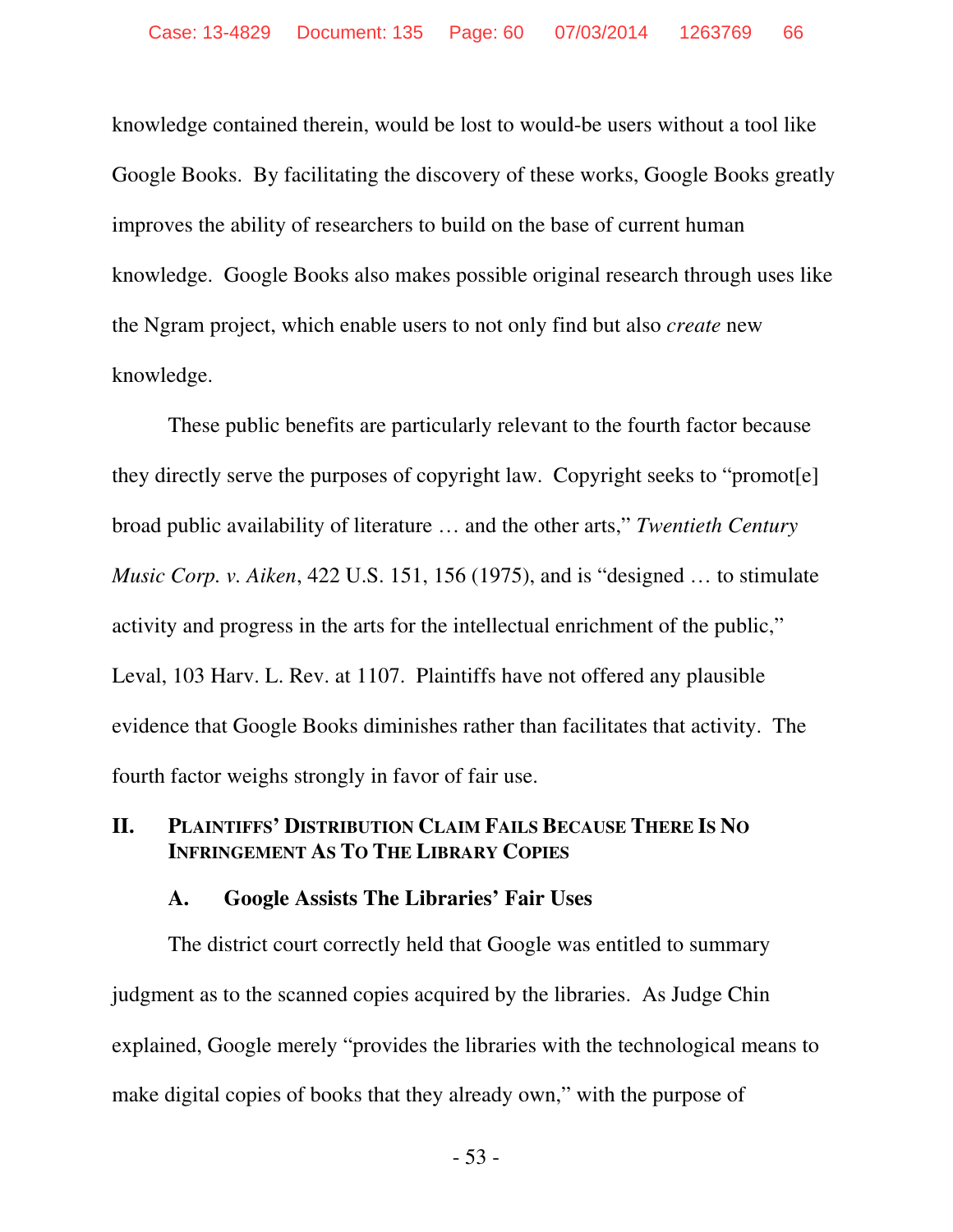"advanc[ing] the libraries' lawful uses of the digitized books consistent with the copyright law." SPA26-27; *see also* SPA6 ("The libraries agree to abide by the copyright laws with respect to the copies they make"). The libraries' uses include creating a full-text search tool, maintaining copies for preservation, and expanding access to books for print-disabled individuals. SPA27. Consistent with this Court's subsequent holding that the libraries' search and print-disabled uses are fair use, *see HathiTrust*, 2014 WL 2576342, at \*13, the district court concluded that these uses are "protected by the fair use doctrine" and that "the fair use analysis set forth … with respect to Google Books applies here as well to the libraries' use of their scans." SPA27-28.

Plaintiffs no longer seriously argue that the activities of Google's library partners are not fair use; nor could they, in light of the recent *HathiTrust*  decision.<sup>22</sup> Their principal argument is instead that the libraries' uses are "irrelevant" to whether Google's conduct in assisting them is fair use. Br. 36. The suggestion is that even if the libraries' uses, with all their significant public

<sup>22</sup> Plaintiffs do assert that the libraries' conduct "is in direct contravention of the restrictions in Section 108 of the Copyright Act." Br. 36 n.10. *HathiTrust*  expressly rejected the claim that § 108 restricts the availability of a fair use defense. *See* 2014 WL 2576342, at \*4 n.4 ("[W]e do not construe § 108 as foreclosing our analysis of the Libraries' activities under fair use, and we proceed with that analysis"). Plaintiffs' further suggestion (Br. 56-58) that § 108 of the Copyright Act should be read to preclude Google's fair use defense to scanning works for its *own* book search tool is likewise meritless.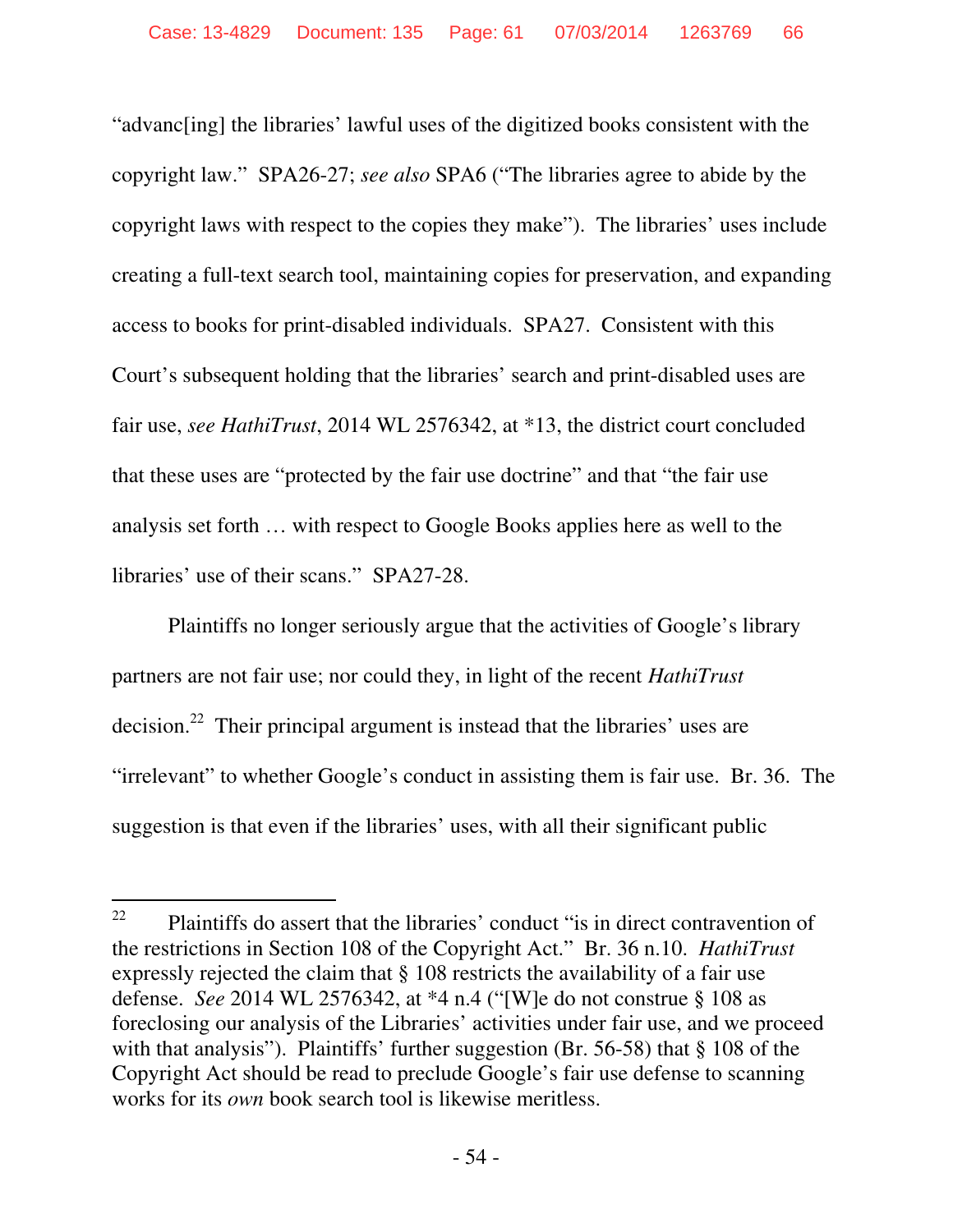benefits, are fair use, that Google's assistance in those uses is not—the libraries evidently must find a way to do it on their own. That proposition finds no support in the law. Plaintiffs rely (Br. 36) on *Infinity Broadcasting Corp. v. Kirkwood*, 150 F.3d 104 (2d Cir. 1998), but there is a wide difference between that case—in which the defendant retransmitted radio broadcasts by telephone to the general public and argued fair use based on the hypothetical motivations of those listeners—and Google's assistance in the libraries' transformative search tool and other lawful uses. The defendant's retransmissions in *Infinity Broadcast* were simply another way for the general public to hear the original broadcast, only in a new medium over the telephone instead of the radio. *Id.* at 106, 108; *see also UMG Recordings, Inc. v. MP3.com, Inc.*, 92 F. Supp. 2d 349, 351 (S.D.N.Y.2000) (copying served only to allow users to listen to music in a different digital format). The retransmissions served as a substitute for listening to the original copyrighted transmission, regardless of the listeners' hypothetical motivations. Google, on the other hand, is not providing full-text digital scans to the general public and then claiming transformativeness based on users' hypothesized special purposes in reading books in digital rather than printed form. Google allows the libraries to acquire digital scans made from their own physical books, not to allow the libraries or their general patrons to *read* the scans, but to advance the libraries' own fair uses of creating a search tool and expanding access to books for print-disabled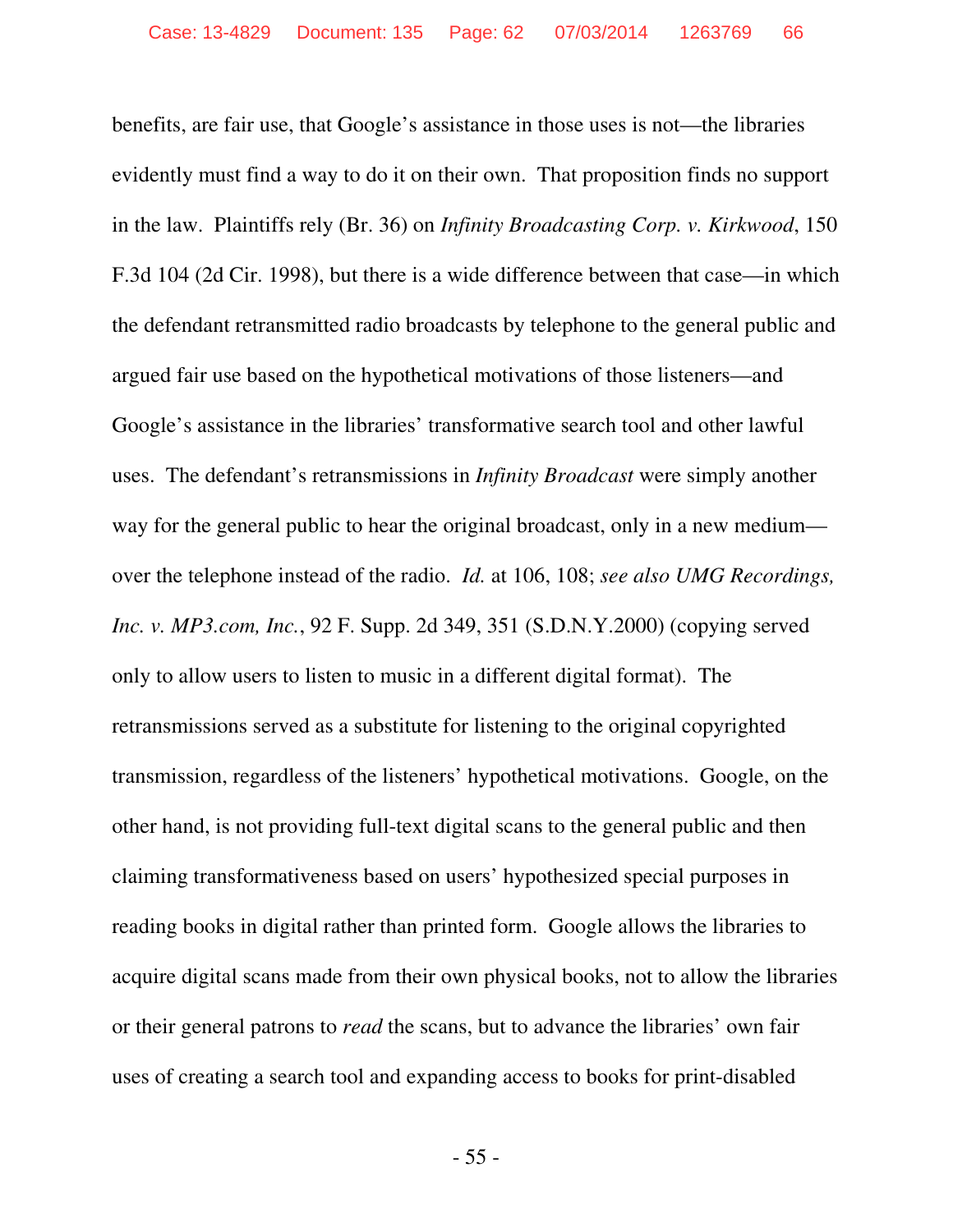individuals. Google's technological assistance directly advances those fair uses, and indeed makes them possible.

### **B. Google Books Does Not Distribute Scans "To The Public"**

Plaintiffs' distribution claim also fails for an independent reason: the exclusive right of distribution extends only to distribution "to the public" and there is no "public" distribution here. *See* 17 U.S.C. § 106(3) (exclusive right "to distribute copies or phonorecords of the copyrighted work to the public by sale or other transfer of ownership, or by rental, lease, or lending"). A library may download a digital copy only if the copy was created by scanning the physical book provided by *that* library; no library may obtain a copy created from another library's book. JA396-397, ¶¶ 6, 8; SPA6. There is therefore no distribution "to the public" because Google Books only allows a library to obtain a digital scan that was made from the library's own physical book.

This interpretation of "to the public" in  $\S$  106(3) accords with the meaning of "to the public" in the transmit clause of the Copyright Act's public performance definition. *See* 17 U.S.C. § 101 ("[t]o perform or display a work 'publicly' means … to transmit or otherwise communicate a performance or display of the work … *to the public*" (emphasis added)). The Supreme Court recently explained that a transmission is not "to 'the public'" if recipients receive the transmission "in their capacities as owners or possessors of the underlying works." *American Broad.*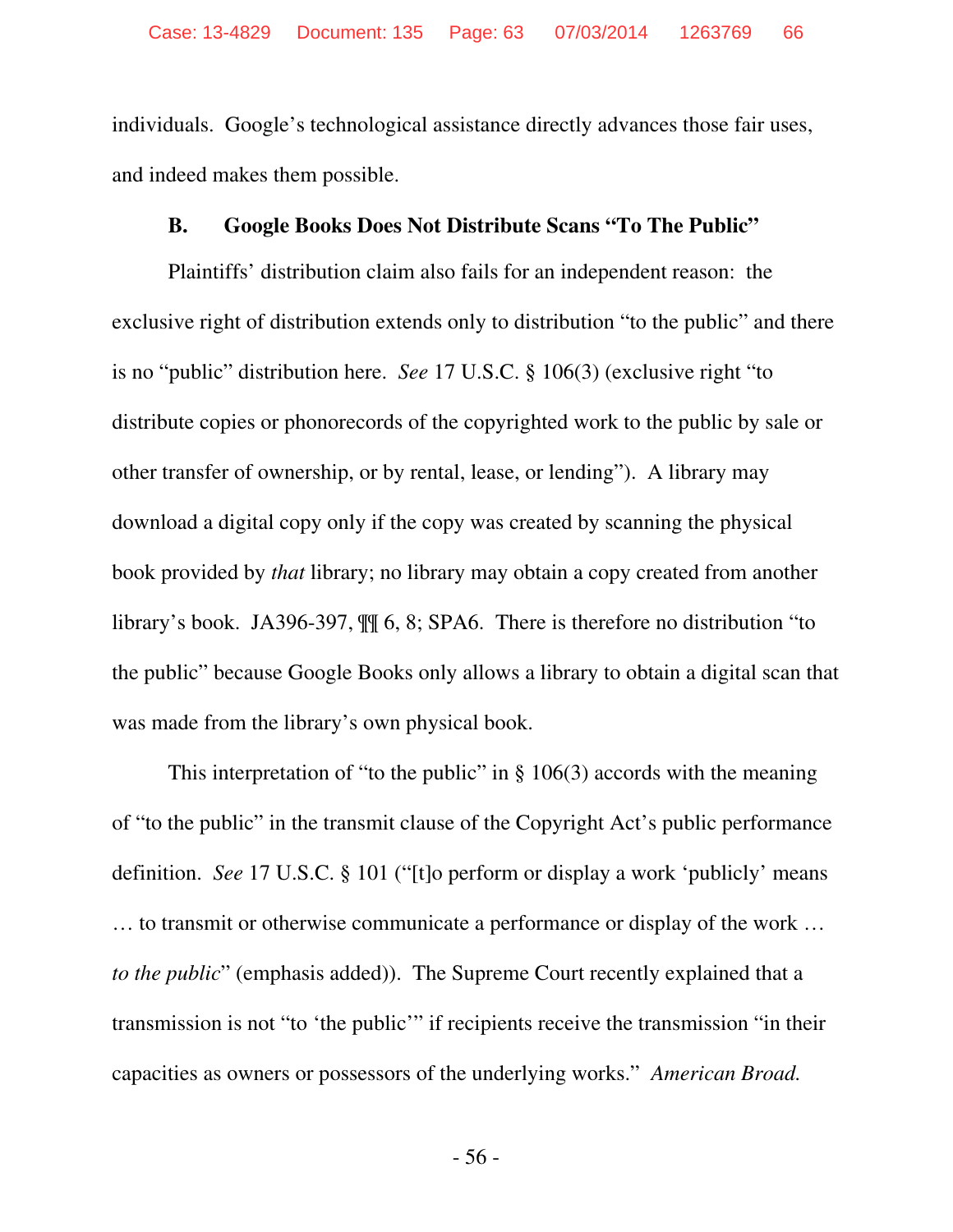*Cos. v. Aereo, Inc.*, No. 13-461, 2014 WL 2864485, at \*11 (U.S. June 25, 2014). Whether recipients of a transmission "constitute 'the public' often depends upon their relationship to the underlying work," the Court reasoned, and an entity that "transmits to large numbers of paying subscribers who lack any prior relationship to the works" does so "to the public." *Id.* By contrast, "an entity that transmits a performance to individuals in their capacities as owners or possessors does not perform to 'the public.'" *Id.*

The latter conclusion applies here. Google does not allow members of the general public to access digital scans of books—that is, "individuals who lack a pre-existing relationship to the" books. *Aereo*, 2014 WL 2864485, at \*11. Rather, it allows access only to the library whose collection contains the actual physical book from which the digital scan was created. *See* SPA26 (Google "provides the libraries with the technological means to make digital copies of books that they already own"). In that circumstance, there is no distribution "to the public" because the library accesses the digital scans in its "capacit[y] as owner[] or possessor[] of the underlying works." *Aereo*, 2014 WL 2864485, at \*11.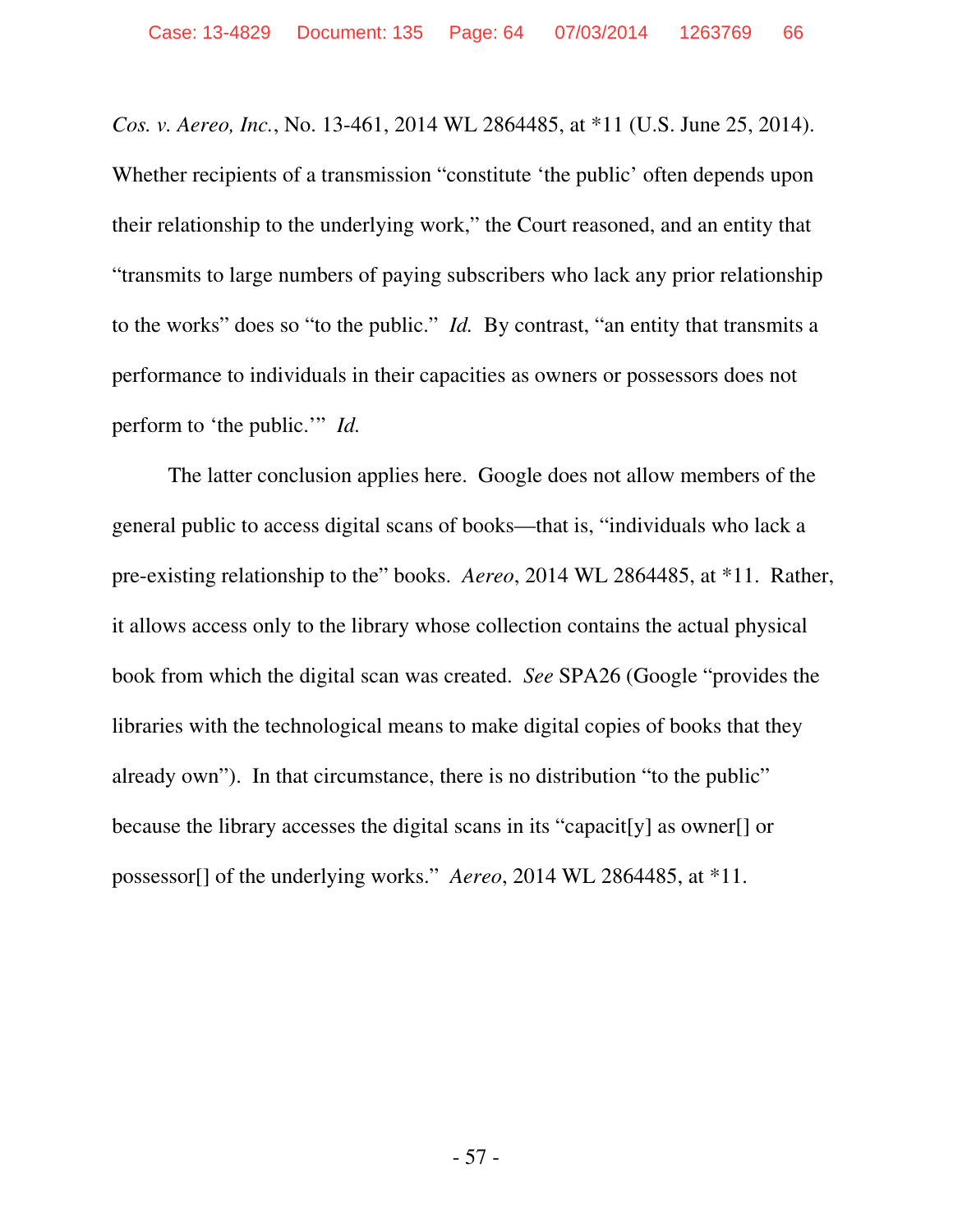# **CONCLUSION**

For these reasons, the Court should affirm the district court's decision.

Respectfully submitted.

DARALYN J. DURIE JOSEPH C. GRATZ DURIE TANGRI LLP 217 Leidesdorff Street San Francisco, CA 94111 (415) 362-6666

/s/ Seth P. Waxman SETH P. WAXMAN LOUIS R. COHEN DANIEL P. KEARNEY, JR. WEILI J. SHAW WILMER CUTLER PICKERING HALE AND DORR LLP 1875 Pennsylvania Avenue, NW Washington, DC 20006 (202) 663-6000

Dated: July 3, 2014